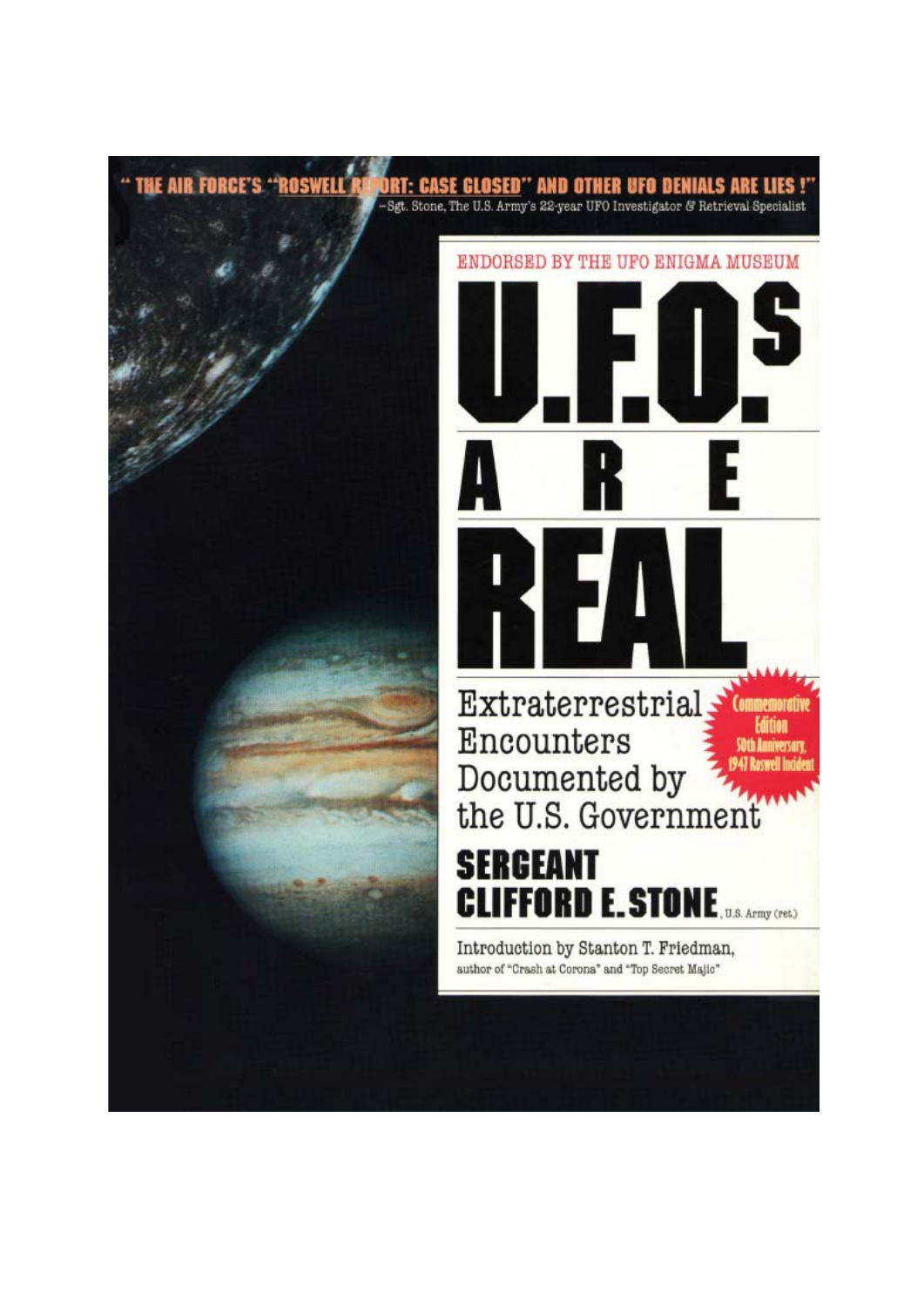# **UFOs Are Real**

Extraterrestrial Encounters Documented by the U.S.

Government by **Clifford E. Stone**

**1997**

#### **Contents**

- **Acknowledgments**
- Preface
- Author's Introduction
- Introduction by Stanton T. Friedman
- UFOs: The Beginning
- UFOs and National Security
- UFOs and Advanced Technology
- Government Disinformation—Or Fraud?
- UFOs and Other Government Agencies
- Recovery Operations
- The U.S. Air Force's Self-inflicted Wound
- A Final Word?
- **Conclusion**
- Appendix: Author's Updated Report on "Operation Blue Fly"
- Table of Documents

# **Acknowledgments**

In doing the research for this book, my superiors in the military became aware of my interest and activities involving UFOs. As a result, some members of my chain of command attempted to force my retirement from military service. As one official report on my situation put it, my superiors tried to get rid of me "through the use of pressure, intimidation, or insinuation."

My command also ordered me to undergo a mental health evaluation at Fort Bliss, Texas, because I was writing Freedom of Information Act requests concerning UFOs and talking to the media. My diagnosis was based upon interviews and testing, and reflected that I was,

"fully alert and oriented. Thinking was clear and coherently expressed. No psychotic processes noted....Memory intact...[my] mental status was found to be within normal limits. Problems appear to be related to situational stress manifested by interpersonal and occupational difficulties." The report further stated:

"It appears the command may have overreacted to the newspaper article on UFOs [after the subject was interviewed by a reporter]." Finally, their report stated that my superiors felt I was "an 'embarrassment' to command."

After the psychiatric report, my case got kicked all the way up to the Army Inspector General's Office. In the final analysis, I was cleared of any wrongdoing, reinstated in my job, and I chose to remain on active duty with the United States Army.

An official investigation was made into this entire sordid affair which resulted in three members of my command being relieved of duty and reassigned for, among other things, their part in trying to force my retirement. I eventually retired from the Army in January 1990. However, this was my decision and retirement was not forced upon me.

With everything that was happening to me, I could have easily ended up getting kicked out of the Army, and then I probably would never have written this book. However, with the support of many friends and family members, I was able to overcome all of the hardships put before me and to prevail.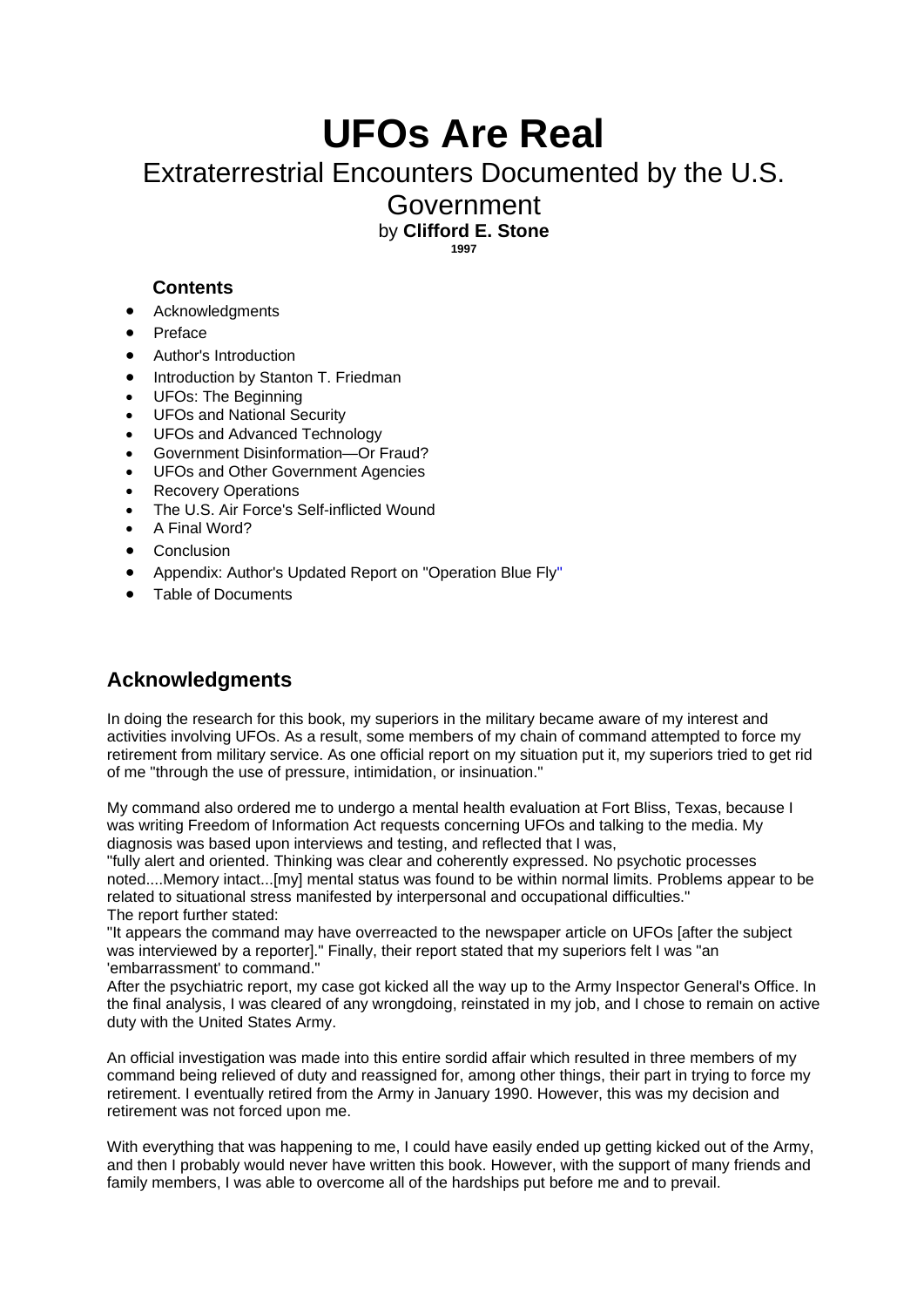I wish to express my love and appreciation to my loving wife, Hanh, and my children, George, Julia, Robert, and John, who all stood beside me and were willing to undergo any hardship, no matter what the cost, to assist in my fight against the unjust actions taken by members of the military chain of command against me.

I also wish to express my thanks to Ralph Heick, who stood beside me in my time of need and supported me as a true friend and companion in my darkest hour. Further, I wish to express my appreciation to Major Earl A. Peterson, Captain Kenneth C. Ross, and Captain Michael V. Jernigan for their support, at the risk of their careers, in defending my right as a member of the armed services to express my personal viewpoints as a private citizen.

And I would especially like to express my appreciation to Larry W. Bryant of CAUS (Citizens Against UFO Secrets), whose support gave me the courage and spirit to dare to fight back and write this book.

While there exist many others who supported me—too many to name here—you all know who you are and I wish to express my thanks to you as well.

And lastly, I would like to thank my super agent Bill Birnes, my thoughtful editors at S.P.I. Books, Isaac Mozeson and Ian Shapolsky, and the editorial staff at S.P.I., including Jay Bond, Robin Souza, and Donn Teal.

Without you all this book would still be just a work-in-progress instead of an important document that can be used to change our country's existing flawed systems for dealing with the UFO phenomena.

#### **Preface**

This book should not exist.

Why do I say this? Simply put, according to the U.S. Air Force, there is no government interest in the subject of UFOs. If this were truly the case, then the documents that make up the bulk of this book should have never been created by the various agencies of the U.S. Government. Furthermore, I myself could not have been assigned by the U.S. Army to the investigation of UFO debris for more than 22 years.

When I first wrote this book, it was my desire to provide the public with documented proof, with government records that clearly show that something we commonly refer to as UFOs actually exists. While many records have been declassified and released to the public, many other relevant records remain classified in the interests of national security. Even the documents I could not obtain, therefore, prove that UFOs represent a vital national security issue.

Parts of this book were included in a report I submitted to the U.S. Congress in the hope of getting a congressional hearing into two little-known military operations codenamed Project Moondust and Operation Blue Fly. You will learn in the chapters to come that the U.S. Air Force even lies to members of Congress to conceal the activities of these two missions. Recently, the Air Force has rehashed these old lies into a report called "The Roswell Report: Case Closed," conveniently timed to discredit the fiftieth anniversary commemoration of the Roswell Incident and, by extension, the belief in UFOs by the majority of the American people.

The Air Force states that no records exist—classified or otherwise—on these two missions. However, since December 13,1994, the Air Force has not been able to explain why it still has classified documents on these nonexistent missions. (I can prove that they have at least such documents.)

On December 13, 1994,1 filed an appeal for the release of the above-mentioned documents. As of June 1997, the U.S. Air Force has not responded to that appeal. They have yet to figure out a way to deny these records without admitting they knowingly lied to members of Congress about the existence of these same records.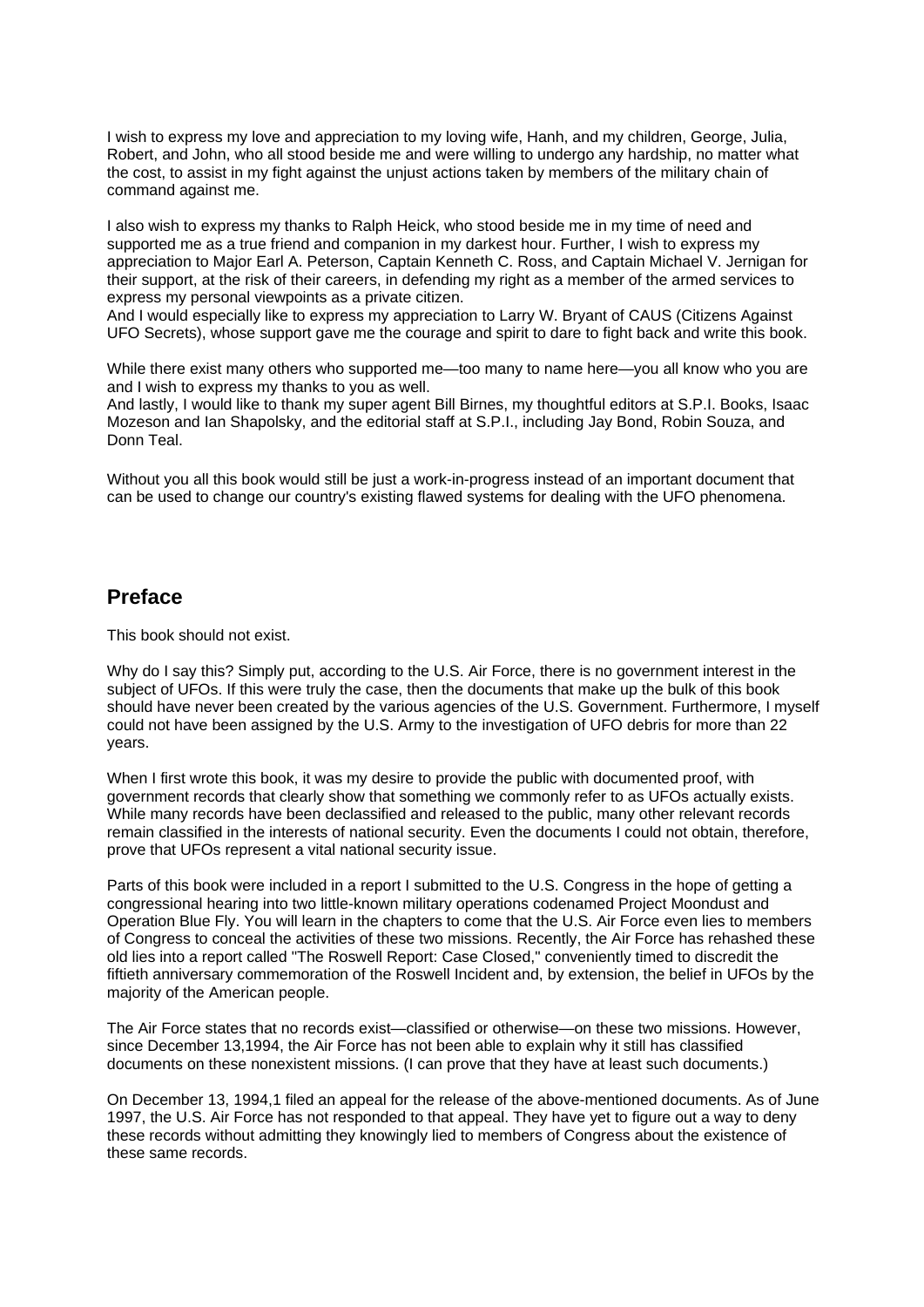As for me, I continue my search for answers to some of the many questions raised by the one truth I have come to know about all of this: MAN IS NOT ALONE IN THE UNIVERSE.

**Clifford E. Stone Roswell, New Mexico June 25, 1997**

## **Author's Introduction**

The U.S. government, and specifically the Air Force's Declassification and Review team, released a preemptive attack on the 50th anniversary UFO activities in Roswell, NM on June 24, 1997. The Air Force timed the release of this previously prepared 1996 report in an attempt to strategically deflate what they fear is becoming a popular movement. If the government claims that UFOs don't exist, why should it bother to put the time and effort into creating a 231-page report that unsuccessfully attempts to disprove every bit of evidence supporting the likely scenario of a UFO crash at Roswell in 1947?

The "powers that be" in the Military and Intelligence agencies are not concerned with more Heaven's Gate-type victims, as they claim, but rather in quieting the charges of deliberate government cover-ups. So how did they deflect all that mistrust of the government? With another elaborate cover-up, of course.

"The Roswell Report: Case Closed" includes such convenient government explanations as balloondropped life-sized crash dummies, badly burned crash victims of a military plane, and round hovercraft, all of which must have been mistaken by hysterical civilian witnesses for alien corpses and flying saucers.

#### To briefly counter this clumsy deflection:

1) All the crucial sightings of dead, live and burnt aliens describe child-sized figures that were half the size of the government's crash dummies explanation. (The dummies were generally 5'4" to 6' in height.) 2) The datings of the Air Force incidents and exercises are up to a decade after Roswell's reports. 3) The slow hovercraft never got higher than several yards, while flying saucer reports by civilians and scores of Air Force pilots involve high altitude crafts with unprecedented speed and maneuverability. Most important, all these attempts to "close" the Roswell case don't put a dent in the many decades of UFO data collected by civilians and military personnel—like myself—around the nation and world.

For many years now the American Intelligence Community has been charged with the alleged cover-up of UFO data and not releasing this information to the American public or to members of Congress. Worse than not releasing UFO information to Congress is the verifiable fact that the Intelligence Community regularly lied to Congress about this sensitive subject.

Congress serves as a weighty factor in our democracy's system of checks and balances. Our various Congressional Committees serve as significant watchdogs to oversee those government agencies entrusted with our national security. Because we have our U.S. Constitution and our Congress, we cannot have an all-powerful secret police force that is typical of autocratic nations. While various types of information must be protected (classified) and kept from the public in the legitimate interests of national security, we can never accept that such information may not be discreetly revealed to the relevant Congressional Committee in a closed executive session.

Over the years, Congress has held many open hearings on the subject of UFOs, but there has never been any mention of any executive sessions held on the subject. These hearings have always been based on the Project Blue Book files, with no mention of any other agencies' involvement. This is more than deceptive, since, as you shall read further on, Blue Book was conceived as a government smoke screen to keep the American people from the true depth and scope of its government's work on UFOs.

With the enactment of the Freedom of Information Act (FOIA) of 1974, documents were released alluding to more than a passive interest by the U.S. Military in UFOs. Exposing Blue Book for what it was, it then became clear that many government agencies other than merely the U.S. Air Force were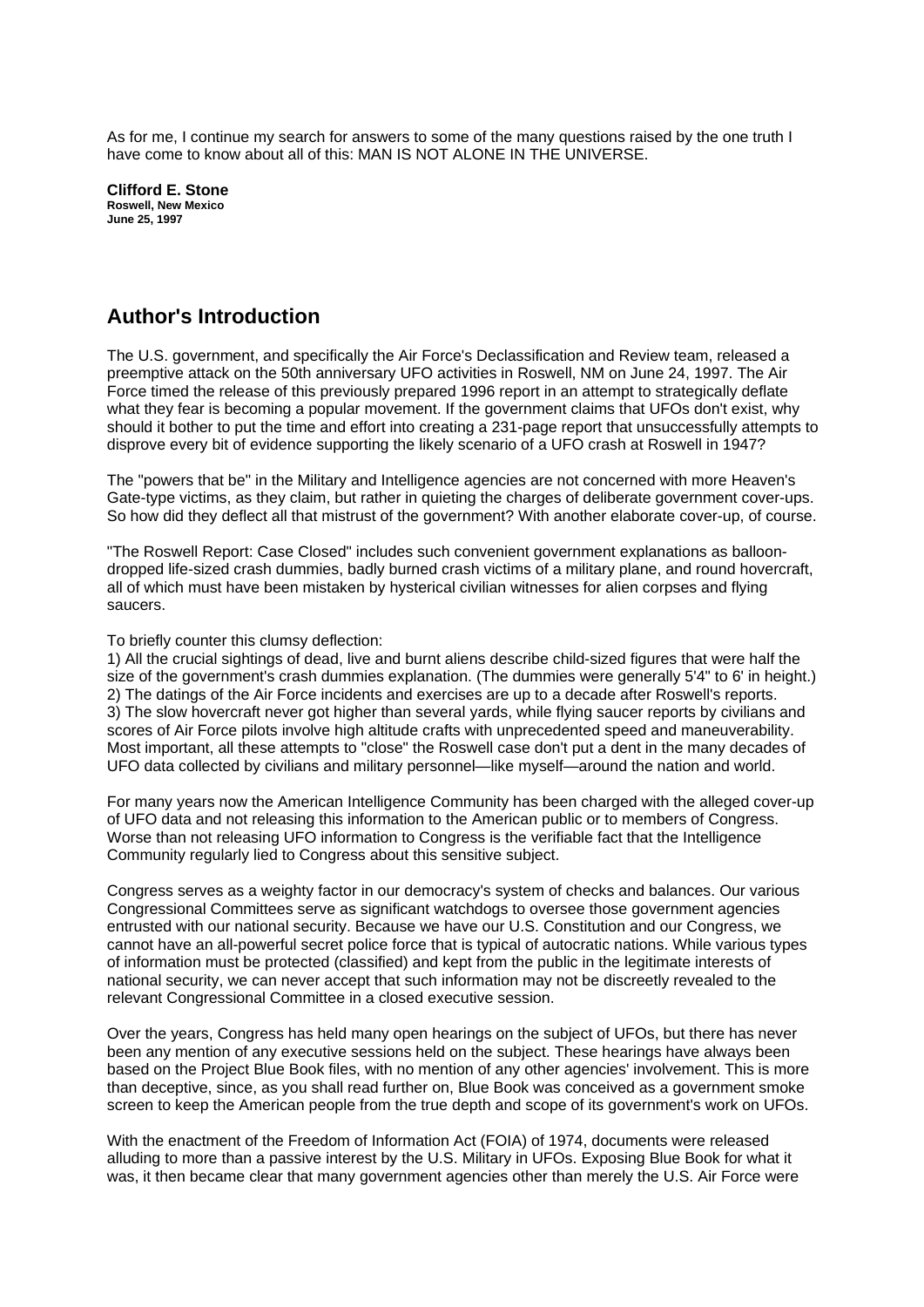involved in UFO work. These released documents were once classified and heavily censored. Also, there are strong indications that the Congress was never made aware of the existence of these documents, their classified nature, or even the other agencies' involvement in UFOs.

Not restricted to dramatic UFO events in the 1940s and '50s, many of these documents deal with incidents in the 1970s, '80s, and '90s. They also reflect a concern that UFOs are something real, not theoretical, and that they involve technologies far in advance of our own. If this is truly the case, it means that the Air Force purposely lied to the U.S. Congress and the American people about UFOs' not existing and not posing a potential threat to our security.

I am of the firm belief that Congress should hold a hearing on the involvement of various U.S. intelligence agencies concerning their past and present interest in UFO phenomena. This would not be held to determine, for example, whether discovered UFO debris is composed of materials not found on Earth, but rather to determine if information is being illegally kept from Congress and how we may guarantee that proper channels of information are kept open in the future.

The primary intent of this book is not to provide the American people and members of Congress with reliable documentary evidence of interplanetary spacecraft, even though I would question the reasoning powers of a reader who continues to doubt the reality of UFOs, given the documentation provided in this book. My main goal is to prove through documented evidence that many different government agencies are involved in serious UFO investigation—even though this fact has been expressly denied. In addition, this documentation clearly shows a high level of national security interest, often classified Top Secret; yet the appropriate members of Congress are not being kept informed about significant developments relating to the safety of their constituents.

Our nation is not a banana republic ruled by a military hunta. Congress must protect its own rights and powers, as well as the trust placed in it by the American People. Our senators and representatives who serve in the most significant committees overseeing our national security must be well informed of the activities of all other governmental agencies. We don't want our leaders to find out crucial information about UFOs when it is too late to do anything about this phenomenon. I'm a proud career soldier, but I don't want information of global importance restricted only to military minds.

While it is understood that some information must be kept out of the public domain to insure legitimate national security interests, no justification must ever be accepted for the exclusion of the U.S. Congress.

Planet Earth may have some serious decisions to make in the immediate future, and we'd better make sure that the leaders of its mightiest nation are involved in a manner that befits our world's primary democracy.

Don't just read this book. Act on it. Make certain that the few (key officers in the Air Force) do not bully the many (our nation's leading senators and congressmen), creating convenient Warren Commissiontype reports, such as "The Roswell Report: Case Closed," keeping us in the dark when our skies are lit with vital questions.

## **Introduction by Stanton T. Friedman**

As a nuclear physicist with a strong interest in flying saucers since 1958, and having lectured on the subject "Flying Saucers ARE Real" since 1967 in fifty states, nine provinces, and ten foreign countries, I have met many people who claim to be "UFO researchers." Often what they mean is that they are interested enough to have read several books, many newspaper articles, and seen a few TV shows on the topic. Usually, they have not seriously researched all aspects of the UFO phenomena and have made no objective attempt to evaluate what they have read, seen, or heard.

Most so-called documentaries on television are very short on documentation and very long on unsubstantiated opinion. Both sides of the discussion often seem to take the same approach: "Don't bother me with the facts; my mind is made up." Debunkers also seem to abide by another rule: "What the public doesn't know, I won't tell them."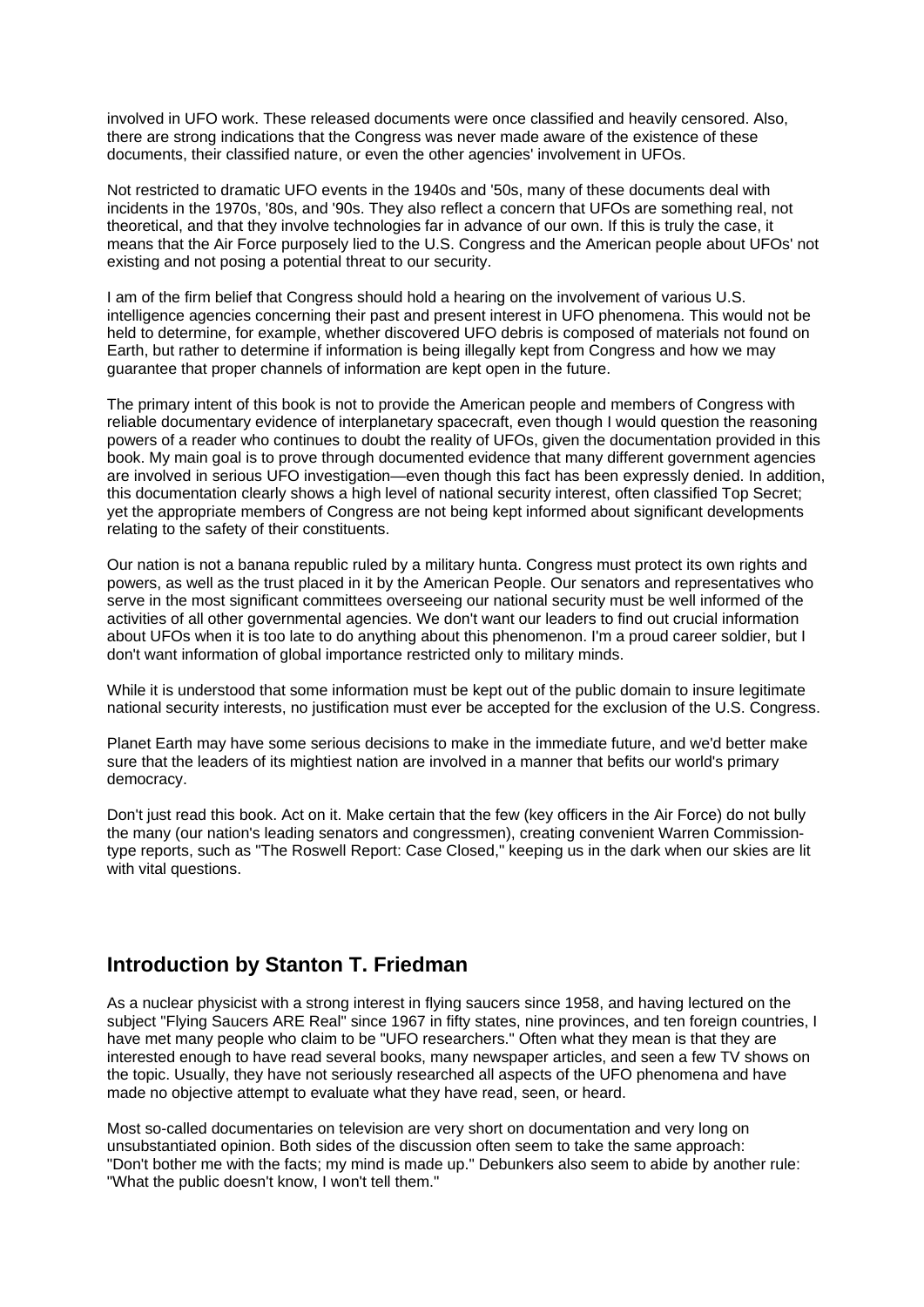Sergeant Clifford Stone (ret.), in contrast, has spent an enormous amount of time, energy, and money documenting the role of the U.S. Government with regard to the investigation of flying saucers. Stone risked his military career by trying to dig out the facts about highly classified USAF projects such as Moon Dust and Blue Fly. This truly dedicated researcher demonstrates throughout this book that the government agencies responding to his requests often gave contradictory testimonies. There clearly seems to be a certain level of incompetence demonstrated by those who responded to his requests under the Freedom of Information Act. More importantly, there is also a definite indication of intentional misrepresentation by official government agency spokesmen.

It is outrageous to consider that a serving member of our military forces is not enticed to exercise his rights as an U.S. citizen. To the best of my knowledge, the Freedom of Information Act and the various executive orders used to control dissemination, storage, declassification, etc., of government documents are not restricted to either civilians or die military. As an officer in the Armed Forces, SFC Stone's primary duty was the defense of this nation's citizens. Wasn't it his duty to do everything possible to inform members of Congress about visitations by aliens? This is especially important in view of the constant stance of government agencies who maintain that UFOs are not a threat to the security of the United States.

Sergeant Stone provides ample evidence of the willingness of our government agencies to lie to its citizens. Even worse, he demonstrates that lies are even told to members of Congress, such as New Mexico's Senator Bingaman.

As Clifford Stone lives in Roswell, New Mexico, he presents a number of documents dealing with the USAF's efforts to cover up the facts about the recovery of a crashed flying saucer near Roswell in July 1947. He includes the complete texts of the report on Roswell by the General Accounting Office and of the Air Force's attempted preemptive strike against the Federal Accounting Office. He points out the Air Force's deceptive and nasty tricks, such as leaving out a crucial phrase from an FBI memo and conveniently omitting a very important quote from the Roswell newspaper article about the crash.

Stone also documents from military sources the fact that Project Blue Book was not even the primary USAF group that concurred with investigation of flying saucer reports. The author describes and criticizes the activities of the other agencies that censored out reports which were often too sensitive to be included in Project Blue Book.

I am frequently surprised that most citizens aren't aware that the U.S. Government maintains special teams ready to retrieve components from interstellar objects that inadvertently crash on Earth. The vast technical resources we maintain for surveillance of the upper and lower atmosphere, including radar and orbital satellites, can trace those rare pieces of Russian (or old Soviet) payloads falling out of orbit and/or crashed flying saucers.

There is obviously a need to provide security as quickly as possible when a highly classified aircraft, such as a U2, goes down. When a strategic airborne or ground-based vehicle has an accident, a prompt response is necessary to seal off the crash site and to report the significant details. To recover classified components such as code books, sophisticated electronics, or nuclear warheads are obvious necessities.

It should further be noted that our primary sky and ground surveillance systems all produce data that is immediately classified rather that distributed to the news media. Every year our military and intelligence community agencies, such as the National Security Agency, the National Reconnaissance Office, the Air Defense Command, and others all detect and monitor flights of "uncorrected targets."

Here is a very provocative quote from a November 1961 USAF document from this book: These three peacetime projects [UFO Investigation, Project Moon Dust, and Project Blue Fly] all involved a potential for employment of qualified field intelligence personnel on a quick-reaction basis to recover or perform field exploitation of unidentified flying objects, or known Soviet Bloc aerospace vehicles, weapons systems and or residual components of technical equipment.

This quote certainly indicates that there would have been standard procedures written for personnel carrying out these functions such as are described in "Majestic-12 Group Special Operations Manual SOM1-1 Extraterrestrial Entities and Technology, Recovery and Disposal," which is revealed in my own book, Top Secret/Majic.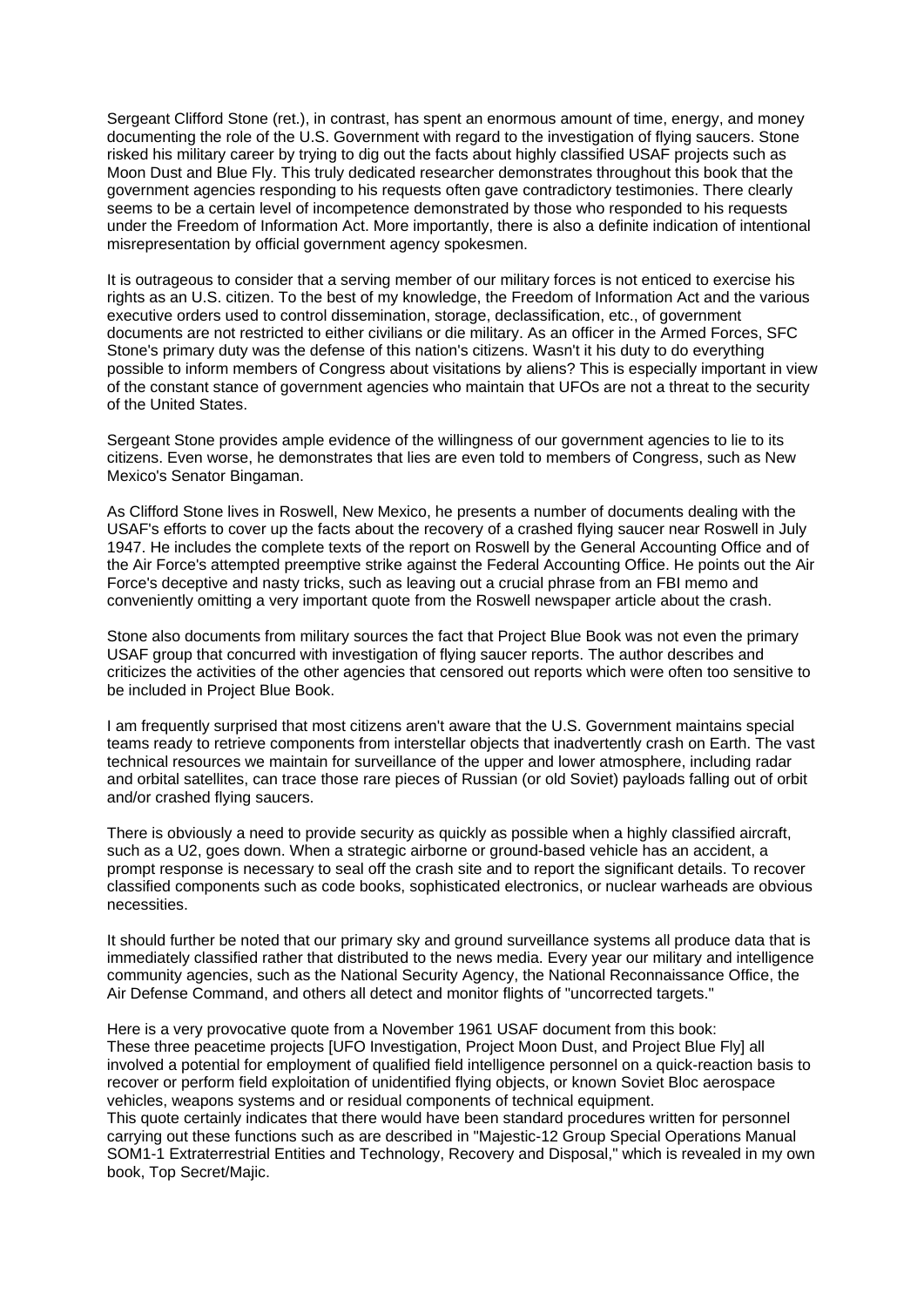Sergeant Stone is to be congratulated for providing a multitude of government documents, many never before published, for interested readers to evaluate on their own. Some will be especially shocking for those who think U.S. government agencies cannot keep secrets. The unwillingness of agencies to often say no more than "we cannot confirm nor deny" gives a clear indication of high security, and certainly establishes the sensitive nature of matters relating to Unidentified Flying Objects...long after the closure of Project Blue Book.

One can only hope that major media organizations such as the New York Times, the Washington Post, Sixty Minutes, 20/20, etc., will read this book and expend the same energy blowing the lid off this cosmic Watergate as they did concerning the political one.

The newly established (1995) Executive Order 12958 makes it much more difficult for military and intelligence organizations to keep any files classified for more than twenty-five years. The rule now is "If in doubt, declassify," rather than the reverse philosophy from our Cold War days. The government should justify maintaining Top Secret security status for UFO documents after so many years.

With the efforts of hard working, truth-seeking researchers like Clifford Stone, there is a chance that the truth will finally come out by the end of the century. Tune 19, 1997 Fredericton, NB, Canada

## **CHAPTER ONE - UFOs: The Beginning**

On June 24,1947, a civilian pilot flying over the Cascade Mountains in Washington State, spotted nine disc-shaped craft flying in formation at a high rate of speed. He radioed in his sightings, fully expecting a rational explanation about some sort of Air Force experiment. No explanation was forthcoming, and the eerie craft remained unidentified. Thus began the modern era of flying saucers.

For the next twenty-two years, the United States Air Force would study flying saucer reports. Later, the Air Force would change the term "flying saucer" to "Unidentified Flying Object (UFO)" as a more appropriate definition of the phenomena. These official studies were to be conducted under such names as Project Sign, Project Grudge and, finally, Project Blue Book.

On December 17, 1969, the Secretary of the Air Force announced the termination of Project Blue Book, the Air Force's official and only publicly known program for investigating Unidentified Flying Objects (UFOs).

The decision to discontinue UFO investigations was based on an evaluation of a report prepared by the University of Colorado entitled, "Scientific Study of Unidentified Flying Objects," a review of the University of Colorado's report by the National Academy of Sciences, past UFO studies, and the Air Force's two decades of experience investigating UFO reports.

As a result of these investigations and studies, and of experience gained from investigating UFO reports since 1948, the conclusions of Project Blue Book were the following:

(1) no UFO reported, investigated, and evaluated by the Air Force has ever given any indication of threat to our national security,

(2) there has been no evidence submitted to or discovered by the Air Force that sightings categorized as "unidentified" represented technological developments or principles beyond the range of present day scientific knowledge, and

(3) there has been no evidence indicating that sightings categorized as "unidentified" are extraterrestrial vehicles.

In 1977, President Carter asked the National Aeronautics and Space Administration (NASA) to look into the possibility of resuming UFO investigations. After alleging to have studied all the facts available, NASA decided that nothing would be gained by further investigation. The Air Force agreed with that decision, stating that if firm evidence was found justifying further investigation, an appropriate agency would be directed to undertake the effort.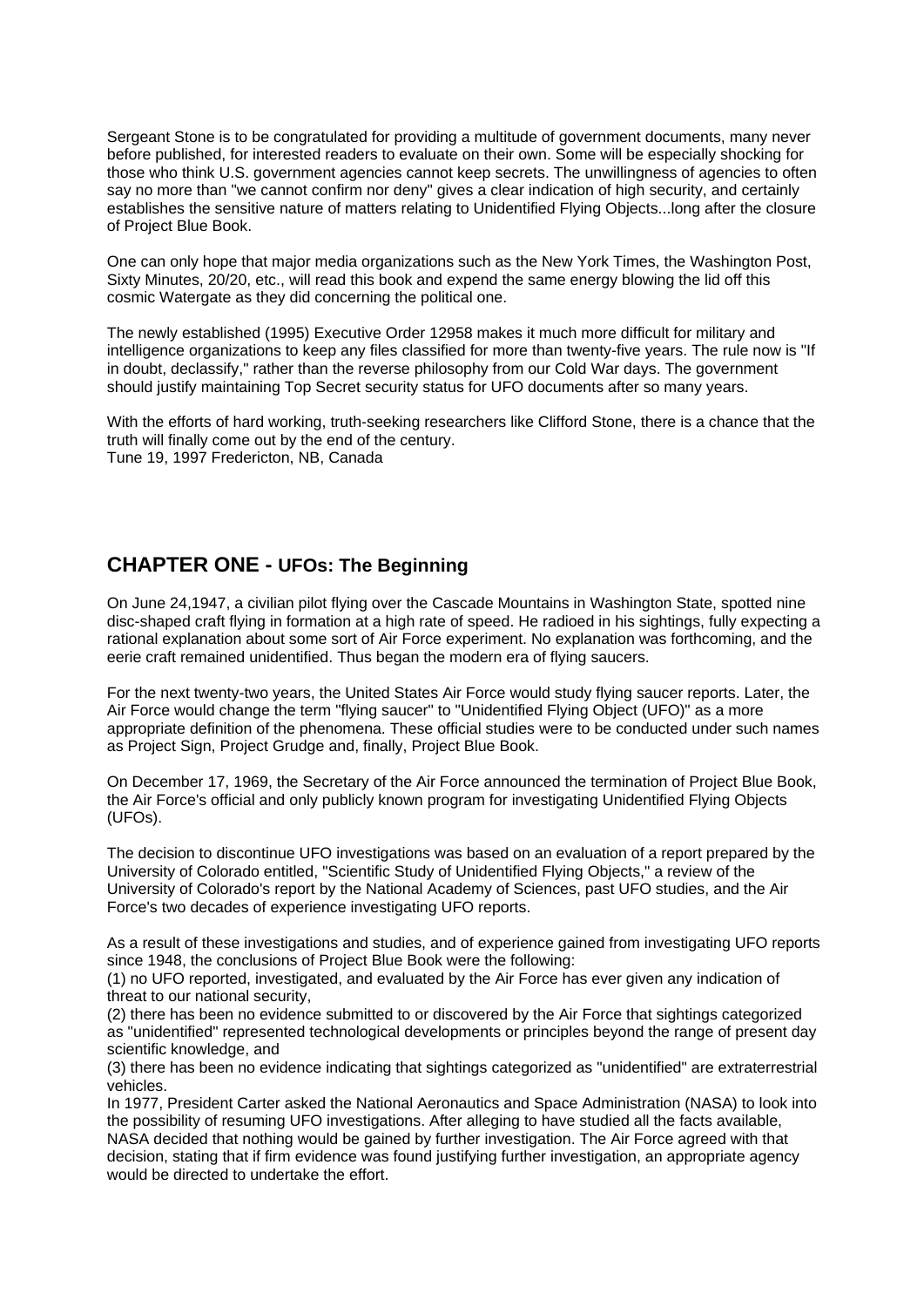With the termination of Project Blue Book, the Air Force regulation establishing and controlling the program for investigating and analyzing UFOs was rescinded. All documentation regarding the former Blue Book investigation was permanently transferred to the National Archives and Records Service in Washington, D.C. where it is available for public review and analysis.

The termination of Project Blue Book, if we are to believe the stated conclusions of the Project itself, should have ended the U.S. Government's involvement and interest in UFOs. But did it? Or did government work with UFOs go underground?

We will investigate this crucial question further, but for now we will focus our analysis on the Air Force's conclusions which brought to an end the U.S. Government's "official" UFO investigative program, Project Blue Book.

For the purpose of this analysis I will limit my comments and references to documents known to have existed prior to the closure of Project Blue Book in 1969. Let's look at those incredible United States Air Force conclusions point by point.(1)

No UFO reported, investigated, and evaluated by the Air Force has ever given any indication of threat to our national security.

To this point I must retort that if an unknown flying object violates the air space of the United States then a potential (and I must stress potential) threat to our security does in fact exist. Who is to say that an object hurtling towards a major American city or defense facility is not carrying thermonuclear weapons from a hostile nation or rogue terrorist organization? Can we slouch back and relax at our radar scanners because we cannot identify the flying objects closing in on us. Should we take comfort that these craft are too fast and maneuverable to be known Soviet fighter jets or scud missiles?

Obviously, our armed forces have the primary role of defending our nation from attack. If scrambling fighter jets proves futile, then we, in my humble opinion, had better do what we can to gather information about such phenomena from scientists, aviators and air force personnel worldwide.

Conclusion number one, in short, is illogical and highly disturbing. After Pearl Harbor, the World Trade Center, Oklahoma City, and reports of unauthorized private sales of nuclear submarines and warheads from the corrupt former Soviet military, one would expect that our armed forces would be less cavalier about America's security.

Now we will look at some of the early government documents to see what they say about the Air Force's first conclusion.

In 1948, the Office of Naval Intelligence and the Directorate of Intelligence of the United States Air Force did a joint study of the UFO phenomena. Air Intelligence Report No. 100-203-79, entitled "Analysis of Flying Object Incidents in the U.S." and dated December 10,1948, was the end result of that study. It concluded:

Since the Air Force is responsible for control of the air in the defense of the U.S. it is imperative that all other agencies cooperate in confirming or denying the possibility that these objects have a domestic origin. Otherwise, if it is firmly indicated that there is no domestic explanation, the objects are a threat and warrant more active efforts of identification and interception.

It must be accepted that some type of flying objects have been observed, although their identification and origin are not discernible. In the interest of national defense it would be unwise to overlook the possibility that some of these objects may be of foreign origin. (See doc. 1-17.)

The above report was classified, "TOP SECRET." Also, the Air Force did not intend for the American Public to ever find out about this report. The Air Force even ordered the report's destruction in an official memorandum dated September 25, 1950. The memo stated:

It is requested that action be taken to destroy all copies of Top Secret Air Intelligence Report Number 100-203-79, subject: "Analysis of Flying Object Incidents in the U.S."

This memo to destroy the report was dated September 25, 1950, and was fortunately lost in a bureaucratic oversight (or, perhaps rescued by some patriotic and concerned officer). The crucial report maintaining the strategic importance of UFO intelligence gathering was thus never destroyed. Through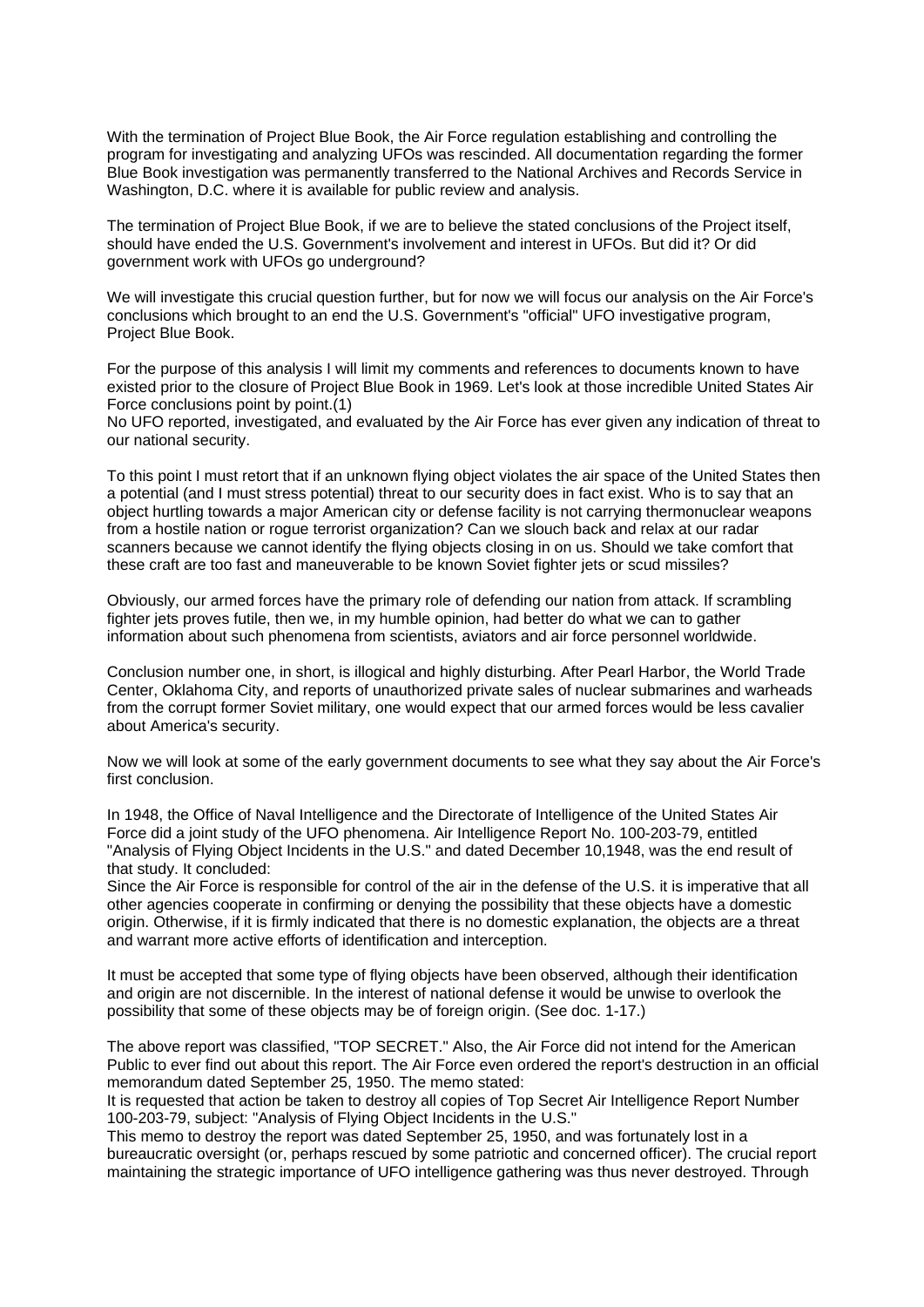the diligent efforts of Mr. Robert Todd, the document was located and eventually declassified on March 5, 1985.

Again, the importance of this report cannot be overstated. We have official government reportage contradicting the notion that the UFO issue does not impact upon national security. The first conclusion of the government's document is thus highly suspect. We can conclude that our government wants to make the public think that we have discontinued to investigate UFOs, and that the public is supposed to accept the flimsy thinking that UFOs can not pose a security problem.

Where there's smoke there's fire, and where there's a government smoke-screen in the world's most open democracy there is surely a burning conflagration. If the government is lying to us to soothe our nerves, the strategy is backfiring.

On July 26,1952, the plot thickened. The Air Force issued orders to its interceptor pilots to scramble and shoot down UFOs which refused to land when ordered to do so. Obviously, the unidentified craft were within the pilots' visual and radio range. This was no drunken farmer raving about flying saucers during a full moon. The United States faced its greatest security crisis since World War II, and the enemy was not even known! While our fighters were frustrated in their attempt to get close enough to fire, the shooting orders were rescinded by order of the Commander-in-Chief himself.

Why was the President involved in something as remote and irrelevant as another UFO sighting over some godforsaken wilderness? Because, this time, the UFOs were overflying the White House itself!

The President and military chiefs of staff wisely decided not to engage in combat this unknown force displaying vastly superior aerospace technology. Until forced to fire in self-defense, why start a shooting confrontation when the nation's capital lay directly below? The decision not to act aggressively represented neither cowardice nor lack of interest in the UFOs. Many thousands of lives in the sprawling metropolis below were at stake. Who knew for sure if the very planet's fate may have hung in the balance?

Unfortunately, this same concern for the welfare of the American public may be overextended and misused with regard to the public's right to know. Perhaps the President and military brass that same fateful day in 1952 decided that the American public "did not need to know" what the Air Force pilots and air defense personnel learned about the unimagined power of the UFOs. The gag order may have started as a temporary measure to calm a frightened nation. A half century later, however, we are still forced to obtain our government's military information about UFOs with long and painful ordeals such as the one I have lived through to write this book.

I understand why none of our current history books mark that July day in 1952 as the greatest threat to our nation's capitol since the British invaded in Colonial times. After all, no matter how many fighter planes were involved, no casualties were suffered on either side. Nonetheless, the near confrontation with this unknown threat rocked the nation. July 1952 forever changed the UFO question, no matter how long and hard the nay-sayers have worked to smooth over the incident. The over flights by unidentified craft so alarmed the American public that on July 29,1952, the Pentagon held the largest press conference since the end of World War Two. The subject: UFOs. (See doc. 1-2.)

This press conference was held in room 3E-869 of the Pentagon at 4:00 P.M. on July 29, 1952. In attendance were Major General Roger M. Ramey, director of Operations, United States Air Force; Colonel Donald L. Bower, Technical Analysis Division, Air Technical Intelligence Center; Captain Roy L. James, Electronics Branch, Air Technical Intelligence Center; Captain Edward J Ruppelt, Aerial Phenomenon Branch, Air Technical Intelligence Center; and Mr. Burgoyne L. Griffing, Electronics Branch, Air Technical Intelligence Center.

Of course, this press conference was designed to downplay the public's fears and to allay any security concerns about the inadequacy of our air defenses. These heavy hitters were brought out to practice that great American art of plausible deniability. They tried to explain all of the elaborate and firsthand sightings as misidentifications of known objects and the interaction of unusual weather phenomenon with our defense instrumentation.

Most thinking Americans weren't buying this dog and pony show. We don't call in the President for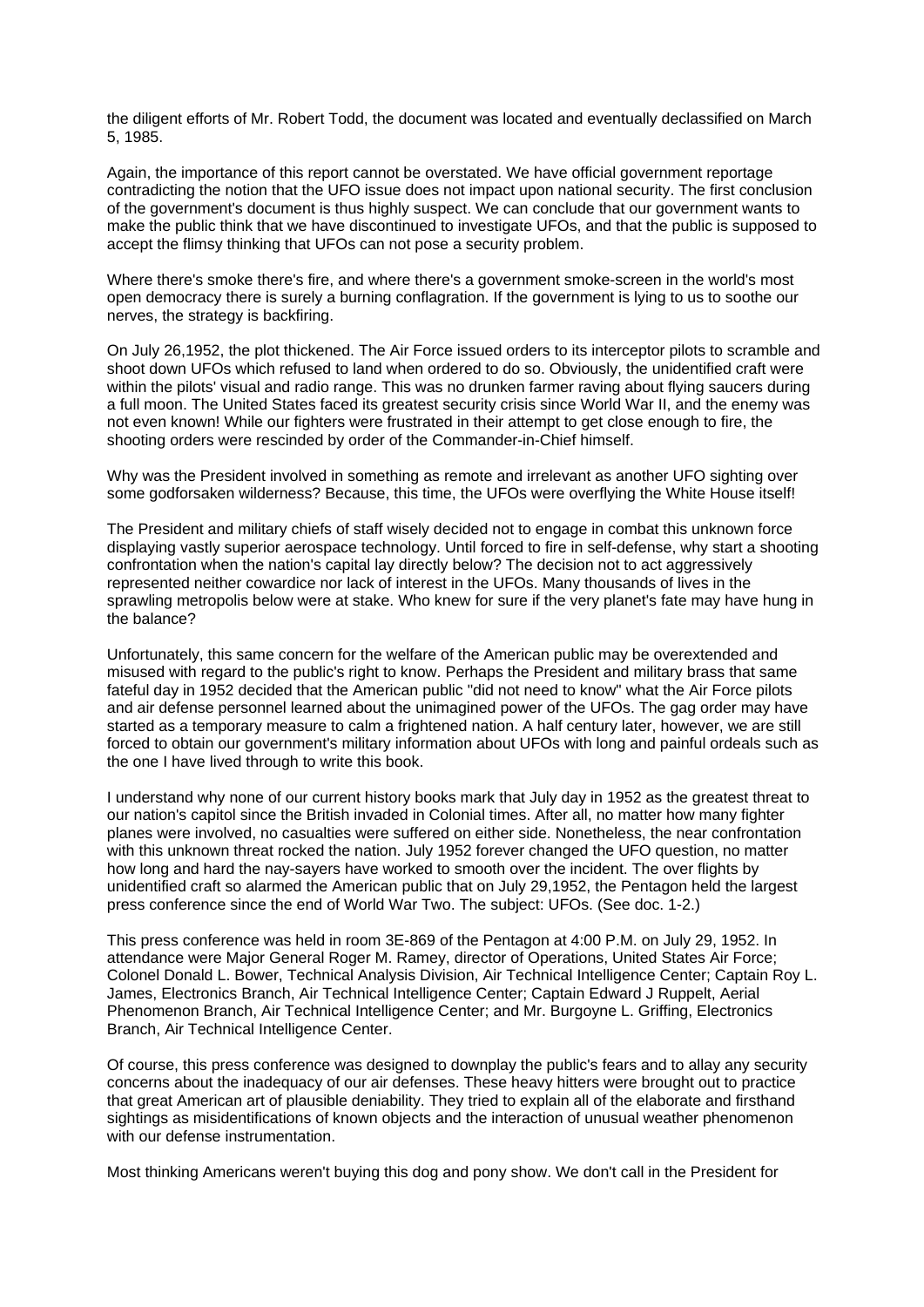runaway weather balloons or temporary blips on a radar screen. This wasn't happening within easy bombing range of Walla Walla, Washington, but Washington, DC—the new capital of the Free World. Americans were not as cynical as they would become after Vietnam and the wave of historic assassinations, but even then they were not willing to let the men in the shiny brass buttons overrule our flyboys' testimony in the cockpits. Those Americans who were concerned with bigger things than the pennant race would not allow sightings of this quantity and quality to be conveniently explained away.

It is interesting to note that on the same day as the press conference (July 29, 1952) the FBI was advised, through Major General Samford's Office (Director of Air Intelligence), that it was, "not entirely impossible that the objects sighted may possibly be ships from another planet such as Mars." The FBI was further advised, "that at the present time there is nothing to substantiate this theory, but the possibility is not being overlooked." (See doc. 1-3.)

This same message was again relayed to the FBI in a memorandum, dated October 27, 1952, in which Air Intelligence stated,

"Air Intelligence still feels flying saucers are optical illusions or atmospheric phenomena, but some Military officials are seriously considering the possibility of interplanetary ships." (See doc. 1-4.) Of course, before Voyager missions and the Hubble telescope we had all kinds of incorrect theories about artificially dug canals on Mars, but could it be that "some military officials" knew something than the people at Air Intelligence did not know or could not say? The FBI was not in the habit of making fools of itself, and obviously they felt true concern about the possibility of interstellar interference or invasion.

After July 1952, the term "flying saucer" would forever enter our vocabulary. The phenomenon also impacted upon official military policy. Since 1954 an official military directive called Joint Army, Navy, Air Publication 146 (JANAP 146) has required pilots in flight and ships at sea that observe UFOs to report them immediately as a matter of vital national security interest. (See doc. 1-5.) Of course, the justification for this requirement is significant for routine security measures. An enemy bomber or missile might first be reported as an UFO until clarification and identification can be made.

Sightings reported under this regulation are known as CIRVIS reports. CIRVIS is the acronym for Communication Instructions For Reporting Vital Intelligence Sightings. While UFO denial has become entrenched in the military, it is significant that this security directive is still in force today. Obviously, the government is still researching UFO sightings as a crucial component of our security gathering information. Any official words to the contrary are just that—contrary words.

CIVRIS reports do not necessarily require top secret security classification. However, anyone leaking information about a CIVRIS report runs the risk of facing a \$10,000.00 fine and/or 10 years in prison. This same penalty applies to those who fail to file CIVRIS reports due to a reluctance on the part of Air and Naval personnel to report sightings of UFOs. To quote one Air Force pilot, "If a space ship flew wing-tip to wing-tip formation with me, I would not report it." This attitude, of course, is disconcerting to the U.S. Air Force in that if any unconventional craft existed, its detection would be hampered by the reluctance to report sightings of any unusual aerial objects.

The government can't have it both ways. They want our men and women in the armed forces to report what they see when in uniform, but to withhold information to the civilian world when they see something that is not supposed to exist. It is easy to see how the government's close-mouthed attitude towards UFOs clearly intimidates our military personnel, preventing them from doing their best to defend our sovereign territory, skies and seas.

Let's investigate the operative up close, as this book is all about giving readers a firsthand experience with the government's UFO-related documents. Section III, paragraph 208 states in part: Transmission of CIVRIS reports are subject to the U.S. Communications Act of 1934, as amended, and the Canadian Radio Act of 1938, as amended. Any person who violates the provisions of these acts may be liable to prosecution thereunder. These reports contain information affecting the National Defense of the United States and Canada.... This should not be construed as requiring classification of CIVRIS messages.

The U.S. Air Force's next major, documented encounter with an UFO occurred in the early morning hours of July 17,1957. A U.S. Air Force RB-47, equipped with electronic countermeasures (ECM Equipment), was followed by an UFO for one and one half hours, covering a distance of more than 700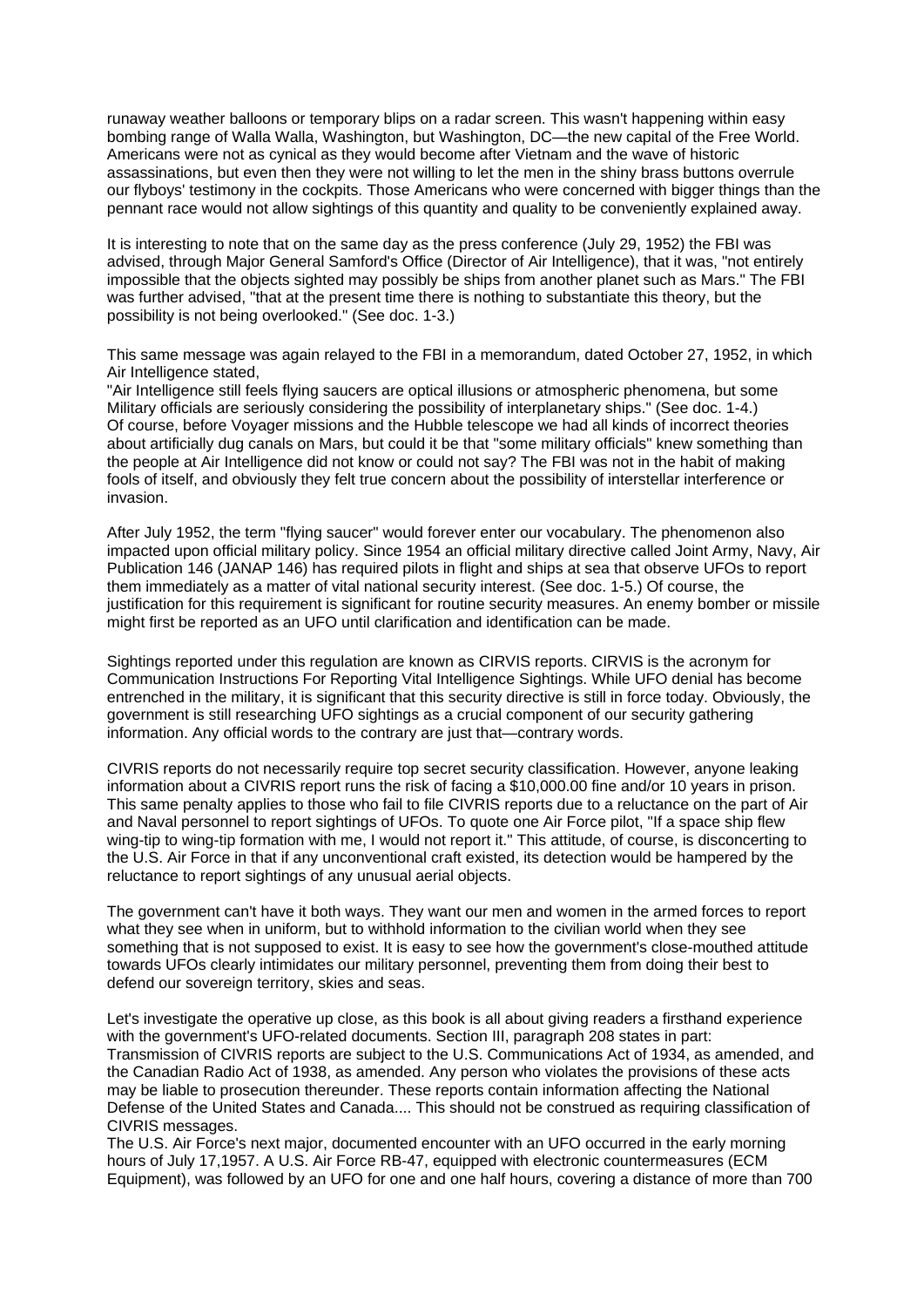miles. This object was observed visually by the crew, tracked by ground radar, and detected by the onboard ECM equipment of the RB-47. Once again, the pilots were not following a suspicious phenomenon (that might be an aberrant weather condition or apparatus), the RB-47 was being followed and observed by the UFO.

Moreover, the data could not be dismissed as an optical illusion or faulty instrument reading, because eye witnesses plus two different tracking devices confirmed the same thing. This airtight case was brought to the attention of the Condon Committee for its consideration in the so-called "Scientific Study of Unidentified Flying Objects."

#### After studying the case, the Condon Committee concluded:

If a report of this incident, written either by the RB-47 crew or the Wing Intelligence personnel, was submitted in 1957, it apparently is no longer in existence. Moving pictures of radar scope displays and other data said to have been recorded during the incident apparently never existed. Evaluation of the experience must, therefore, rest entirely on the recollection of the crew members ten years after the event. These descriptions are not adequate to allow identification of the phenomenon encountered." No, I have not inadvertently quoted from the former Soviet newspaper Pravda or the KGB. This disinformative double-talk is the voice of the so-called Free World, in a published report that makes the Warren Commission look highly reliable. In fact, later in this book you will be able to examine documents I was able to secure from the Soviet military and decide for yourself which of the Cold War superpowers was more paranoid about UFOs.

Thanks to the efforts of the late Dr. James E. McDonald, several military records dealing with the above case were uncovered in the files of Air Force Intelligence. This case and others like it, were never meant to be part of the government's Blue Book Files. These cases were classified as, "Vital Intelligence Information," given a classified status and forwarded, as per routine procedure, to the National Security Agency.

On October 20, 1989, the paper file pertaining to four other such cases, involving RB-47 aircraft, was released to me by Air Force Intelligence. (See doc. 1-6.) This file, which includes the statements of the RB-47 crew members, may be viewed at the end of this chapter. However, the other evidence known to exist remains classified by the National Security Agency at the Top Secret/ UMBRA level to this very day (I will explain the government's classification system in the next chapter). Once again, one can only wonder why this is so if, as the U.S. Air Force states, there is nothing to UFOs, and certainly nothing to be concerned about regarding national security.

The Condon Committee was limited to the Blue Book Files and not made aware of any other files existing within any other government agency. They were limited to only "Secret" material and not aware that much of the information the U.S. Government has on UFOs is classified at the "Top Secret" level and in many cases requires a Special Access Clearance to be viewed. Therefore, the Condon Committee did not get to view the best and most compelling UFO cases with which to base their findings. To be sure, all the Condon Committee received were those cases that the U.S. military and intelligence brass wanted the Committee to view, and those cases that supported the military's point of view.

Compare this backhanded cover-up activity with the straightforwardness of the Operations and Training Order issued by the Inspector General of the Air Force dated December 24,1959. It stated that, "Unidentified Flying Objects—sometime treated lightly by the press and referred to as "flying saucers" must be rapidly and accurately identified as serious Air Force business in the ZI (Zone of the Interior)."

A memo from General Carroll Bolender, USAF, dated October 20, 1969, states: "Reports of unidentified flying objects which could affect national security are made in accordance with JANAP 146 or Air Manual 55-11, and are not part of the Blue Book System." (See Report to Congress in Appendix.) Does this mean that some UFO reports (those involving matters of national security) were never part of the Project Blue Book Files and were never meant to be? Unfortunately, it does. We can be further convinced that the government is concealing far more than in reveals about this topic of vital importance.

The Air Force's second conclusion was: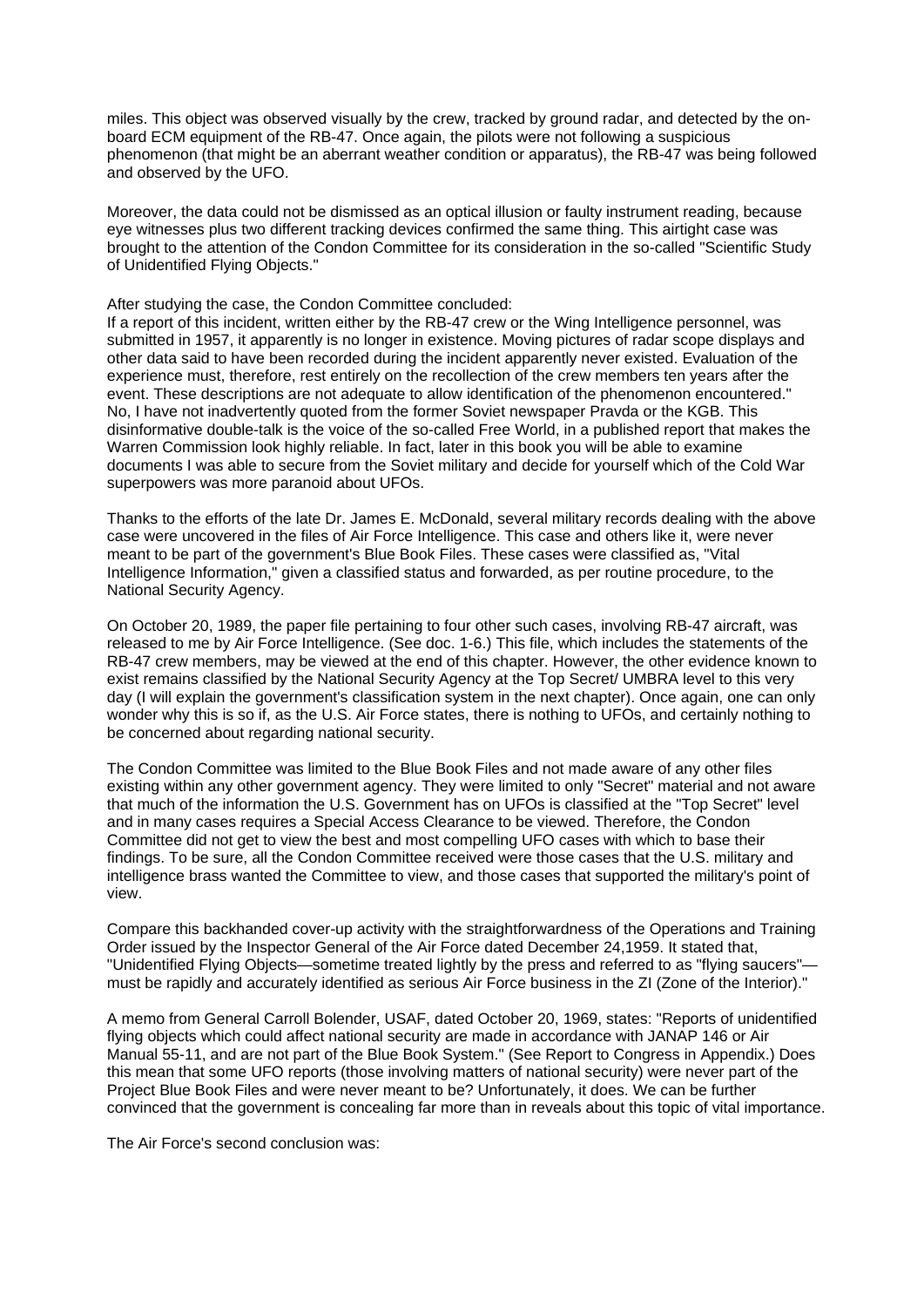"There has been no evidence submitted to or discovered by the Air Force that sightings categorized as 'unidentified' represent technological developments or principles beyond the range of present day scientific knowledge."

Once again we must go to Air Intelligence Report No. 100-203-79, which states:

"It is evident from the performance characteristics attributed to the unidentified objects at this time that if they are foreign, they involve efficiencies of performance which have not been realized in any operational airborne device in this country. It would, therefore, be a mistake to analyze the technical aspects of the situation within the limits of our own knowledge of practical developments." A perusal of many other documents here will confirm that these flying objects are clearly not limited to speeds and maneuvers now available to even our most sophisticated experimental craft. Again, we can only conclude that the government has made a strategic decision (and, I believe, a mistaken one) to be less than truthful with the taxpaying public whom it serves.

Flying disks that registered on radar or, in several celebrated cases, appeared in eyewitness pilot reports, were not the only strange fish in the stratospheric sea. Starting in 1947, the southwestern part of the United States began experiencing a phenomena known as "green fireballs." Disturbing for our national security agencies, most of these sightings were taking place in the State of New Mexico in the vicinity of key military installations. The situation was the cause of such concern that a special secret project was established to investigate the Green Fireball Phenomena. This project was known as Project Twinkle. (See doc. 1-7.)

The conclusions of the Project were inconclusive.

The Air Force was trying to "prove" that the Green Fireballs were natural phenomena, yet the final Project Twinkle Report was not able to support such a conclusion. To compound matters, many reputable scientists believed, "that the observed phenomena are man-made."

The final report reflected the security concerns of Dr. Lincoln La Paz. To quote from a key passage, "Dr. La Paz expressed the opinion that the fireballs may be of our own military origin, but if not, they are a matter of serious concern."

In short, Dr. La Paz was stating that the phenomena was "man-made" in the sense that they did not at all resemble meteor showers or any other known natural phenomena. The term "man-made," by the way, did not mean that the production of these flying devices were within the technological range of present-day denizens of our planet.

The report's rejection of their preferred conclusion was so upsetting to the Air Force that in 1952, when asked to reclassify the final secret report, they refused to do so, stating:

The Scientific Advisory Board Secretariat has suggested that this project not be declassified for a variety of reasons, chief among which is that no scientific explanation for any of the "fireballs" and other phenomena was revealed by the report and that some reputable scientists still believe that the observed phenomena are man-made.

If science won't conform to Air Force directives, then damn the science. Any sort of natural cause, no matter how far-fetched, would have been acceptable to the military. After all, if the reported phenomena were man-made and not of American origin, they would have to be secret Soviet intelligence gathering devices. This would mean that the U.S. faced imminent Soviet attack or atomic blackmail. If, despite paranoia about the capabilities of Russian space technologists and their captive East German physicists, these fiery craft were not Soviet, then who did make them?

We had ourselves an interstellar threat that made the designers of Sputnik look like kids with an erector set! The possibilities were, to the U.S. Air Force, just too horrifying to discuss with the excitable American people.

The once Top Secret memo dated November 21, 1950, from a Mr. Wilbert B. Smith, a Canadian Government official and UFO Researcher, to the Controller of Telecommunications states the following: I made discreet inquiries through the Canadian Embassy staff in Washington who were able to obtain for me the following information: (a) The matter is the most highly classified subject in the United States Government, rating higher even that the H-Bomb. (b) Flying saucers exist, (c) Their modus operandi is unknown but concentrated effort is being made by a small group headed by Doctor Vannevar Bush, (d) The entire matter is considered by the United States authorities to be of tremendous significance. (See doc. 1-8.)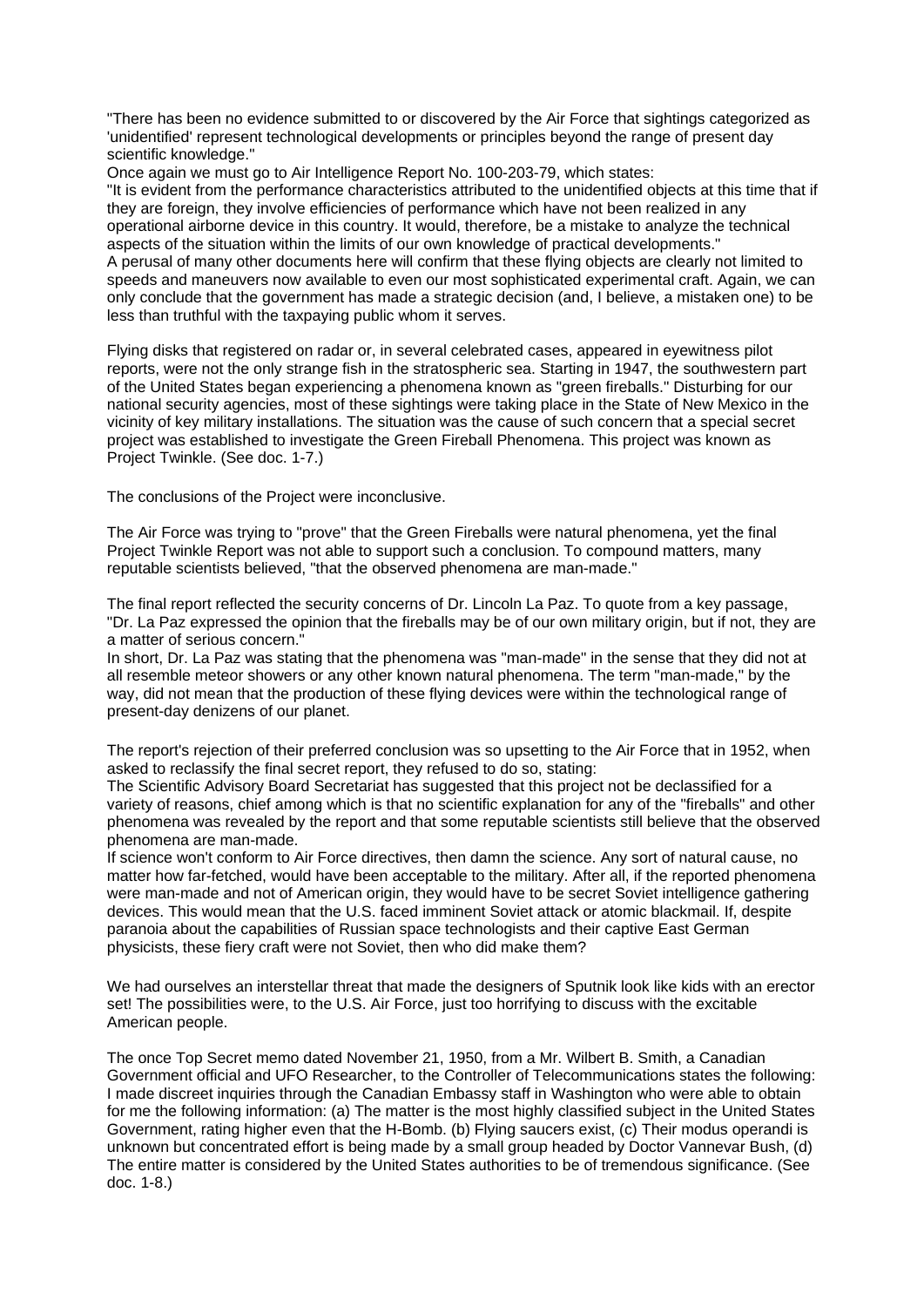This once-suppressed document from Ottawa reveals that the Canadians were more interested in harnessing geo-magnetism to create a new technology than concerned about potential security issues. It states:

The existence of a different technology is borne out by the investigations which are being carried on at the present time in relation to flying saucers.

This was also written by Wilbert Smith, a Canadian official without the least self-consciousness, fear or surprise concerning UFOs.

Granted, Canada was not dueling the USSR for global supremacy and the "fireballs" were not appearing beside her most sensitive military installations. Nonetheless, the Canadian attitude towards UFOs was refreshingly different. Contact with a superior, probably extraterrestrial technology to them simply meant an epochal opportunity to advance humankind.

Compare this attitude to the third and final conclusion reached by the U.S. Air Force: There has been no evidence indicating that sightings categorized as "unidentified" are extraterrestrial vehicles.

In July or August of 1948, the Air Technical Intelligence Center published a Top Secret "Estimate of the Situation." The unmentionable "situation" involved those pesky UFOs. The informed opinion presented in this report was that UFOs were interplanetary. The late General Hoyt S. Vandenberg, then Chief of Staff, felt the report lacked proof. As a result, the report was later declassified only to be immediately destroyed.

Why did the U.S. Air Force, in the person of General Vandenberg, feel that they had to declassify the report before destroying it? No such requirements existed then or now. They could have destroyed it as a classified document, with no need for declassification. To be sure, once a document is declassified, there exist no national security concerns and the contents of the document should be available to the public at large. The Air Force wanted the document to sound unimportant, thus declassified, but without the accessibility of declassification. By ordering the destruction of the document, General Vandenberg was ensuring that the document, with its conclusion that UFOs were, in fact, interplanetary spaceships, would not become public knowledge.

The world, least of all the American Public, was to never know that the U.S. Air Force ever considered planetary defense strategies to face the threat of spaceships, UFOs or flying saucers. You see, if a classified document is ordered destroyed, a classified document record of destruction is created on the destroyed document and one copy is usually retained for historical reference. This is not the case with an unclassified document, and no records are required

to be retained on its destruction. So declassification was merely a ploy to keep embarrassing vital information away from the people of the land of the free and the home of the brave.

Project Magnet, a formerly classified 1952 Canadian Government report on UFOs concluded: It appears then, that we are faced with a substantial probability of the real existence of extra-terrestrial vehicles, regardless of whether or not they fit into our scheme of things. Such vehicles of necessity must use a technology considerably in advance of what we have. It is therefore submitted that the next step in this investigation should be a substantial effort towards the acquisition of as much as possible of this technology, which would without doubt be of great value to us. (See doc. 1-9.) As reinforced by the documents provided here, the U.S. Government was too busy telling the general public there was no such thing as UFOs therefore they did not discuss the subject of possible technological progress that could be learned from UFOs. Behind the scenes, they not only believed UFOs were something real, they were also quite concerned about UFOs presenting a national security threat. After all, the only justification the U.S. Government can use for classifying material Secret and Top Secret is national security concerns. Could the difference in attitude between the American and Canadian governments have anything to do with the fact that the self-declared kings of the Free World were not ready to admit to being helplessly inferior to another, albeit unknown, power.

All the documents that we have discussed so far have been documents generated during the existence of the Air Force sponsored UFO investigations. Let us assume for the moment that the U.S. Government believes the basic "official" conclusions of the Air Force investigations. Should it not stand to reason that if the U.S. Government is no longer interested in conducting any "official" investigations into the matter of UFOs, that the intelligence community would not collect intelligence and field data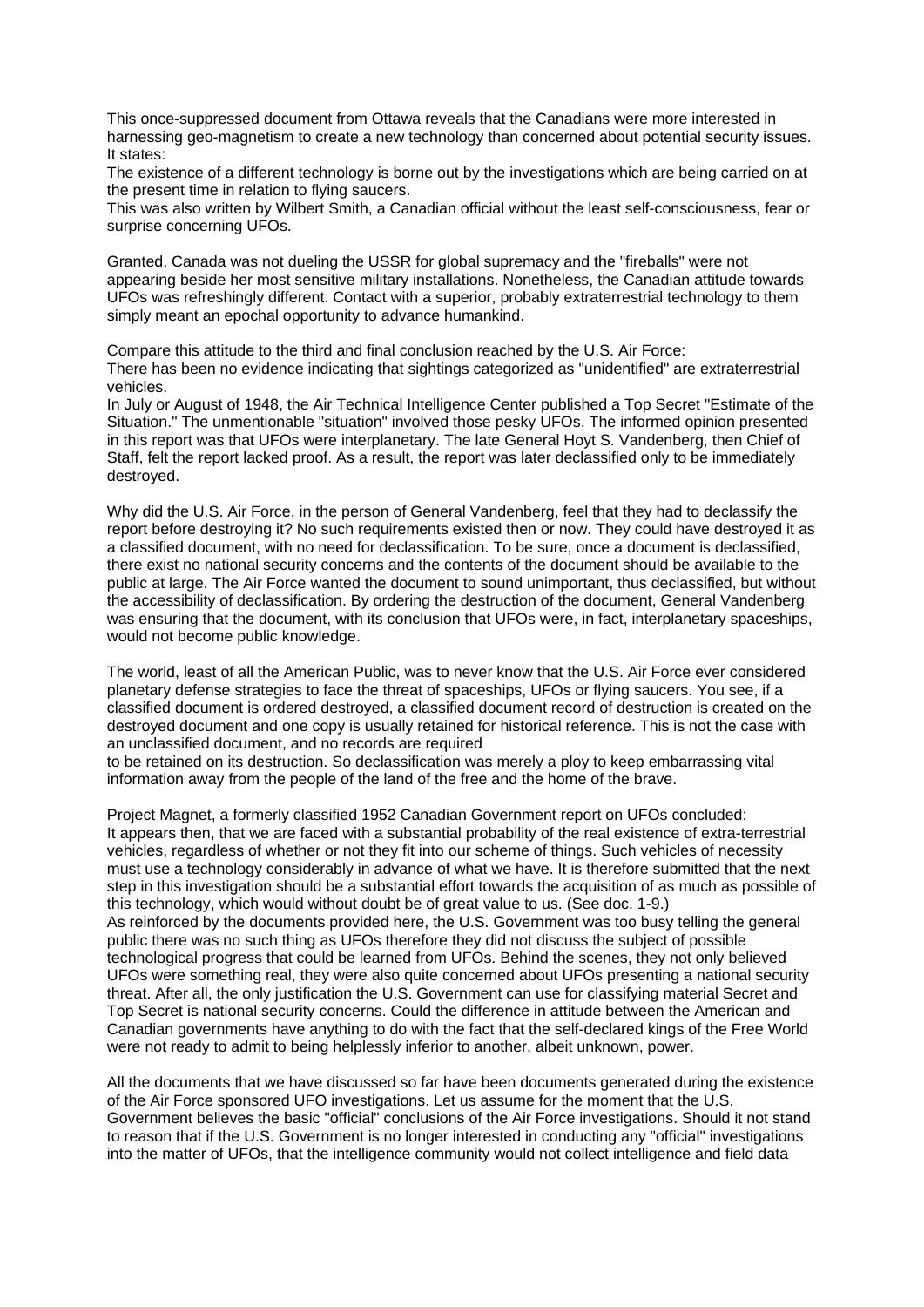concerning UFOs? Remember, the U.S. Government officially stopped investigating UFOs in December 1969.

But, what if the U.S. Government did not stop having an interest in UFOs in 1969, which is the more likely scenario? Would the information the intelligence community gathers on UFOs need to be classified in the interest of national security? If so, why?

It shall be proven to you in the following chapters of this book that the U.S. Government still does has an interest in UFOs and requires careful collection of data. The fact that these reports are not known to the public should indicate that some national security interest or concern is definitely involved.

Furthermore, most of the material on UFOs the U.S. Government has collected since 1969 is once again classified in the interest of national security. We will also see, from the information that has been released, why UFOs present a potential threat to our national security, and specifically to our national defense infrastructure and capabilities.

Along with Operation Blue Fly, involving UFO sightings and overflights, you will be hearing about Project Moondust which involved the collection of space debris and other physical evidence that was used in the investigations regarding suspected UFO activity. The typical investigation often took fourteen days and, in some cases, lasted months. The Defense Intelligence Agency (DIA) would direct the U.S. Air Force to appoint a Project Moondust officer to serve as a contact within the area of investigation. After the "mission window" had closed, the assigned Project Moondust officer's duty would be terminated.

I wish to remind the reader that Project Moondust was to deal only with objects of non-U.S. origin or objects of unknown origin. While some of our own "space junk" (such as booster rocket fragments) might have initially come under Moondust investigation, such debris would have been quickly indentified. Space objects of domestic origin, in fact, came under the jurisdiction of NASA rather than the Department of Defense. Moondust was a primary concern of the Department of Defense and not NASA because of the very real foreign intelligence interest in these items.

Whether or not the Canadians were right about potential technological benefits from such investigations, the security (or insecurity) apparatus of the Defense Department overshadowed the NASA scientists at Moondust sites. From its inception, Moondust was in the hands of soldiers rather than scientists. Project Moondust was established for the sole "peacetime mission" of locating, recovering, and delivering "descended foreign space vehicles." This included objects of unknown origin. Also, Moondust involved the gathering of technical intelligence data on the development of the Soviet space programs and their intended purposes. In the charged atmosphere of the Cold War, losing the Space Race was akin to losing any claims to the possible riches of the solar system.

In 1973, the DIA had the State Department inform all of its Embassies and Consular Posts to use the code word "Moondust" when reporting "cases involving the examination of non-U.S. space objects or objects of unknown origin." Based upon the information provided, "the Department of State in conjunction with other interested agencies will determine subsequent action required."

On August 28, 1970, a Soviet satellite (COSMOS 316) broke up upon re-entering the earth's atmosphere and crashed across the American Midwest. Six fragments of this satellite were recovered in Texas, Oklahoma, and Kansas. We were able to ascertain the origin of the objects through tracking data and by analysis of the fragments themselves. We now had samples of foreign debris to compare with physical evidence that was much more difficult to identify. In brief, earth-made space junk burns up so much on the way down that the remnants are never very large. This is why the proceedings of 1972 Senate hearings on the topic are of special interest, especially the answer to the ninth question that was asked.

The question: "Have any fragments as large as these ever come back to earth from U.S. or other Soviet satellites?"

The answer: "We do not have any record of a NASA fragment or of another Soviet fragment as large as the largest COSMOS 316 fragment surviving re-entry. The largest COSMOS 316 fragment is approximately 4 ft. X 4 ft. and weighs 640 lbs." (See Report to Congress in Appendix.)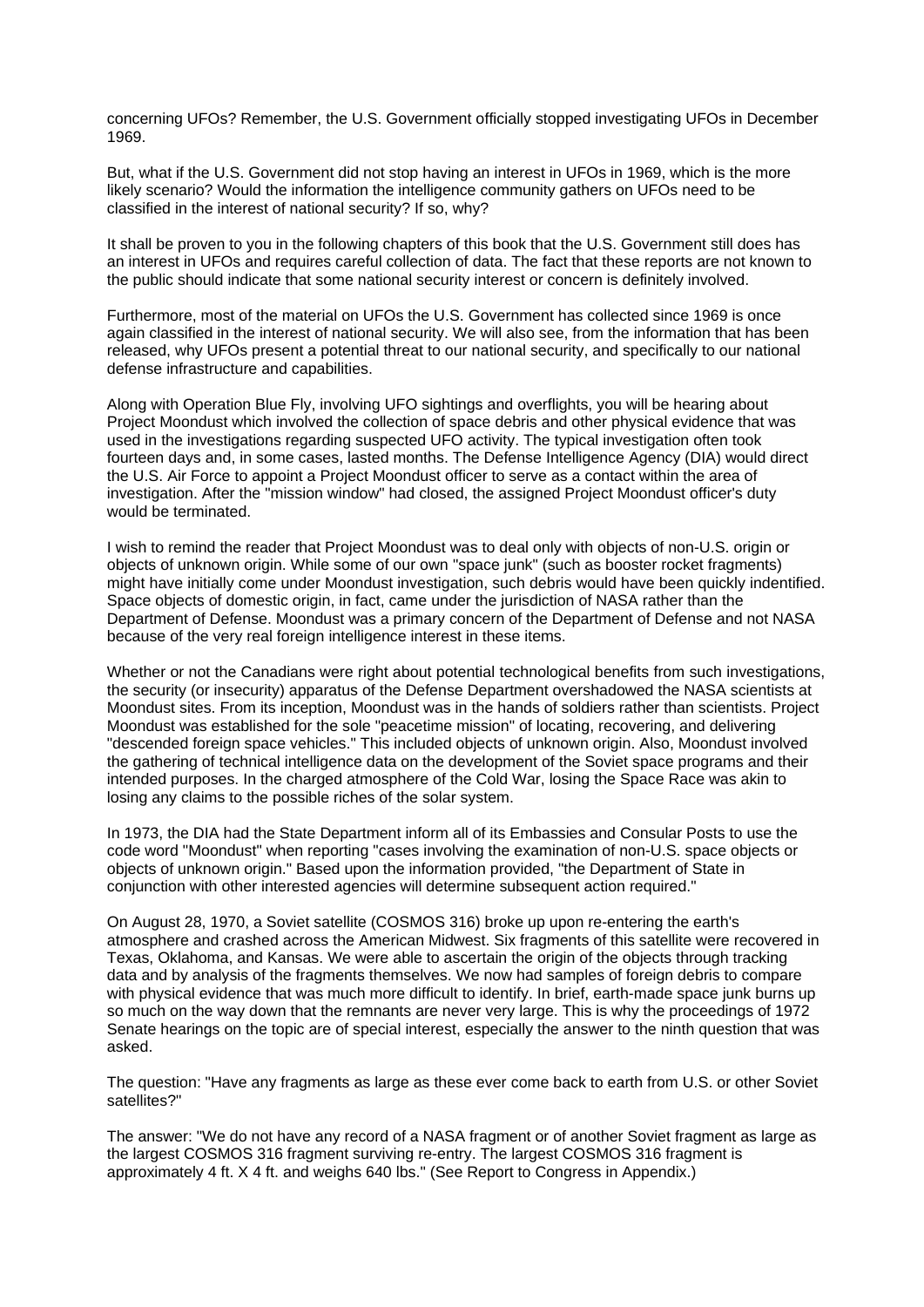Compare those numbers to a once classified DIA document dated August 17, 1967, out of Sudan: Local press, 17 August, 1967, reported that a satellite, cube shaped, weighing approximately three tons, discovered 3 August, 50 miles from Kutum... Satellite described as made of soft metal, presumably light aluminium, in oblong cubes measuring two inches by one inch tightly fastened together and covered by a silky material. Nationality not identified, as no inscriptions evident on outer surface. Local authorities in El Fasher have photographs and, with difficulty, cut samples.

Could it be that the State Department forgot about the object found in Sudan on August 17, 1967, and the fact it weighed about three tons? Or could it be that the State Department was, in fact, very truthful and that no space fragment of U.S. or Soviet origin had been recovered weighing more than 640 lbs.? If the object recovered in Sudan, weighing three tons, was not from the American or Soviet space program, from which nation or planet did it originate?

Neither NASA, the DIA, nor the State Department are willing to release any other information on the Sudan case. As it is with similar cases, they consider this information to be classified and not releasable under criteria provided by Executive Order 12356.

When it comes to the Air Force's Operation Blue Fly recovery of such objects, the Air Force swears by Executive Order 12356. When confronted with their own documentation as to the existence of Operation Blue Fly, they still respond that they may neither deny nor confirm the existence or nonexistence of any such records under the criteria provided by Executive Order 12356, not even to members of Congress.

It is this kind of resistance that I had to battle in my career-long struggle to uncover what the government really knows about UFOs. At one point I even wrote to my Commander in Chief, President George Bush, to complain about armed forces irregularities. This so upset my superiors that I got slapped into solitary, being confined in a small room of the building I worked in. This was done in an effort to keep me from contacting members of Congress regarding my concerns over the Intelligence Community's withholding of information on UFOs from the Congress.

However, during my lunch hours I was able to make those calls that I was "ordered" not to make, and in the evenings I wrote those letters I was "ordered" not to write. I was reinstated to my duties, and three field-grade officers over me were relieved of their duties pending transfers. I have paid a high price for my continued crusade for the truth, as you will learn later in this book.

As you now turn to the documents that pertain to this chapter, please know that every page, every line not crossed out by the military censor, came at a great price. Why am I prepared to pay such prices? Why am I on this strange personal mission? Because I saw an UFO at close range as a child and subsequently dedicated my life to studying UFOs for the Armed Forces of my country.

One day the whole truth will be open to us, the regular working people of this world, and all my efforts and your support—will have been worthwhile.

## **CHAPTER TWO - UFOs and National Security**

As we have seen from Chapter One of this book, the United States Government apparently had considered the subject of UFOs a matter of national security, at the same time telling the American public that there was no need for alarm because UFOs just did not exist.

In addition, the very first conclusion of every government UFO investigation was that UFOs did not represent a threat to our national security. This, in my opinion, is the most important conclusion reached by the Air Force: It would justify no further investigation, as far as the military and intelligence communities were concerned, into the matter of UFOs.

So, after December 17, 1969, the U.S. Government should have been out of the UFO business forever; that is, if they really and truthfully believed their own conclusions. But did they really believe them?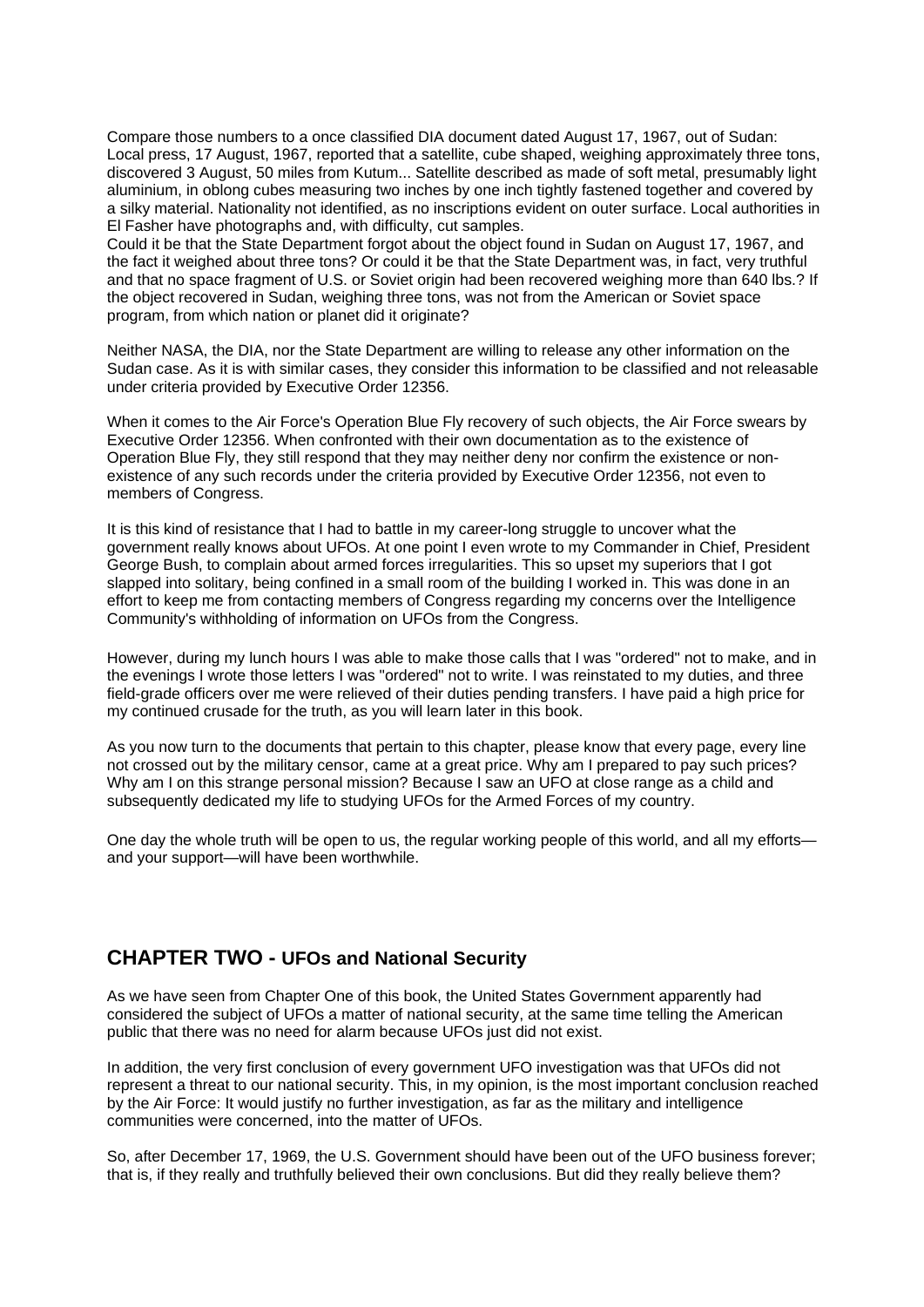I feel that it is important, before we continue, to define some key terms in order to better understand the meaning of the classification system used by the U.S. Government. What superior source could we use for these definitions than our own government?

The following definitions are taken directly from the United States Army, Army Regulation (AR) 380-5, entitled "Department of the Army Information Security Program":

- SENSITIVE COMPARTMENTED INFORMATION—Information and material that requires special controls for restricted handling within compartmented intelligence systems and for which compartmentalization is established.
- SPECIAL ACCESS PROGRAM— Any program imposing need-to-know or access controls beyond those normally required for access to Confidential, Secret, or Top Secret information. Such a program includes, but is not limited to, special clearance, adjudication, or investigative requirements; special designation of officials authorized to determine need-to-know; or special lists of persons determined to have a need-to-know.
- CONFIDENTIAL—Shall be applied only to information or material the unauthorized disclosure of which reasonably could be expected to cause damage to the national security.
- SECRET—Shall be applied only to information or material the unauthorized disclosure of which reasonably could be expected to cause serious damage to the national security.
- TOP SECRET—Shall be applied only to information or material the unauthorized disclosure of which reasonably could be expected to cause exceptionally grave damage to the national security.

The above terms were taken directly from official Army sources (AR) 380-5. They are important because they clearly define the classification system and show that the highest classification is Top Secret. They also show that in some programs known to exist you need more than a Top Secret Clearance. Keep these terms in mind for this and the other chapters of this book.

Several other terms should be defined here. However, I could not find the official definitions for those terms in any unclassified government documents that I had access to.

Therefore, I trust that the reader will accept the following generally accepted definitions:

- NATIONAL SECURITY INFORMATION—Any information or material the unauthorized disclosure of which reasonably could be expected to cause serious or exception ably grave damage to the security of the United States of America.
- NATIONAL INSECURITY—Any information or material the unauthorized disclosure of which reasonably could be expected to cause serious or exceptionally grave damage to the censors who wish to keep the truth from the General Public.

Now that we have seen the definitions and have a better understanding of what they mean, keep these terms in mind as we continue with this chapter.

We have seen that the U.S. Government stopped investigating UFOs in December 1969. Officially, the U.S. Government does not have any interest in UFOs. But is this really the case?

We are going to look at some UFO events in which apparently there was some government interest. These events took place after the closure of Project Blue Book, and in these cases the government documents dealing with them were initially classified, in the interests of national security.

All of the cases we are about to discuss are military cases, involving either the U.S. Military or the military of a foreign government. I have chosen these cases because I feel they can best illustrate what is meant by a matter of national security. To be sure, there are many other such examples—many still highly classified—in the interests of national security, of course.

During late October and early November 1975, various U.S. Air Force bases across the northern United States and Canada were picking up UFOs both on radar and visually. UFO sightings were reported by such bases as Loring, Wurtsmith, Minot, and others.

At the times of these sightings, the official documentation covering them was classified from Confidential to at least Secret. I presently have over 300 pages of documents dealing with these sightings from various government agencies released through the Freedom of Information Act (FOIA). Once these sightings became public knowledge, the U.S. Air Force attempted to dismiss them as helicopters and temperature inversions. If they were helicopters, then we have a very serious problem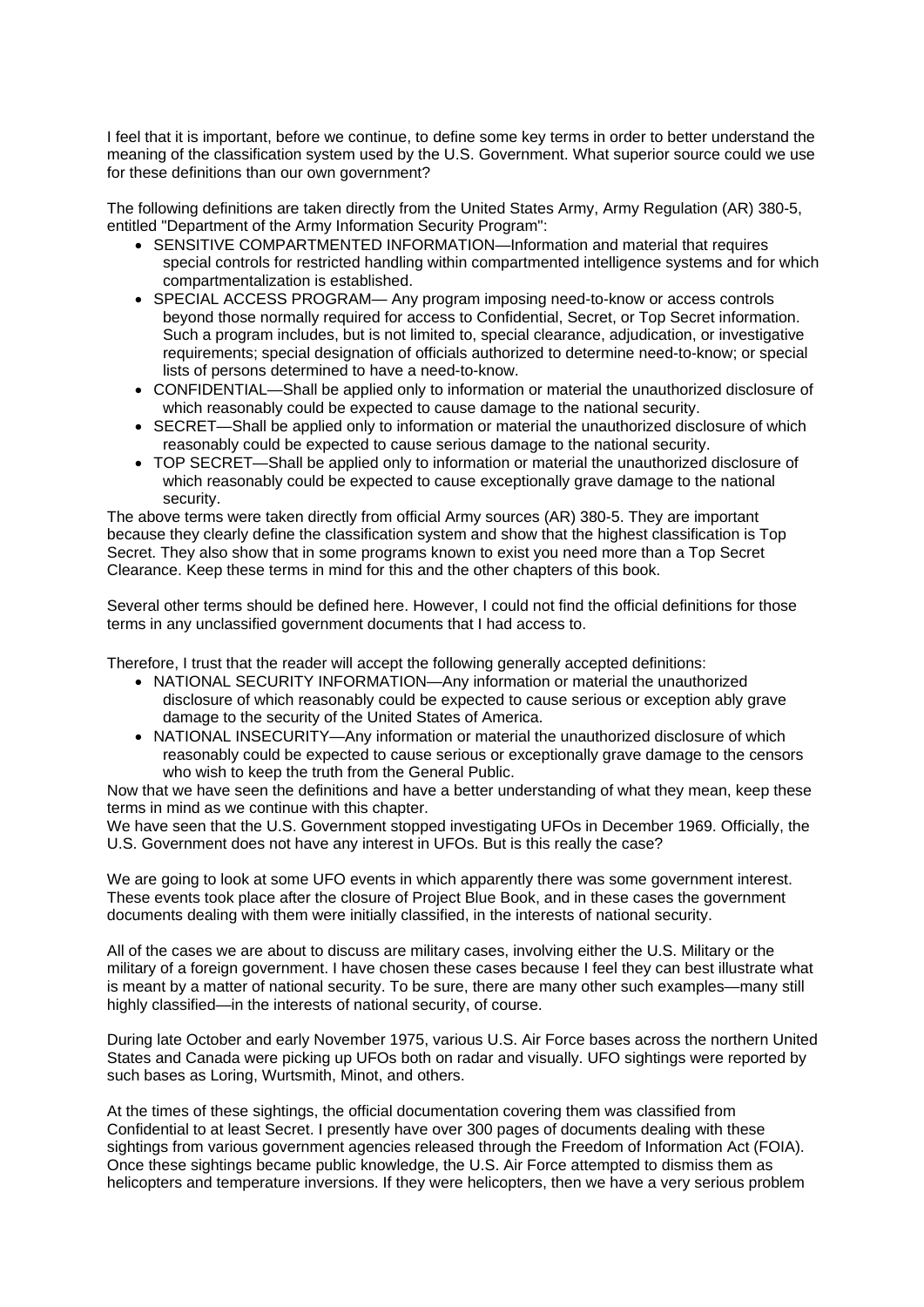in that the Air Force was powerless to prevent these "helicopters" from "landing" inside nuclear weapons storage areas.

Furthermore, no arrests were ever made. Do you, the reader, really believe that our military is that helpless against this type of intrusion by helicopters?

In the U.S. Air Force there exists a reluctance among its personnel to use such terms as "UFOs" or "flying saucers." It is preferred that the term "unknown" be used, as opposed to "UFO."

To illustrate my point, let me quote from two official documents concerning the 1975 overflights dealing with the same incident. The first quote is from the NORAD Command Director's Log. The second quote is from the 24th NOFLAD Region Senior Director's Log. (See doc.JH'7?)

8 Nov 75/0753Z: 24th NORAD region unknown track J330, heading SSW, 12000 feet. 1 to 7 objects, 46.46 (degrees) N x 109.23W.

Two F-106 scrambled out of Great Falls at 0754Z. SAC reported visual sighting from Sabotage Alert Teams (SAT) Kl, K3, LI and L6 (lights and jet sound). Weather section states no anomalous propagation or northern lights.

0835Z SAC SAT Teams K3 and L4 report visual, K3 reports target at 300 feet altitude and L4 reports target at 5 miles. Contact lost at 0820Z. F-106's returned to base at 0850Z with negative results. 0905Z Great Falls radar search and height had intermittent contact.

0910Z SAC teams again had visual (Site C-l, 10 miles SE Standford, Montana).

0920Z SAC CP reported that when F-106's were in area, targets would turn out lights, and when F-106's left, target would turn lights on. F-106's never gained visual or radar contact at anytime due to terrain clearance. This type of activity has been reported in the Malmstrom area for several days although previous to tonight no unknowns were declared. The track will be carried as a remaining unknown.

And now, the extract from the 24th NORAD Region Senior Director's Log:

8 Nov 75 (0635Z)—A security camper team at K.-4 reported UFO with white lights, one red light 50 .yards behind white. Personnel at K-1 seeing same object. 8 Nov 75 (0645Z)—Height personnel picked up objects 10 -13,000 feet, Track J330, EKLB 0648, 18 knots, 9,500 feet. Objects as many as seven, as few as two A/C. 8 Nov 75 (0745Z)—Conversation about the UFOs; Advised to go ahead and scramble; but to be sure and brief pilots, FAA. Go easy and the fighters will not descend below 12,000 ft.

8 Nov 75 (0753Z)—J330 unknown 0753. Stationary/seven knots/ 12,000. One (varies to seven) object. None, no possibility, EKLB 3746, two F-106, GTF, SCR 0754. NCOC notified. 8 Nov 75 (0820Z)—Lost radar contact, fighters broken off at 0825, looking in area of J331 (another height finder contact). 8 Nov 75 (0850Z)—Directed Ftrs to RTB (return to base). 8 Nov 75 (0905Z)—From SAC CP; L-sites had fighters and objects; fighters did not get down to objects.

8 Nov 75 (0953Z)— From SAC CP: From four different points; Observed objects and fighters; when fighters arrived in the area, the lights went out; when fighters departed, the lights came back on; to NCOC.

8 Nov 75 (0953Z)— From SAC CP: L-5 reported object increased in speed - high velocity, raised in altitude and now cannot tell the object from stars; to NCOC. 8 Nov 75 (1105Z)—From SAC CP: E-l reported a bright white light (site is approximately 60 nautical miles north of Lewistown). NCOC notified. Here we have two different Air Force documents referring to the same incident. One document talks of an "UFO" being involved. The other talks of an "unknown" being involved. Could it be that the Air Force now wishes to call UFOs unknowns?

Either way, the U.S. Air Force has yet to answer satisfactorily all the mysteries surrounding these sightings.

It would not be until the mid-nineties that the American public would learn that the Soviet Union was experiencing similar phenomena around its nuclear storage areas. There was one incident, involving a missile silo, in which the missile started to launch itself while an UFO hovered overhead. The missile crew at the site of this event was powerless to prevent the missile from launching. However, as the UFO departed the site, the missile mysteriously shutdown.

Had the missile launched, it would have been the start of World War III. The missile was programmed to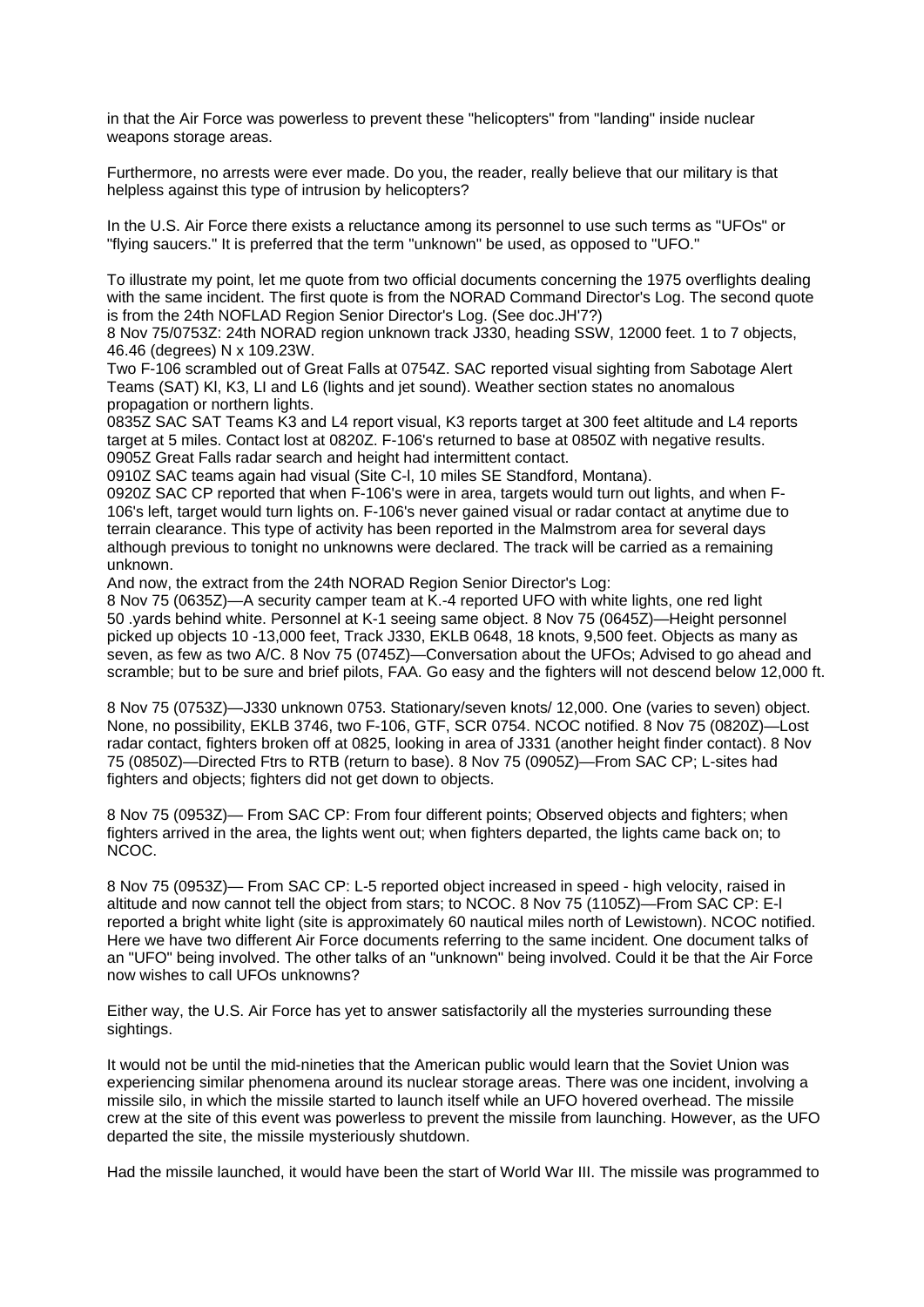strike a major city in the United States, and once it was on its way to its programmed target the Soviets would have had no way to recall it.

This event generated great concern and alarm among the Soviet military leaders. So much so, that they conducted a large-scale investigation of the event. This led to the closing of the site; and no answers were ever provided by the Soviet Military to explain the incident.

In 1976, the National Military Command Center (NMCC) in the Pentagon continued to receive UFO reports from its military personnel—whether or not it wanted them. UFOs, it seemed, just would not go away, no matter how badly the military wished them too.

On January 21, 1976, the following report was received by the NMCC: (See doc. 2-2.)

Two UFOs are reported near the flight line at Cannon AFB, New Mexico. Security Police observing them reported the UFOs to be 25 yards in diameter, gold or silver in color with blue light on top, hole in the middle and red light on bottom. Air Force is checking with radar. Additionally, checking weather inversion data.

The NMCC did not have to wait long for the next UFO report from the field. On January 31,1976, they received the following report from Eglin Air Force Base, Florida: (See doc. 2-3.)

At 310805 received phone call from AFOC: MG Lane, Armament and Development Test Center, Eglin AFB, Florida called and reported an UFO sighting from 0430 EST to 0600 EST. Security Policemen spotted lights from what they called an UFO near an Eglin Radar site.

Photographs of the lights were taken. The Eglin Office of Information has made a press release on the UFO.

An interesting side note to this case is that the Air Force in its news release stated that the UFO was nothing more then lights from a nearby building. However, the Air Force has to this day never released the photographs taken by the Security Police.

The United States Army was also having its share of UFO sightings. On July 30, 1976, the NMCC received the following report from Fort Ritchie: (See doc. 2-4.)

0255 - Two separate patrols from Site R reported sighting 3 oblong objects with a reddish tint, moving east to west. Personnel were located at separate locations on top of the mountain at Site R. 0300 - Desk Sergeant at Site R went to the top of the Site R mountain and observed an UFO over the ammo storage area at 100-200 yards altitude. 0345 - An Army Police Sergeant on the way to work at Site R reported sighting an UFO in the vicinity of Site R.

The United States Navy had its problems with UFOs, too. On the night of May 14, 1978, the Navy's Pinecastle Electronic Warfare Range had an UFO Incident. In this case the UFO was both visually sighted and tracked by radar. It was reported as displaying red, green, and white lights. Also, the UFO apparently took evasive action when there was an attempt to lock radar on the object.

The Public Affairs Officer, in the cover letter to the information that was sent to me by the Jacksonville Naval Air Station, had this to say about the incident: (See doc. 2-5.)

I have never been a believer in "UFOs," but I assure you I am convinced that a number of people witnessed an unexplainable event that night. The speed of the object ruled out a helicopter and the reported maneuverability ruled out any aircraft including VSTOLs that we are aware of.

What was seen by the people at Pinecastle that night? We may never know. With the Air Force maintaining that it no longer has any interest in UFOs, it is interesting to note that in July and August 1980, the Air Force Office of Special Investigations (AFOSI) found it necessary to become involved in events happening around Kirtland Air Force Base, New Mexico. (See docs. 2-6 and 2-7.)

On August 8, 1980, three Security Policemen on duty inside the Manzano Weapons Storage Area sighted an unidentified light in the air that traveled from north to south over the Coyote Canyon area of the Department of Defense Restricted Test Range of Kirtland Air Force Base. The light traveled "at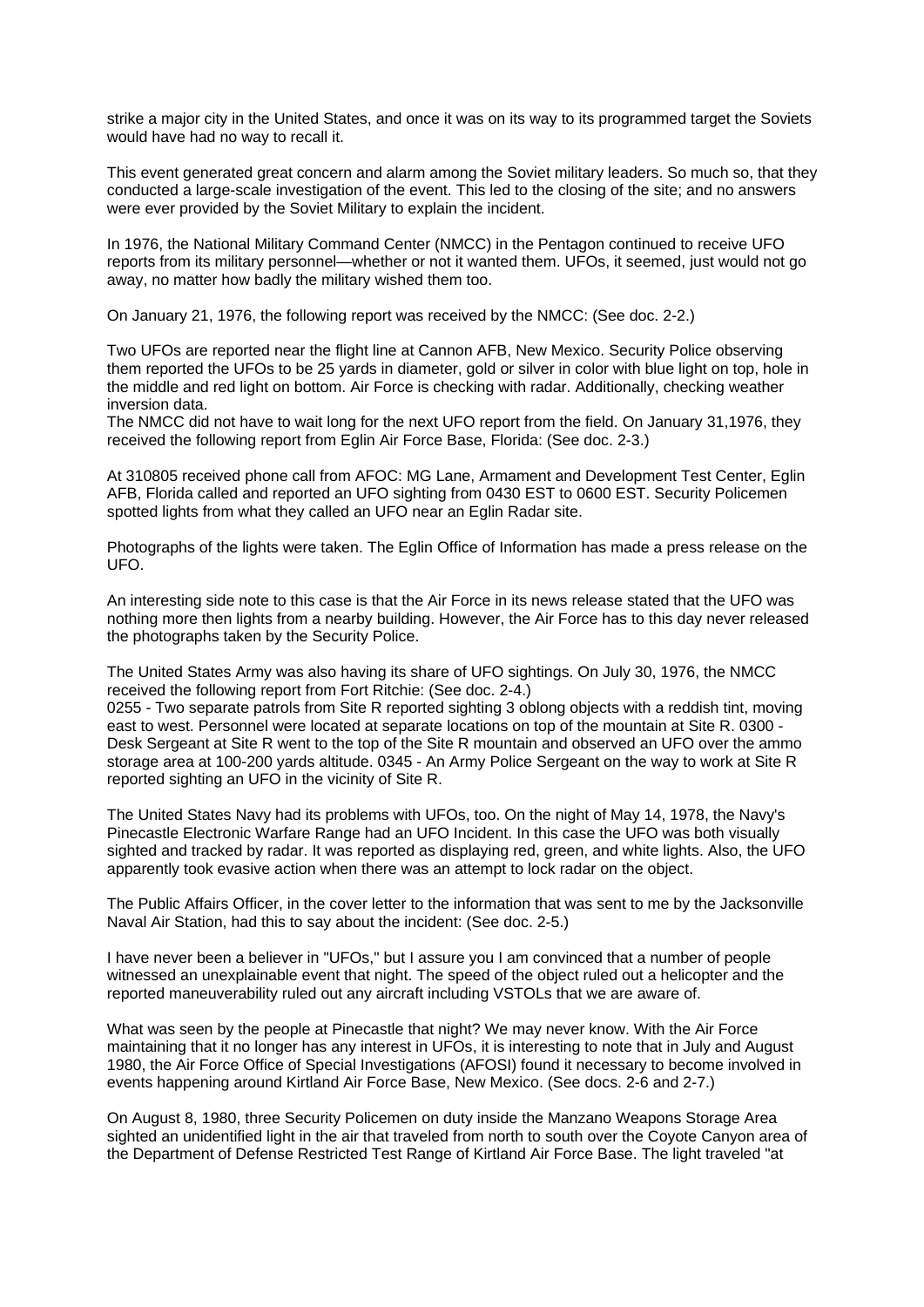great speed," and would make sudden stops. In addition, the three observers saw the object land in the Coyote Canyon area.

On August 9, 1980, a Sandia Security Guard reported observing a round, disk-shaped object that had landed near an alarmed structure. As the Security Guard approached the object on foot, the object, he said, "took off in a vertical direction at a high rate of speed."

On October 24, 1980, a Dr. Paul F. Bennewitz reported to the Kirtland Office of Special Investigations that he had knowledge and evidence of a threat against Manzano Weapons Storage area. According to the OSI report: "The threat was from Aerial Phenomena over Manzano." Dr. Bennewitz's evidence consisted of "photographs and over 2600 feet of 8mm motion film depicting unidentified aerial objects flying over and around Manzano Weapons Storage Area and Coyote Canyon Test Area." Bennewitz's data was analyzed by Jerry Miller, Chief, Scientific Advisor for the Air Force Test and Evaluation Center.

After analyzing Dr. Bennewitz's data, Miller informed the Kirtland OSI Office:

... the evidence clearly shows that some type of unidentified aerial objects were caught on film. However, no conclusions could be made whether these objects pose a threat to Manzano/Coyote Canyon areas.

On November 10, 1980, Dr. Bennewitz presented a briefing of his data to the Air Force brass at Kirtland Air Force Base. According to the OSI report, "[the] AFOSI would not become involved in the investigation of these objects."

This same response was given to Senator Domenici when his office contacted the Kirtland AFOSI Office. Here, again, we have unusual objects being reported and photographed in restricted areas vital to our nation's defense and the Air Force would have us believe they are not interested. Should we ignore all this? Can we afford to?

During the period between December 27-29, 1980, a chain of unusual events occurred at the Royal Air Force Base in Woodbridge, England. These events were witnessed by U.S. Air Force Security Police Personnel, as well as by the Deputy Base Commander, LTC. Charles I. Halt. (See docs. 2-8 and 2-9.)

Strange lights were reported being seen out side the back gate at RAF Woodbridge, early in the morning of December 27,1980. The security police patrolmen who were sent to investigate the strange lights reported seeing an object. The object was described as metallic in appearance and triangular in shape, approximately two to three meters across the base and approximately two meters high.

The object itself had a pulsating red light on top and banks of blue lights underneath. The object was either hovering or on legs. The next day, three depressions were found in the area where the object had apparently landed. Also, the background radiation readings were above normal in the landing area with peak readings in the three depressions.

Later on, in the early morning hours of December 29, 1980, a red sun-like object was seen through the trees near the base. The object moved about and pulsed. At one time it appeared to throw off glowing particles, then broke into five separate white objects, and then disappeared. Immediately thereafter, three star-like objects were seen in the sky—two objects to the north and one to the south. The objects to the north appeared to be elliptical through an 8-12-power lens. They then turned to full circles. These objects remained in the sky for an hour or more. The object to the south was visible for two or three hours and beamed down a stream of light from time to time.

The official explanation for these sightings was a lighthouse. If the sightings were in fact caused by a lighthouse, why were they not seen before or since? What kind of lighthouse moves around and flies? That would have to be some very special lighthouse!

The thirty or so military personnel who witnessed these events have no idea what they saw. They do know it was not a lighthouse, meteor, or anything else they can identify with. To them, the events they were involved in and witnessed those nights in December 1980 still remain unexplained and unsolved.

The next incident we will discuss is taken from a U.S. Defense Intelligence Agency (DIA) Report concerning UFOs sighted over Brazil. The text of the report reads as follows: (See doc. 2-10.)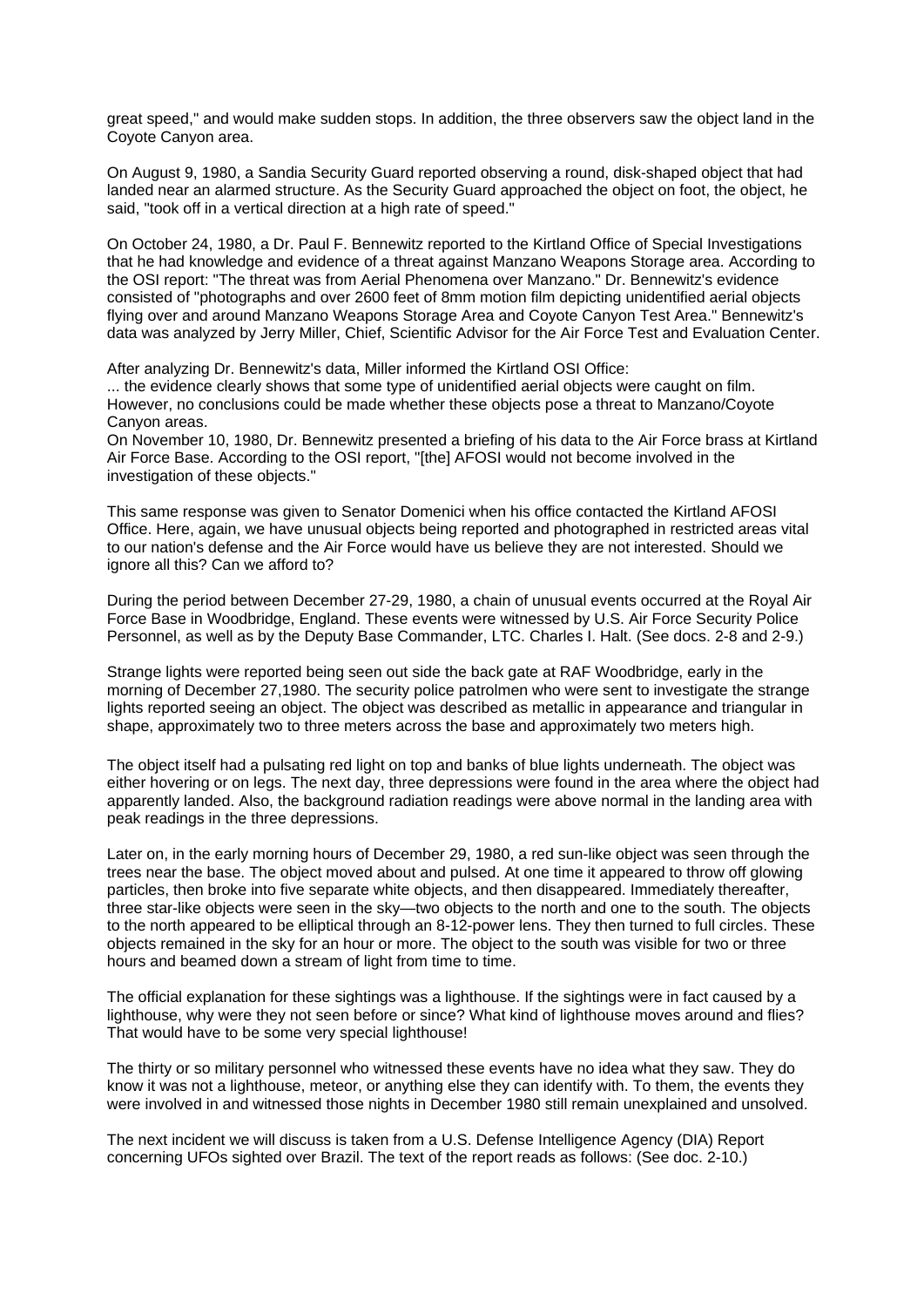1. [censored]... according to sources, at least 20 unidentified objects were observed by several aircrews and on radar the night of 19 May 86. The objects were first seen by a pilot of a Xingu aircraft, transporting Ozires Silva, former President of Embraer between Sao Paulo and Rio de Janeiro. Fighters were launched from Santa Cruz AB (Air Base) [censored]... at approximately 2100 hours (9:00 P.M.). Although all three made radar contact, only one of the three pilots managed to see what he described as red, white and green lights. Shortly afterward, radar contact was made with similar objects near Brasilia and three Mirages (jet fighters) were launched from Annapolis AB [censored]... .All made radar and visual contact at 20,000 feet. They reported that they were escorted by thirteen of these disks with red, green, and white lights at a distance of one to three miles. The objects then rapidly disappeared from both ground and airborne radars.

2. [censored]... the Air Minister is quoted by the press as saying there were three groups of targets on the ground radar and that the scopes of the airborne radars were saturated.

Comment: [censored]... while RO does not believe in UFOs or all the hoopla that surrounds previous reporting, there is too much here to be ignored. Three visual sightings and positive radar contact from three different types of radar systems, leads one to believe that something arrived over Brazil the night of 19 May.

The subject of this report was entitled,

"BAF [Brazilian Air Force] Has a Close Encounter of the First Kind."

The report also carried the following warning:

"This is an info report, not finally evaluated intel [intelligence]." \*

In addition, the DIA released six pages of a larger document, dealing with the sightings of UFOs over Belgium in 1990. It is interesting to note that, according to the DIA, there is no requirement for that agency to collect information on UFOs and, as a result, no analysis was done on these sightings. However, the DIA still felt it necessary to consider some of the information pertaining to these sightings as classified in the interest of national security.

The cover letter from the DIA states:

"The information withheld is exempt from release pursuant to (Title) 5 U.S.C. (Section) 552 (b) (1) and (b) (2), Freedom of Information Act. Subsection (b) (1) applies to information properly classified under the criteria provided by Executive Order 12356."

Then, in the next paragraph, the DIA states:

"This Agency has no requirements for the collection of information pertaining to the subject of UFOs, therefore this Agency does not analyze information relating to that subject."

I asked the DIA why did they have classified information on UFOs if they are not required to collect such material and analyze it; and since this information is classified in the interest of national security, should it not be analyzed?

To date, the DIA has been unable or unwilling to answer those questions.

I feel that the cases we have discussed in this chapter clearly show that some type of unknown object or objects is operating in our airspace and has the ability to come and go as "they" wish. It would also appear that our military is powerless to do anything about "them."

This does represent a potential threat to our national security, as well as to our ability to defend ourselves should we ever find it necessary to do so.

On December 7,1941, radar was still relatively new to the American Military. However, a radar unit was operational on the morning of December 7, 1941, in the Hawaiian Islands when they picked up many targets heading toward the islands. The duty officer (OD) was notified of these targets by the radar operators. The OD chose to disregard the report, dismissing them for the B-I7s (bombers) known to be coming in from the mainland. Had this officer been more alert and properly carried out his duties, the outcome of the attack on Pearl Harbor would have been very different.

All the information concerning the incidents that we have discussed in this chapter is raw intelligence data. None of the intelligence assessments of the raw data has ever been released via the Freedom of Information Act (FOIA). The U.S. Government would have us believe that no such reports or assessments exist.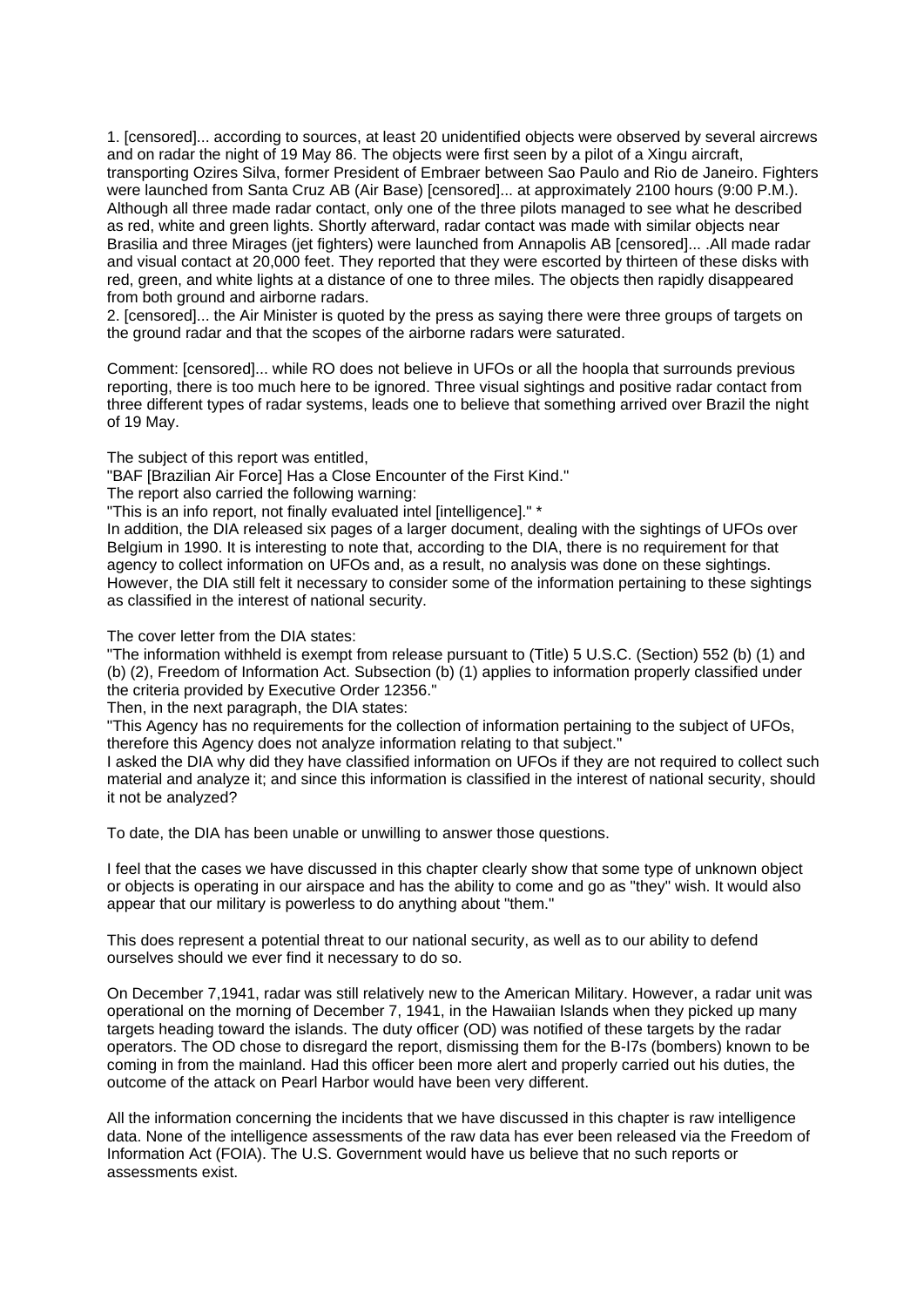Could it really be that the military has forgotten the lesson learned at Pearl Harbor? Are the people in our government who are in charge of these matters alert, and are they correctly carrying out their duties?

From a military viewpoint, I cannot accept that, given the evidence presented in this book, they are properly doing their jobs.

## **CHAPTER THREE - UFOs and Advanced Technology**

In the last chapter we discussed cases involving the military in UFO sightings. It was my desire to show the reader that the U.S. Government does, in fact, have documentation reflecting that some UFOs present a potential threat to our national security by their actions. This is evident by the interest shown them by the military.

The official documents that were used to illustrate these points were initially classified by the U.S. Government, in the interests of national security. Also, those cases of UFO sightings were incidents that happened after the closure of the official U.S. Government involvement in UFO research.

In this chapter we will discuss some cases, once again involving the military, which I feel best illustrate that in some UFO incidents the object or objects involved clearly demonstrated the existence of advanced technology.

I would ask the reader to keep in mind the terms defined in Chapter Two. These definitions are important, for they show that Top Secret is the highest security classification. They also show that, with Secret and Top Secret classifications, information can, and often does, become compartmented and requires a special access clearance—thus leading to the misconception that there exist classifications higher than Top Secret.

The documents that will be used to discuss the incidents in this chapter were, at one time, classified as at least Confidential, in the interest of national security. It is my belief that the information the U.S. Government has on the very first incident we will discuss in this chapter is classified Top Secret Umbra (TSU). To view Top Secret Umbra information, you need to be cleared for Top Secret information, possess a special access clearance, and have a strict need-to-know (Umbra is the code word to identify compartmentalized information gathered from signal intelligence intercepts— intelligence gathered from monitoring military radio traffic). Although the information was obtained by the U.S. Air Force Security Service (OLA "A," 6947th Security Squadron), for some unknown reason it is being maintained and controlled by the National Security Agency.

One day in March, 1967, Cuban radar installations reported a bogey approaching the Cuban landmass from the northeast. Two Cuban MIG-21 interceptors were scrambled when the bogey crossed Cuban air space at an altitude of approximately 10,000 meters and at a speed approaching Mach (the speed of sound). The interceptors were directed to the bogey by Cuban Ground Control Intercept and were guided to within 5 kilometers of the object. According to U.S. intelligence reports, the wing leader reported that the object was a bright metallic sphere with no visible markings or appendages.

After a futile attempt to contact the object for identification, Cuban Air Defense Headquarters ordered the wing leader to arm his weapons and destroy the object. The wing leader reported his missiles armed and his radar locked-on. Seconds later, the wing man began screaming to the ground controller that the wing leader's aircraft had exploded. After regaining his composure, he further reported that there was neither smoke nor flame: the aircraft had disintegrated. U.S. intelligence also detected that Cuban radar reported that the object quickly accelerated and climbed beyond 30,000 meters. At last report it was heading south-southwest toward South America.

A spot report was sent to the *National Security Agency* (**NSA**) Headquarters, which is standard operating procedure (SOP) in any case involving aircraft loss by a hostile country. The NSA was—and still is—required to acknowledge receipt of such a report. However, the NSA for some unexplained reason did not acknowledge receipt of this report. Therefore, a follow-up spot report was submitted by the U.S. Air Force Security Service. Within hours of the retransmission of the spot report, the 6947th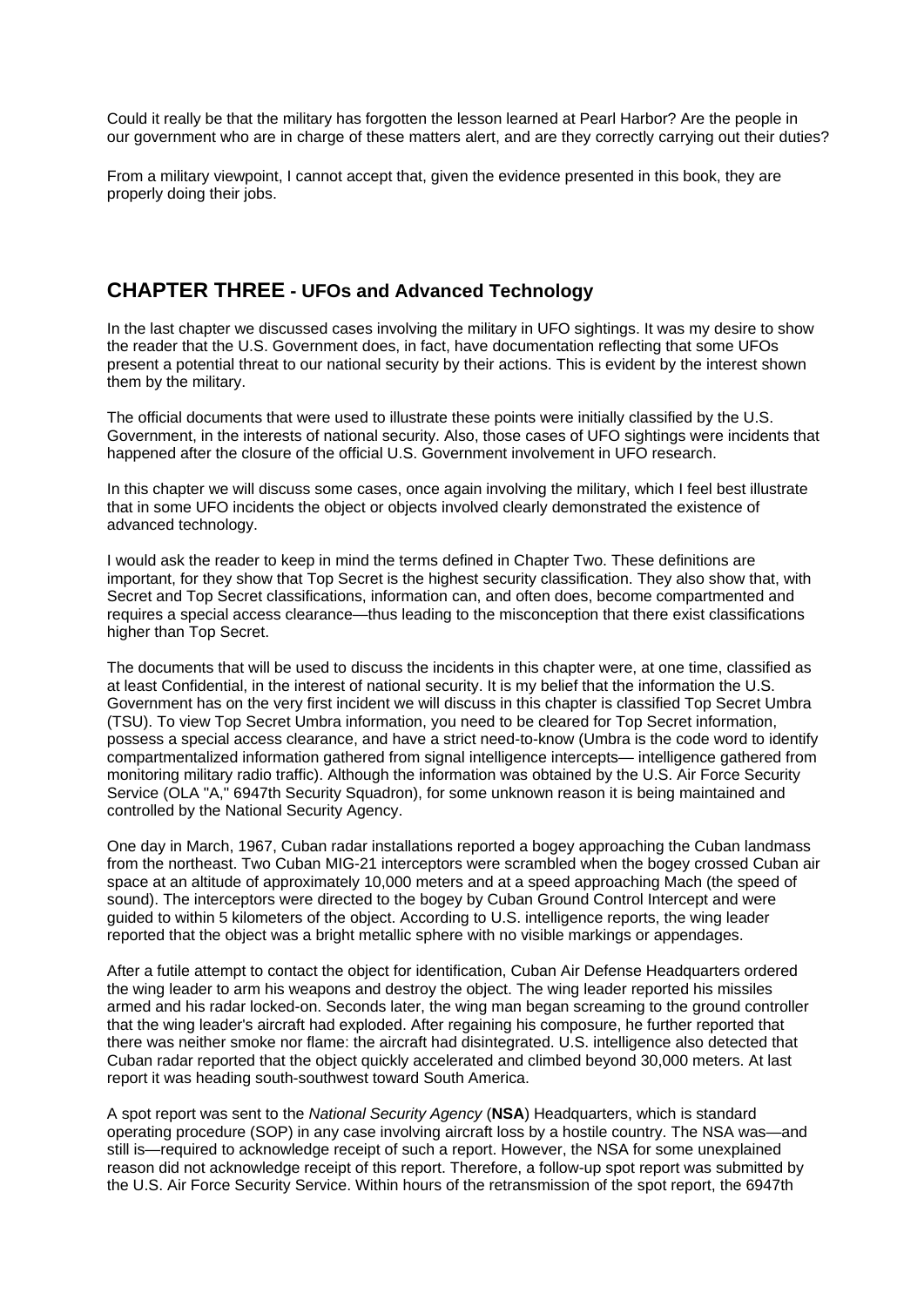received orders to ship all tapes and pertinent intelligence to the Agency (NSA) and was told to list the incident in the squadron files as aircraft loss due to equipment malfunction.

We are indebted to author and researcher Stanton T. Friedman, who initially broke news of the above incident to the public after being told the story by a former Air Force Intelligence Specialist. However, did this incident really happen? Is this story true?

I wrote to the National Security Agency and asked them, under the Freedom of Information Act, for any information they might have on the incident. They never answered my request.

Next, I wrote to the Office of the Secretary of Defense. I also asked for the aid of Senator Richard Stone's office to insure that I received a reply. On November 15, 1979, an interim response from the Air Force's Electronic Security Command was forwarded to me in which I was informed that a time extension was necessary for the proper processing of my request for the following reason: "The need for consultation, which shall be conducted with all practicable speed, with another agency having a substantial interest in the determination of the request." That other agency was in fact the National Security Agency, which still does not wish for the public to know the truth about this most unusual incident. (See doc. 3-1.)

On November 27, 1979, I was forwarded the agency's decision, which read in part as follows: (See doc. 3-2.)

The type of information necessary to respond to your request is classified in accordance with DOD security directives and is therefore exempt from release under authority of (Tide) 5 U.S.C. 552(b). This information is properly and currently classified in the interest of national defense as specifically authorized under criteria established by Executive Order 12056 and implemented by regulation.

Here we have an admission of the existence of some type of information dealing with the March 1967 Cuban Incident. Armed with this admission, I decided to appeal the Air Force's decision to withhold this information.

The Office of the Secretary, Department of the Air Force, responded to my appeal in a letter dated February 21, 1980. The letter read in part: (See doc. 3-3.) We may neither confirm nor deny the occurrence of the incident you described, or the existence of any records on the subject.

Also, they corrected an error that appeared in every piece of my correspondence with the Intelligence Community concerning the incident. I was asking for information on the loss of a MIG-23. In the Air Force's response to me on February 21, 1980, they correctly called the lost aircraft a MIG-21. How could they have known it was a MIG-21, when I was asking for information pertaining to a MIG-23? Unless, of course, they had documentation concerning the loss of a MIG-21, which I had described to them in my correspondence. Also, the Air Force apparently had upgraded the security classification of these documents.

If an agency acknowledges the existence of classified information on an incident, as the U.S. Air Force did in its response of November 27,1979, this clearly indicates the existence of some sort of information. If that same agency then chooses to respond that they may neither deny nor confirm the existence or nonexistence of information concerning this same incident upon appeal, this once again clearly shows that the information has gone from Secret or Top Secret under the regular classification system to Secret or Top Secret under the Special Access Program, as outlined under the authority of Executive Order 12356. In other words, the agency is stating, in effect, that, using the authority of Executive Order (EO) 12356, Section 3.4 (f)(1), it may neither confirm nor deny the existence or nonexistence of information at the direction of the President of the United States.

After the final appeal action was taken on my request, all information and tapes pertaining to the incident were returned to the National Security Agency for safekeeping, where it remains, still classified Top Secret Umbra, to this day. (See doc. 3-4.)

If the U.S.S.R. or the United States does not have a weapons system that can disintegrate a fighter aircraft in flight, then exactly who or what had this advanced technology in March 1967?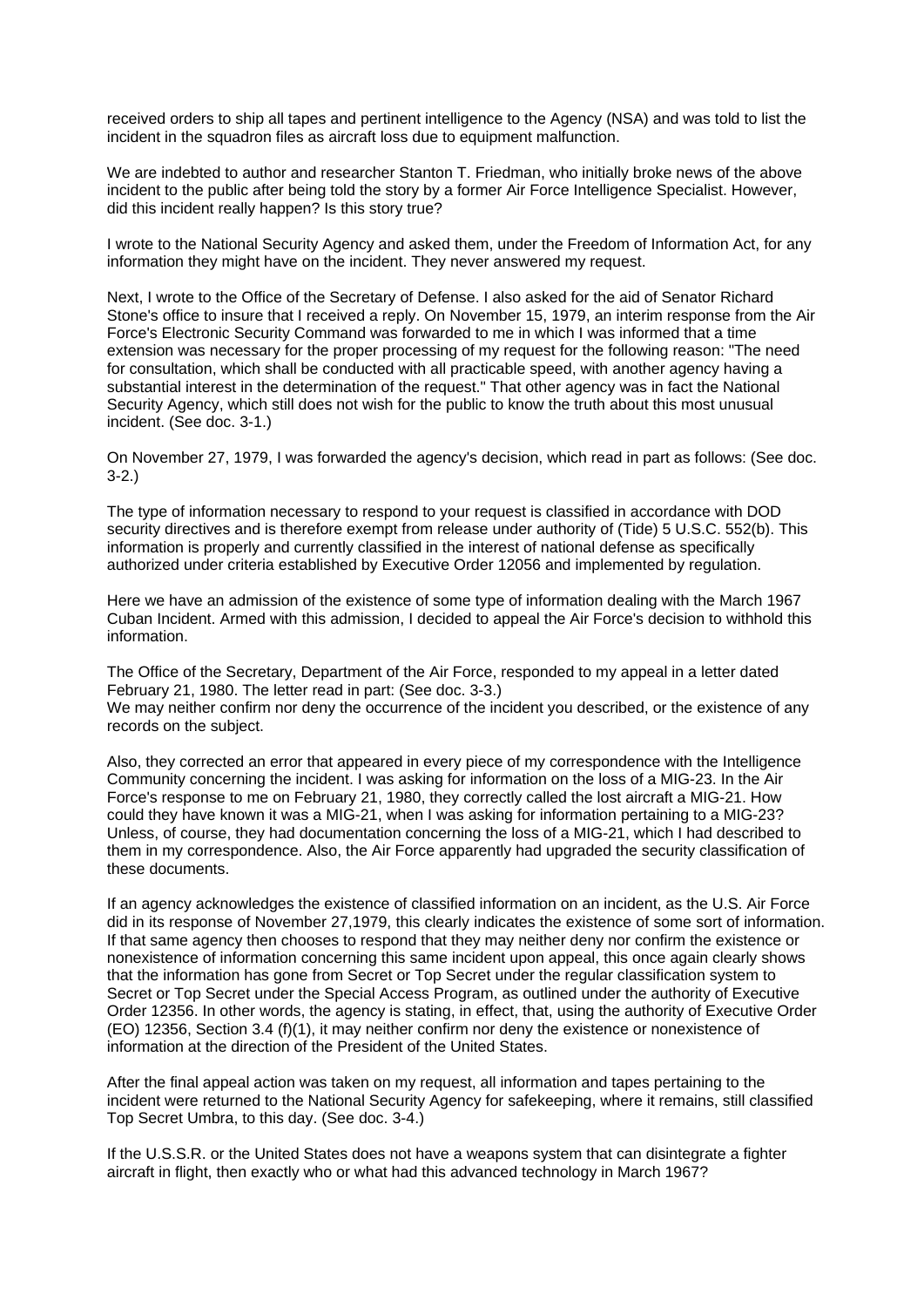In our next case we will see that in many incidents members of the Intelligence Community do not communicate with one another, leading some agencies to believe documents are still classified after they have been downgraded and released to the public. We will also find the Department of Defense stating, as in this case, that no other documentation exists—only to find out later that more documentation does exist at a higher classification!

At about 12:30 A.M. on the morning of September 19,1976, the Imperial Iranian Air Force's (IIAF) command post in the Tehran area received four calls from one of the city's suburbs reporting a series of strange airborne objects. Some reported seeing a bird like object while others reported a helicopter with bright lights. However, there was no helicopter activity in the area of the reports at that time. The senior officer on duty at the command post attempted to convince the callers that they were only seeing stars. The officer, unable to convince the callers that they were just seeing stars, decided to have a look for himself.

Stepping outside the command post and looking to the north, he observed a star-like object. Only the object was larger and brighter then a star or planet. In addition, the object appeared to be moving! Knowing that there was no aircraft activity in the area of his observation, he immediately had an IIAF F-4 scrambled to investigate and attempt to identify the unknown.

As the F-4 approached the city of Tehran, the pilot reported seeing a brilliantly lit object that could be seen easily from 70 miles away. When the F-4 was approximately 25 miles from the object, the F-4 lost all instrumentation and UHF/VHF communications. Upon breaking off the intercept and turning toward his home base, all systems returned to normal. As one U.S. Air Force Intelligence Officer involved in the case commented, "[It was] as if the strange object no longer regarded the aircraft as a threat."

At 1:40 A.M. a second F-4 was scrambled. As this second F-4 approached the UFO the back-seater (weapons officer) reported a radar-lock on the UFO at 27 NM (nautical miles) in a 12 o'clock high position with a rate of closure (VC) of 150 knots. When the F-4 reached the 25 NM point, the object began to move away maintaining a constant separation distance while still visible on the radar scope. The size of radar return was comparable to that of a KC-135 military tanker (a 707 airliner used by the military for refueling other aircraft in flight). The brilliance of the light from the object made it impossible to estimate the actual size of object. However, visually, according the U.S. intelligence reports on the incident, it resembled flashing strobe lights arranged in a rectangular pattern and alternating blue, green, red, and orange. The sequence of the lights was so fast that all the colors could be seen at once.

As the second F-4 pursued the object south of Tehran, a second brightly lit giant object (appearing to be about one-half to one-third the size of the full moon) detached itself from the original UFO and headed straight for the F-4 at a high rate of speed. The pilot attempted to fire an AIM-9 missile at the object, but at that instant his weapons control panel went off and he lost all UHF/VHF communications. At this point the pilot initiated a turn and negative G dive to get away from the oncoming object. However, as he turned the object fell in behind his aircraft at what appeared to be about a 3- to 4-NM distance. As the pilot continued to turn away from the primary object, the second object went to the inside of his turn, then returned to the primary object for a perfect rendezvous.

Shortly after the second object joined with the primary object, another object appeared to come out of the other side of the primary one, going straight down at a great rate of speed. Having regained control of their weapons and communication systems, the F-4 crew watched the third object, anticipating a large explosion when it struck the ground. However, it landed gently and cast a bright light over a twoto three-kilometer area. The pilot flew his aircraft as low over the area as possible, fixing the exact location where the object landed.

Upon returning to their base, both crewmen had difficulty in adjusting their night vision devices for landing. There was also a lot of interference on the UHF, and each time they passed through a magnetic bearing of 150 degrees from Fhrabad they lost their communications and the INS fluctuated from 30 to 50 degrees. A civilian airliner that was approaching Mehrabad during this same time experienced communications failure in the same vicinity but did not report seeing anything unusual.

While the F-4 was on a long final approach, the crew noticed another cylinder-shaped object (about the size of a T-bird at 10 meters) with bright, steady lights on each end and a flasher in the middle. When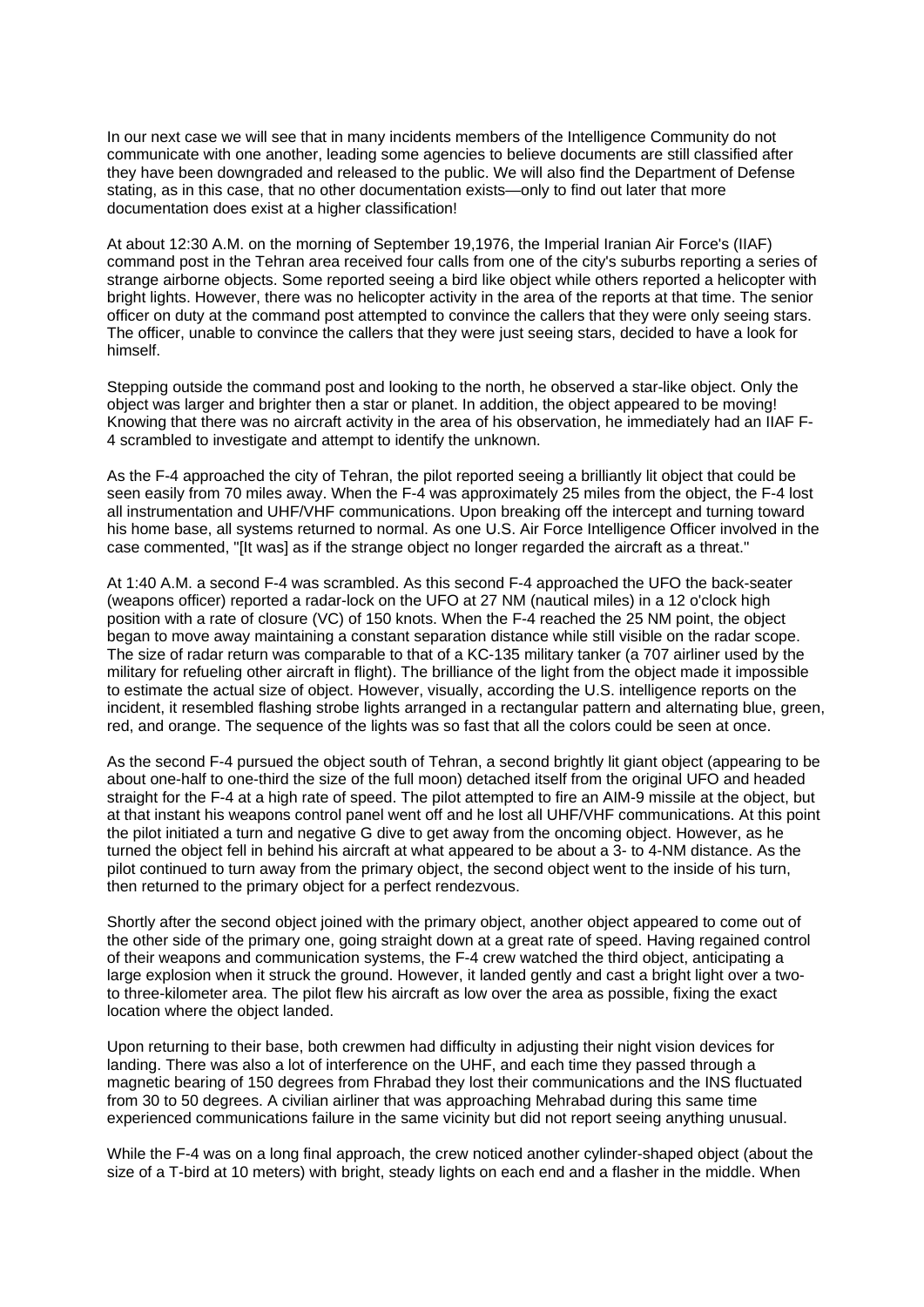the pilot queried the tower, the tower stated there was no other known traffic in the area. During the time that the object passed over the F-4, the tower did not have a visual on the object but picked it up after the pilot told them to look between the mountains and the refinery.

During daylight, the F-4 crew was taken out to the area in a helicopter where the object apparently had landed.

Nothing was noticed at this spot (a dry lake bed), but as they circled off to the west of the area, they picked up a very noticeable beeper signal. At the point where the return was the loudest was a small house with a garden. They landed and asked the people within whether they had noticed anything strange the night before. The people talked about a loud noise and a very bright light, like lighting. The aircraft and area where the object was believed to have landed were to be checked for possible radiation. However, the results of the radiation tests and other various tests conducted were never made public.

When I first heard of this case, I wrote to the Office of the Secretary of Defense (DOD), the National Security Agency (NSA), and the Department of the Air Force (HQ, USAF) for any information that they might have on this incident. DOD responded by sending a three-page report said to be the only known existing document concerning the incident. This document was at once classified: Confidential. The NSA responded by asking for \$250 to do a search and suggested that any information they might have on the incident would not be releasable due to national security.

The response from the Department of the Air Force was most interesting as it shows there is sometimes a breakdown in communications within the Intelligence Community itself. The Air Force stated that it did not have any information on the incident. However, it did have a classified document belonging to the Joint Chiefs of Staff dealing with the incident, which they were not at liberty to release. This turned out be the document that was released to me earlier by DOD. Apparently the Department of the Air Force was not aware that the document had been downgraded, declassified, and released to the public. Also, the Air Force apparently did not wish to mention the existence of a "Secret" document dealing with the incident that had been written by one of its own officers. (See docs. 3-5 and 3-6.)

In the U.S. Air Force Security Service publication, MIJI Quarterly, MQ 3-78, there appeared an article entitled, "Now You See It, Now You Don't," written by a Captain Henry S. Shields, HQUSAFE/INOMP. (See doc. 3-7.) The article dealt with the Iranian incident and it was classified Secret. Captain Shields' very first paragraph in the article is most interesting and I would like to quote it to the reader.

Sometime in his career, each pilot can expect to encounter strange, unusual happenings which will never be adequately or entirely explained by logic or subsequent investigation. The following article recounts just such an episode as reported by two F-4 Phantom crews of the Imperial Iranian Air Force during late 1976. No additional information or explanation of the strange events has been forthcoming; the story will be filed away and probably forgotten, but it makes interesting, and possibly disturbing, reading.

Is this another example in which the information concerning what our Intelligence Community knows about UFOs is classified Top Secret, compartmented, and to be viewed only by those with a strict needto-know? Maybe. But only time will tell.

In addition to this incident, a State Department cable tells of interesting UFO sightings taking place in Kuwait during the months of November and December, 1978. According to the cable, the Government of Kuwait was so concerned by these sightings that it appointed an investigatory committee of "experts" from the Kuwait Institute for Scientific Research (KISR) to look into the cases.

#### The cable states:

"The KISR Committee rejected the notion that the 'UFOS' were espionage devices but remained equivocal about whether they were of extraterrestrial origin."

The KISR Committee recommended, "The government take all possible measures to protect Kuwait's air space and territory as well as the country's oil resources." (See doc. 3-8.)

The cable tells of an interesting event which is a clear demonstration of some highly advanced technology.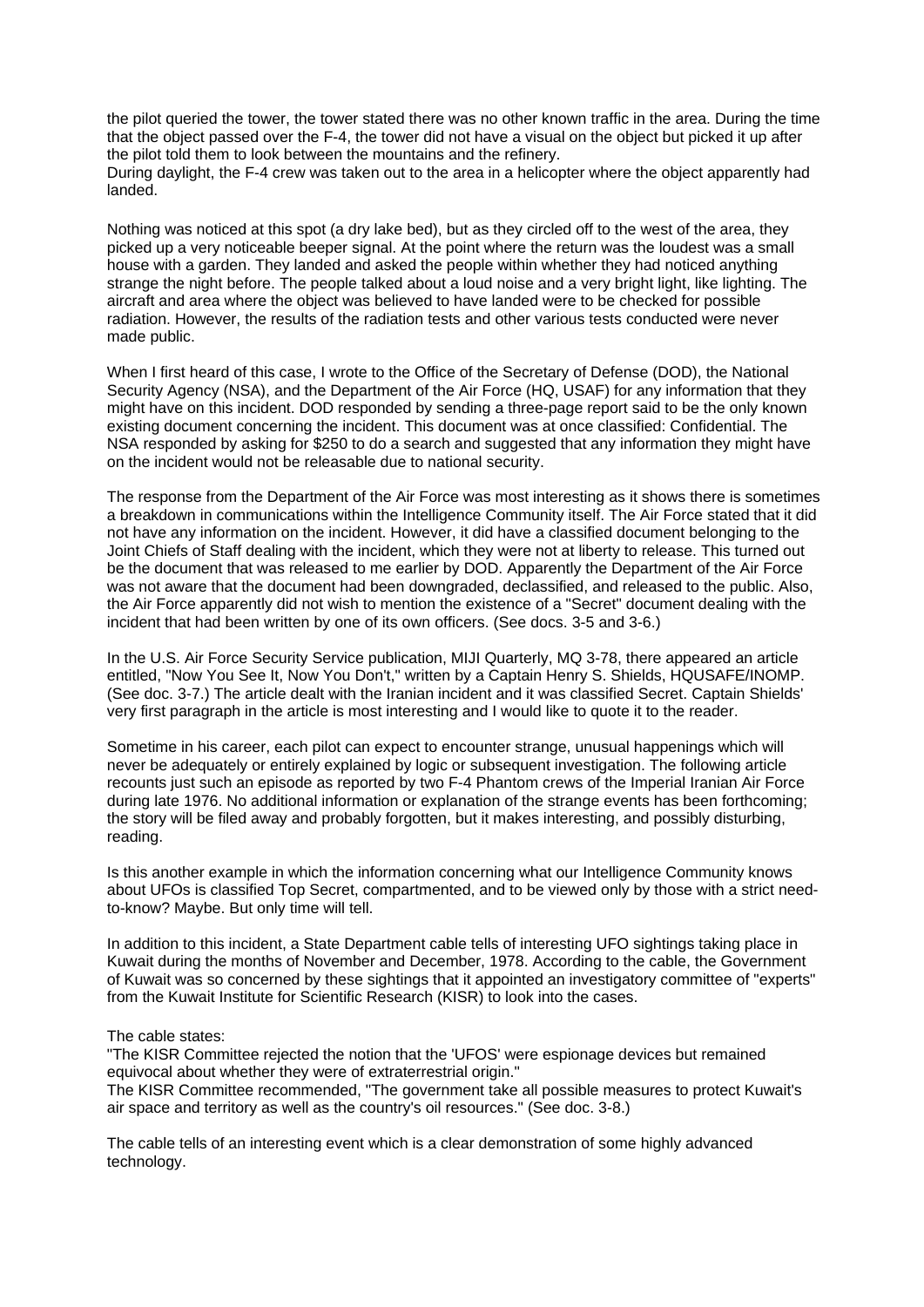The cable states:

The "UFO" which first appeared over the northern oil fields seemingly did strange things to KOC's [Kuwait Oil Company] automatic pumping equipment. This equipment is designed to shut itself down when there is some failure which may seriously damage the petroleum gathering and transmission system and it can only be restarted manually. At the time of the "UFOs" appearance the pumping system automatically shut itself down and when the "UFOs" vanished the system started up again. What could cause this to happen? Did the equipment truly shut down or was it merely suspended in time and space for the duration of the UFO's appearance? I will leave it to the reader to ponder this one.

The last case we will discuss in this chapter is taken from a Defense Intelligence Agency document. (See doc. 3-9.) It was originally classified Confidential. The Peruvian Air Force officer who observed and reported the events was a party to the conversation concerning the events and had proven reliable in the past.

An UFO was spotted on two different occasions near the Peruvian Air Force Base in southern Peru. The Peruvian Air Force tried to intercept and destroy the UFO, but without success.

On May 9,1980, a group of Peruvian Air Force officers were in formation at Mariano Melgar when they spotted an UFO hovering near the airfield. The UFO was reported to have a round shape. The air field commander scrambled an SU-22 aircraft to make an intercept. The pilot intercepted the UFO and fired upon it at very close range without causing any apparent damage. The pilot attempted to make another pass at the UFO, but the UFO outran the fighter aircraft.

The second sighting was during the night of May 10, 1980. This UFO was displaying lights. Again an SU-22 was scrambled, but the UFO outran the aircraft. The document further commented, "Apparently some vehicle was spotted, but its origin remains unknown."

Here we have three, officially documented incidents involving UFOs that clearly demonstrated advanced technology. I know of no weapons system that can disintegrate a fighter aircraft in flight; or knock out the on-board weapons and communication systems of a fighter aircraft in flight; or any aircraft currently flying that can withstand point-blank cannon fire. If we already have this type of technology, then we are spending entirely too much on defense.

The question is,

Do we have this type of technology? And if we don't, then who or what does? Once again, I would remind the reader that the incidents discussed in this chapter are raw intelligence data. The assessments and evaluations of this data, in this writer's opinion, remain classified, we are told, in the interest of national security—or could it be national insecurity?

I find it too incredible to believe that these incidents would not have created some concern within the Intelligence Community.

Surely some evaluation would have been made of all this shocking data. The security of our nation may well be at stake.

## **CHAPTER FOUR - Government Disinformation—Or Fraud?**

In recent years the UFO field has been flooded with purported "official" documents, allegedly "leaked" by persons unknown within the American Intelligence Community. These documents have been very difficult to confirm or repudiate. The reason? When U.S. Government agencies have been queried, they have either been unwilling to answer inquiries or have not known what they were supposed to do under Federal Law established for just such inquiries.

In June 1987, the UFO research community tried very hard to confirm or repudiate what has become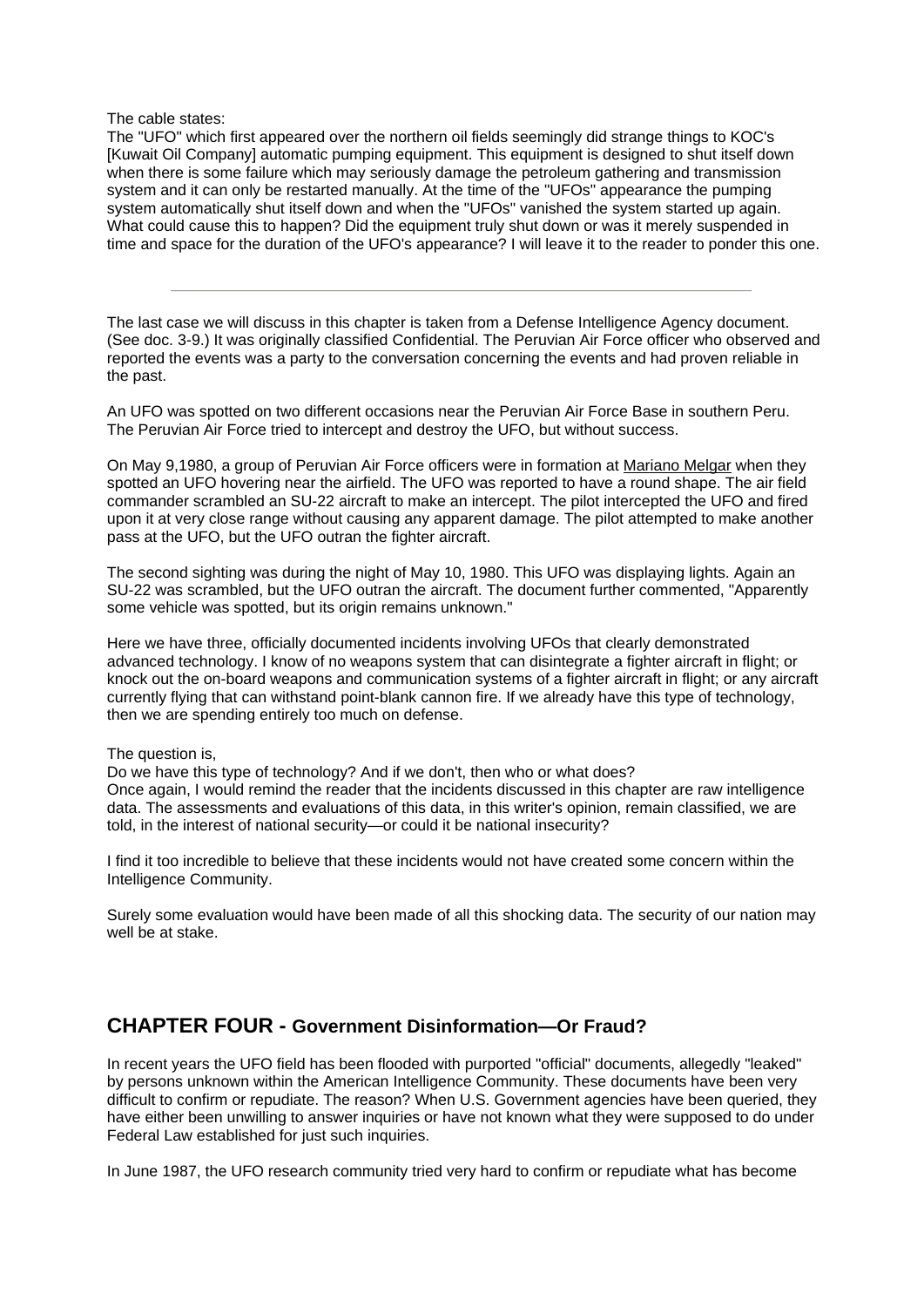known as the "MJ-12 Briefing Document." (See doc. 4-1.) This document is allegedly a briefing paper that was prepared on November 18, 1952, by Admiral Roscoe H. Hillenkoetter for presentation to then-President-Elect Dwight D. Eisenhower. The document is said to be classified as Top Secret, and it dealt with American recovery operations of crashed UFOs. Every effort to validate this document by the UFO Community has been unsuccessful.

The FBI became aware of the document on September 15, 1988, when a Special Agent of the Air Force, Office of Special Investigations (OSI), gave a copy of it to an FBI agent in Dallas, Texas. (See doc. 4-2.) The FBI agent requested that the Bureau "discern if the document is still classified."

It is interesting to note that in response to this request, FBI Headquarters answered, in a cable dated December 2, 1988: (See docs. 4-3, 4-4, and 4-5.)

The Office of Special Investigations, U.S. Air Force, advised on November 30, 1988, that the document was fabricated. Copies of that document have been distributed to various parts of the United States. The document is completely bogus.

The document having been declared bogus, one might believe that the FBI would have no further interest in it. However, in a letter dated November 15, 1991, FBI Headquarters informed the U.S. Air Force, Office of Special Investigations: (See doc. 4-6.)

It is noted that although this document may represent some type of hoax, it is our responsibility to insure that all incidents involving the mishandling of classified data receive adequate investigative attention. Therefore, we request that your agency attempt to ascertain the originator and/or the current classification of the enclosed document.

To date, no one has been charged with any involvement of wrongdoing; that is, fabrication or hoaxing this document. Moreover, in the military it is illegal to falsify a document and pass it as a classified document.

In 1983, an alleged "Secret" document surfaced. This document dealt with the alleged photo-imagery interpretation of the film evidence taken by Paul Bennewitz during the Kirkland Air Force Base sightings of August 1980 (see Chapter Two). In this case the Air Force Intelligence Service and the Air Force Office of Special Investigations did exactly what they were suppose to do in such cases.

The U.S. Air Force believed the document was a hoax from the every first time they received it, because of the following reasons:

a. There never has been an office within AFSAC (or 7602nd) with the symbol INS, INSR, or IT.

b. There has never been a "Capt Grace" (or anyone with the surname Grace) assigned to AFSAC. c. The purported imagery interpretation that was done is outside AFSAC's and AFOSI's mission. Further, AFSAC has no individuals

who are photo interpreters.

d. The term WNINTEL is spelled phonetically on each occurrence. OSI should certainly be familiar with the correct spelling. Further,

the document is replete with grammatical errors, typing errors, and in general makes no sense. e. The document is not in the standard, accepted format for classified messages.

We can see from the above that the Air Force clearly thought the document was a hoax. However, until a determination was made as to the status of the document, the Air Force considered it to be classified Secret. This was correct procedure in accordance with existing regulations and an Executive Order. I, too, felt that the document was a hoax. However, I still have questions about some of the information appearing in the document. The document mentioned a "Project Aquarius," and that this project was classified Top Secret. Also, the document mentioned this project was under the control of NASA. I later heard that the correct term should have been NSA and that it was changed to read NASA for some reason.

In a letter dated April 15, 1986, to an UFO researcher, the National Security Agency (NSA) finally admitted to the existence of a Project Aquarius and stated that it was classified Top Secret. (See doc. 4- 7.) The NSA has never stated what the mission of Project Aquarius is.

How could the perpetrator (s) of the hoaxed document that surfaced in 1983 have known of the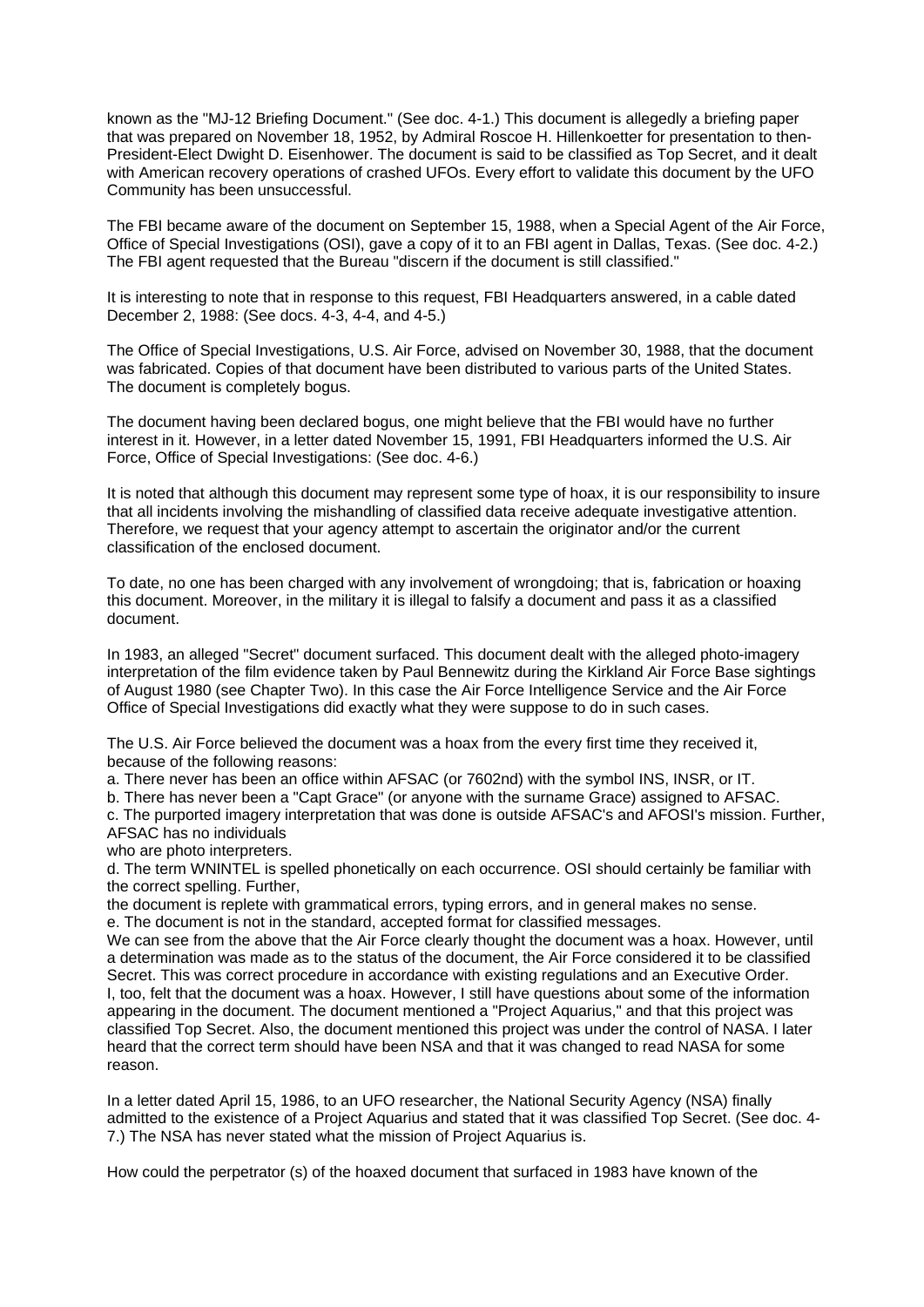existence of a Top Secret project named Aquarius under the NSA when that information was not made public until April 15, 1986? As a matter of fact, the NSA even considered the project's name sensitive. Therefore, it would appear that either the perpetrator was damned good at guessing or had inside information.

The next document to be examined is known, within the UFO Community, as the "Snowbird Document." (See doc. 4-8.) It came to the attention of UFO researchers in 1985. I felt certain that the agencies I wrote to, requesting their assessment of the document, would expose the document within weeks as a hoax. However, my efforts to get to the truth of this document almost forced my retirement from the U.S. Army and led the NSA to consider my request for congressional assistance as a matter of "National Security Policy."

A copy of the Snowbird Document came into my possession in April 1985. Believing it to be just another fake, I filed it away. In June 1985,1 started to hear stories concerning an alleged underground "alien" base in the area of Dulce, New Mexico. One of these stories dealt with an alleged recovered alien aircraft that crashed during a test flight by the U.S. Government. This raised my interest and I began to look at the Snowbird Document in a new light.

I spent over 700 hours checking the document very carefully, to insure that it conformed to existing Department of Defense (DOD) Directives and Regulations for a classified document. To my amazement, it did. Furthermore, the document seemed to make sense as written. However, this did not make it the valid document of some American governmental agency. I needed more proof before I could accept the document as genuine.

Knowing that Senator Pete Domenici's office had been involved with the alleged crash of the alien aircraft, I decided to call his office and ask what information they had on the alleged incident. I contacted the Senator's Washington office on February 6,1986, and talked to a Mr. Paul Gilrnan there. I was informed that the only involvement the Senator's office had with the case was to inform the individual who contacted the Senator's office what government agency he should notify concerning the alleged crash. I then asked Mr. Gilman if he had any knowledge of an alleged Top Secret document dealing with a Project Snowbird. He stated that he believed the individual who had earlier contacted the Senator had sent such a document. However, all the information sent by that individual had been returned to him. Also, Gilman appeared to want to cut our conversation short.

My brief conversation with Paul Gilman still did not convince me that the document was genuine. After all, the Senator's office apparently had taken no action regarding the alleged incident.

My next step was to write to every government agency that I felt might have knowledge of, or an interest in, the document. At least I felt these agencies would do the same thing the Air Force did with the 1983 document: either confirm the document as genuine or expose it as a hoax. While these agencies did not confirm the Snowbird Document as genuine, they did not deny or expose it as a hoax. (See docs. 4-9, 4-10, 4-11, 4-12, 4-13, 4-14, and 4-15.)

On November 6, 1986, I decided to write Senator Domenici's office for assistance in once and for all getting an answer to whether or not the Snowbird Document was genuine. In a letter dated February 10, 1987, the Senator sent, in reply to my letter, the response his office received from the National Security Agency. The NSA replied, in part: (See doc. 4-16.)

... his [my] letter asks for NSA analysis of the document he attached. It appears to be an Air Force document. The project names which are referenced, Sigma and Snowbird, are not NSA projects. We have no knowledge of the information contained in the document.

The NSA's response to the Senator shocked me. I felt that the NSA should have realized the document appeared to be a Top Secret document, and that if it was in fact genuine, someone had a security leak since the document does not appear to have been released under the Freedom of Information Act. Furthermore, Executive Order 12356 and DOD Directives and Regulations were apparently not being followed.

Executive Order 12356, Part 1, Section 1.2, paragraph e, states:

When an employee, contractor, licensee, or grantee of an agency that does not have original classification authority originates information believed by that person to require classification, the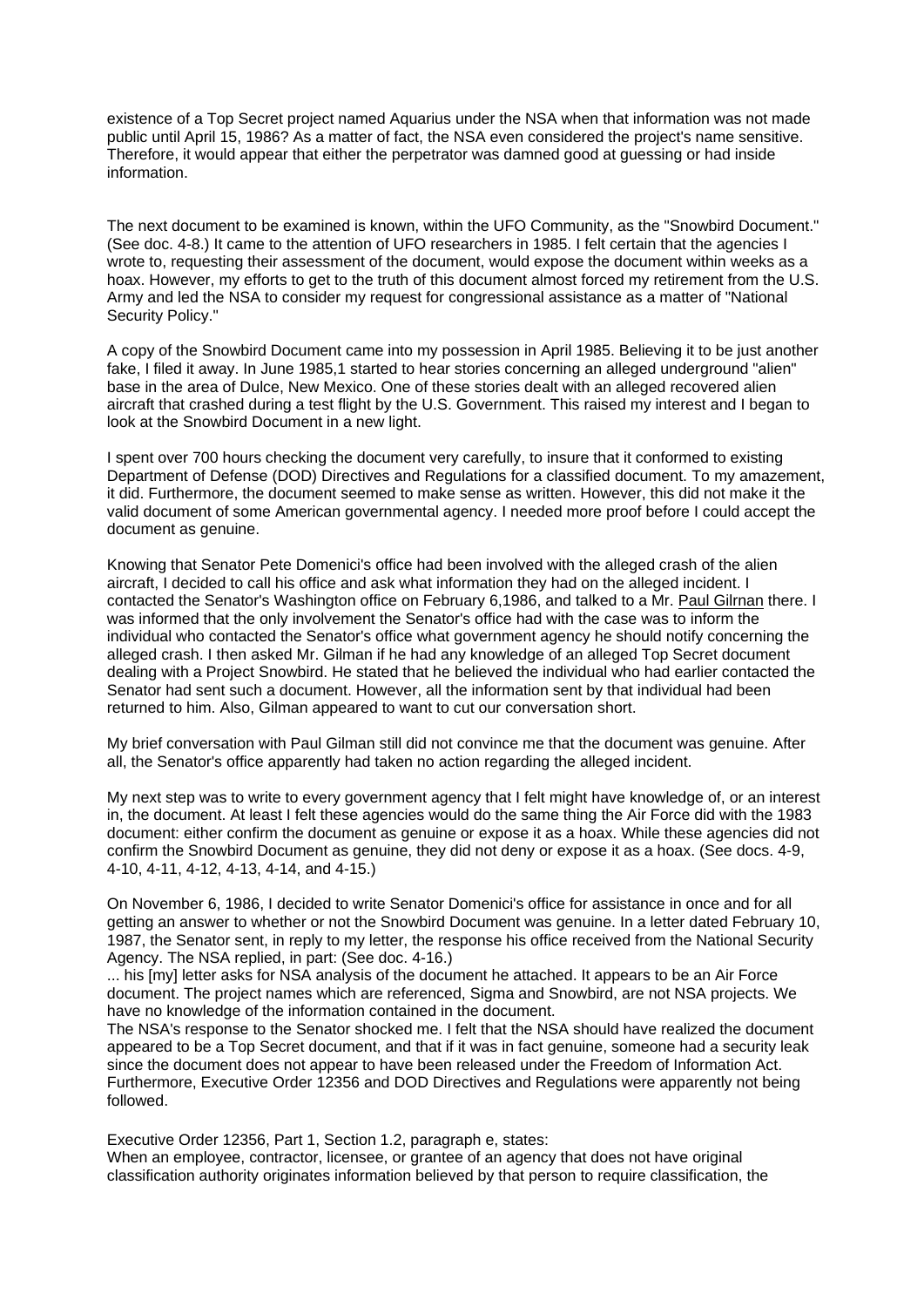information shall be protected in a manner consistent with this Order and its implementing directives. The information shall be transmitted promptly as provided under this Order or its implementing directives to the agency that has appropriate subject matter interest and classification authority with respect to this information. That agency shall decide within thirty (30) days whether to classify this information. If it is not clear which agency has classification responsibility for this information, it shall be sent to the Director of the Information Security Oversight Office. The Director shall determine the agency having primary subject matter interest and forward the information, with appropriate recommendations, to that agency for a classification determination.

So, under the above-cited Executive Order, if the NSA could not determine whether the document was genuine, they should have sent it to the Director of the Information Security Oversight Office for a determination. It would appear, however, that the NSA had failed to do this.

On April 8,1987,1 delivered to Senator Domenici's Roswell (New Mexico) office another letter, once again requesting his assistance in getting to the bottom of this document. However, this time the NSA phoned the Senator's office and stated that my letter dealt with "National Security Policy" as written and that they would like me to rewrite my letter. I informed the Senator's office that I would be more than happy to rewrite the letter just as soon as the NSA informed me, in writing, what they wanted me to take out. I never got a response or any acknowledgment from either the Senator's office or the NSA.

On June 21, 1987, an article was run in the Roswell Daily Record concerning my contacts with Senator Domenici's office over the Snowbird Document. This article was the result of efforts from my executive officer and adjutant to force my retirement from the U.S. Army after twenty years' service. For the next twelve months, my life was to become a living hell. But that's another story and, hopefully, another book.

I called Senator Domenici's office on August 5, 1987, and asked for the status of my April 8 letter. I was informed by a Mr. Marco Caceras that the NSA really did not want response to my letter. However, Mr. Caceras stated that he would check into the matter. In a letter from the Senator's office dated August 24, 1987 (see docs. 4-17 and 4-18), I received a copy of the interim response from the NSA. According to that response, the NSA had only received my letter on August 5, 1987. On October 9, Senator Domenici's office sent me a copy of the response they had received from the NSA. In the NSA's response, that agency refused to answer any of my questions concerning the validity of the Snowbird Document.

On January 4, 1988, once again I wrote the Senator's office requesting his assistance in getting someone to either confirm as genuine, or repudiate as a hoax, the Snowbird Document. To date, I have not received a response from either the Senator's office or the NSA. On January 17, 1989,1 called Senator Domenici's office for the last time concerning my January 4 letter. I was informed that the NSA was not going to respond to my letter because my request involved "a matter of National Security Policy."

If classified information is "leaked" to the public, it becomes "compromised." When this happens, the following action is to be taken, as outlined in AR 380-5, paragraph 2-210a:

a. The original classifying authority, upon learning that a loss or possible compromise of specific classified information has occurred, shall prepare a written damage assessment and:

1. Reevaluate the information involved and determine whether

(a) its classification should be continued without change;

(b) the specific information, or parts thereof, should be modified to minimize or nullify the effects of the reported compromise and the classification retained;

(c) declassification, downgrading, or upgrading is warranted;

(d) counter-measures are appropriate and feasible to negate or minimize the effect of the compromise. 2. Give prompt notice to all holders of such information when the determination is within categories (b), (c), or (d) of subparagraph 1, above.

In addition, paragraph 2-207b of AR 380-5 states:

.. .If mere knowledge of the existence of the item of equipment or object would compromise or nullify its national security advantage, its existence would warrant classification.

Could it be that the U.S. Government is test-flying recovered "alien" aircraft? If not, why not simply tell me that the Snowbird Document is a hoax and put an end to my questioning? Why does the NSA consider my letters to Senator Domenici's office a matter of "National Security Policy"? But remember,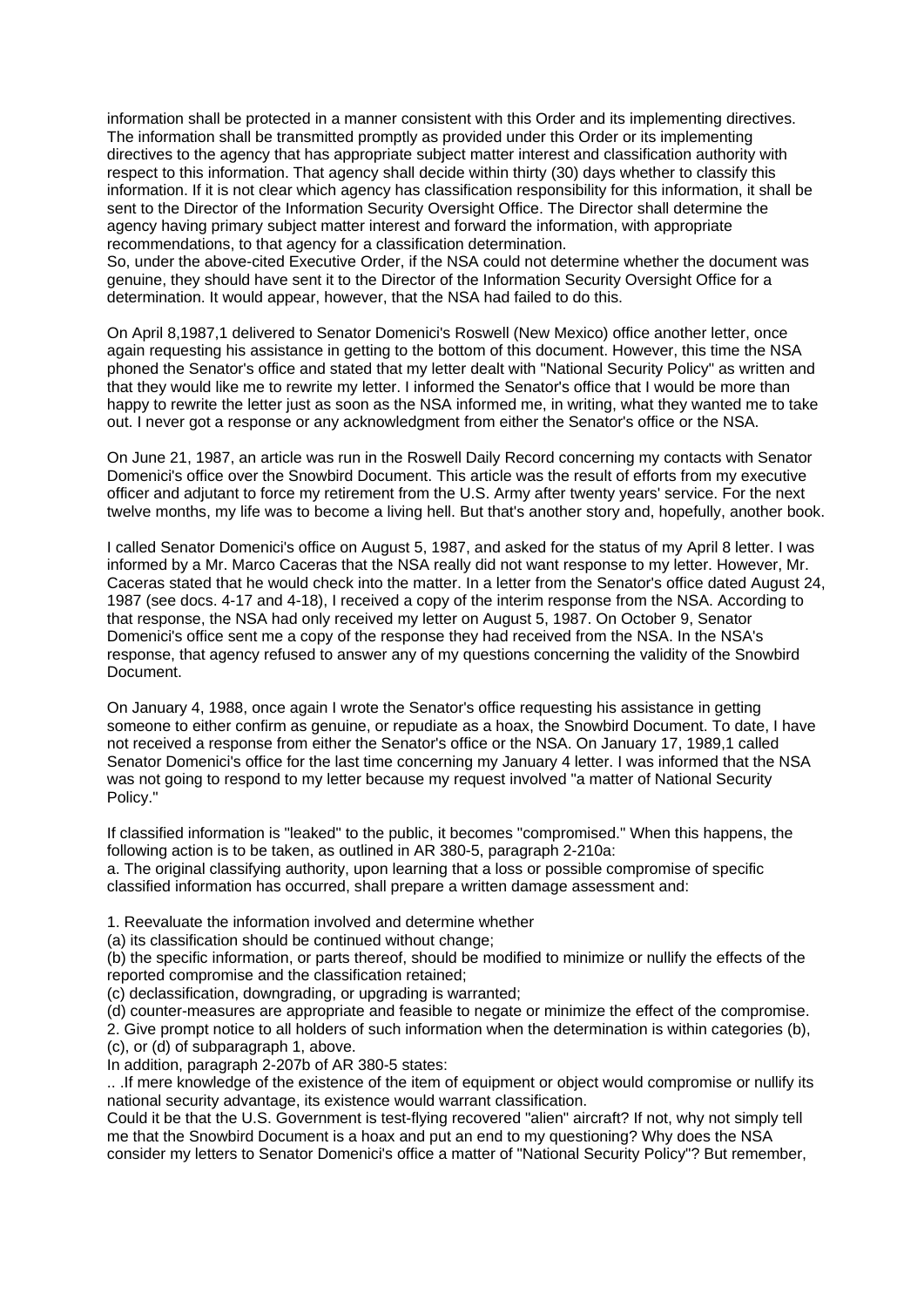validation of the Snowbird Document by the U.S. Government would be an admission that we have recovered "alien" aircraft!

Could it be that the Snowbird document is genuine and that the government does not wish to acknowledge it as such due to the National Security reasons stated above? Is it possible that the document is disinformation by some government agency?

The answers to those questions can only be provided by the U.S. Government. The agencies of the government to which I have written continue to remain noncommittal.

#### **CHAPTER FIVE - UFOs and Other Government Agencies**

Prior to 1974, very little information concerning UFOs had come out of the Intelligence Community, other than comments by the Air Force. For the most part, the Intelligence Community was denying any knowledge of UFO activity. However, with the passing of the "Freedom of Information Act" by Congress in 1974, it was soon learned that other government agencies were more involved than they wished the public to know.

On July 16, 1978, I wrote the NSA requesting any information they might have on UFOs. I did not receive a response to this first letter, so I wrote them again on February 21, 1979. Finally the NSA responded to my requests under a cover letter dated January 10, 1980. (See doc. 5-1.)

The NSA denied me the release of all their records concerning UFOs, with the exception of two documents; the agency stated that the information was classified in the interests of National Security and to avoid unwarranted invasion of personal privacy. However, they did forward other records they were holding to the agencies that originated them, for these agencies' review and release to me. In addition, the NSA wanted me to understand that the two documents they did release to me were not "NSA reports per se, and they in no way reflect an official NSA position concerning UFOs."

The first NSA document was entitled "UFO Hypothesis and Survival Questions." (See doc. 5-2.) Its purpose was, as stated, to "consider briefly some of the human survival implications suggested by the various principal hypothesis concerning the nature of the phenomena loosely categorized as UFO."

Under the Extra-Terrestrial Hypothesis, the report had this to say:

If "they" discover you, it is an old but hardly invalid rule of thumb, "they" are your technological superiors. Human history has shown us time and again the tragic results of a confrontation between a technologically superior civilization and a technologically inferior people. The "inferior" is usually subject to physical conquest.

The report gave some excellent examples of how an inferior people might survive and maintain their identity.

These were:

(1) Full and honest acceptance of the nature of the inferiorities separating you from the advantages of the other people,

(2) complete national solidarity in all positions taken in dealing with the other culture,

(3) highly controlled and limited intercourse with the other side—doing only those actions advantageous to the foreigner which you are absolutely forced to do by circumstances,

(4) a correct but friendly attitude toward the other people,

(5) a national eagerness to learn everything possible about the other culture—its technological and cultural strengths and weaknesses. This often involves sending selected groups and individuals to the other's country to become one of his kind, or even to help him in his wars against other adversaries, (6) adopting as many of the advantages of the opposing people as you can, and doing it as fast as possible—while still protecting your own identity by molding each new knowledge increment into your own cultural cast.

While the NSA states this is not a official report, it is clear that the writer, an NSA employee, thought the question of survival was an important issue to be addressed seriously in any study of UFOs.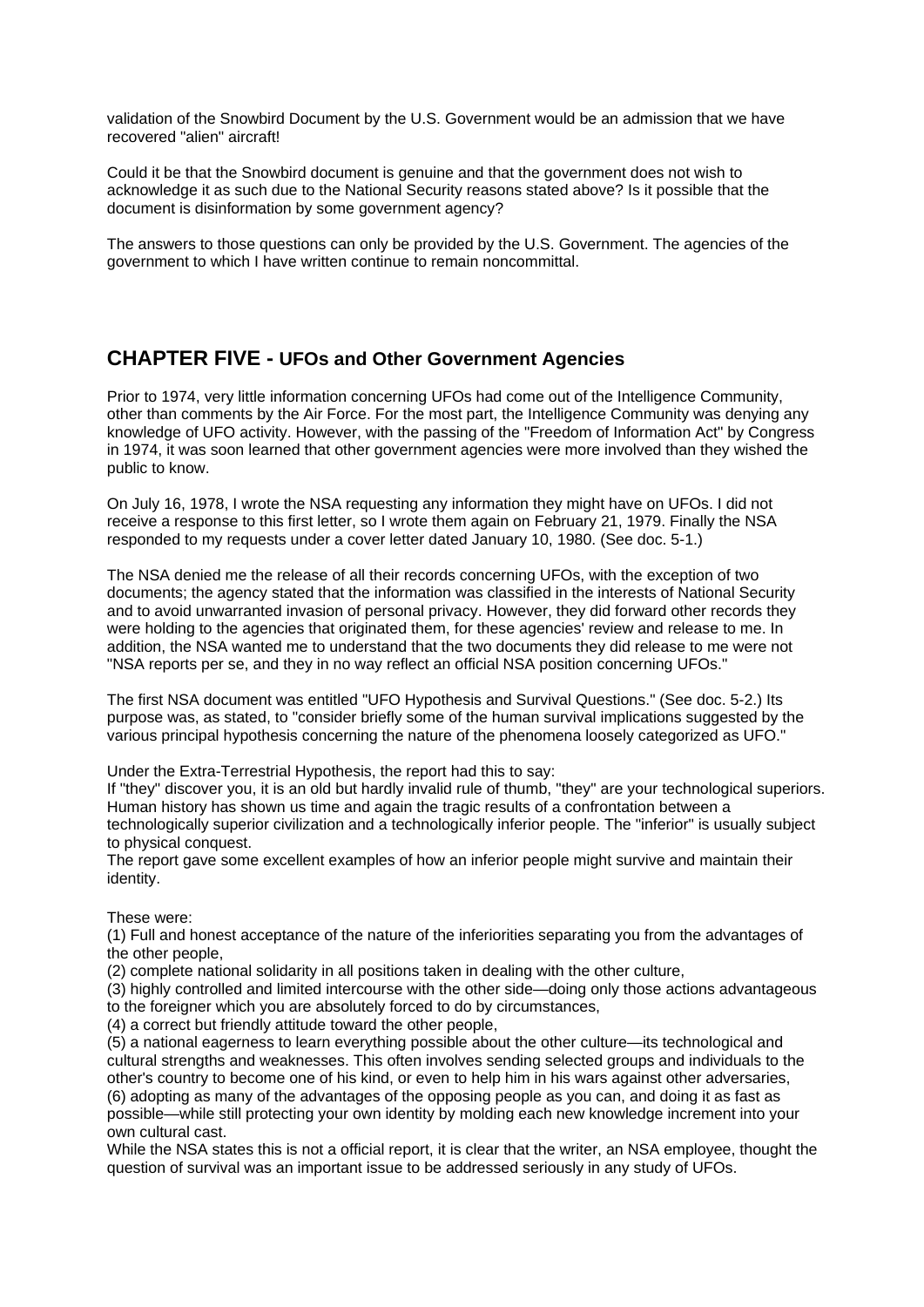The title of the second document released to me by the NSA is still classified as at least Secret in the interest of National Security—with the exception of the term "UFOs." (See doc. 5-3.) This document deals with the human response to an event of high strangeness such as the sighting of an UFO. The document stated, in part:

Whether the person's psychological structure is being assaulted by the unusual and shocking brutality of a murder or the strangeness of an UFO sighting, the effect is the same. The document goes on to list those effects.

It is interesting to note that the writer of this document listed in an appendix what he called "Other Examples of Blindness to Surprise Material Causing Defeat." It would appear that the author of this document not only believed in UFOs, but felt that the matter should be taken seriously.

It seems that some government agency was interested in what type of unclassified information the Defense Technical Information Center (DTIC) had on UFOs in the mid to late 1970s. A government employee requested a bibliography report on "Unidentified Flying Saucers" from the DTIC sometime in the late '70s. (See doc. 5-4.) We have no way of knowing the exact date, as the report is undated.

It is interesting to note that the report considered such subject titles as "An Approach to Understanding Psychotronics" and "A Case of 'Autostasis' or Reverse Autokinesis" as having something to do with UFOs.

The Central Intelligence Agency is the next governmental agency that I wish to discuss. However, before we begin, let me state that, according to the CIA, its only official involvement in the government UFO investigations was via a Scientific Advisory Panel—known as the Robertson Committee—which met at the direction of the CIA in January 1953. (I also want the reader to know that given the Agency's well-known past history of deception, I have never trusted the CIA to tell the truth about anything.) (See doc. 5-5.)

A CIA document dated January 29, 1976, talks about the physical effect of magnetic fields on astronauts, the possible propulsion system of UFOs, and even recovered fragments of a possible UFO in Brazil. The document, which is greatly censored in the interest of National Security, states: (See doc. 5-6.)

U.S. scientists believe that low magnetic fields do not have a serious effect on astronauts, but high magnetic fields, oscillating magnetic fields, and electromagnetic fields can or do have considerable effect. There is a theory that such fields are closely associated with superconductivity at very low temperatures, such as in space. This in turn is related to the possible propulsion system of UFOs. There is a rumor that fragments of a possible UFO found in Brazil bore a relationship to superconductors and magneto-hydrodynamics.

A series of documents that surfaced from the CIA dating from April through July 1976 deals with a' socalled "UFO Study." (See docs. 5-7, 5-8, 5-9, 5-10, 5-11, 5-12, 5-13, 5-14, and 5-15.) This study apparently was compiled by an individual outside the CIA. Nevertheless, the documents clearly indicate that high-ranking scientists, working within the CIA, had more than a passive interest in this individual's UFO research.

One of the documents had this to say, in part:

At the present time, there are offices and personnel within the agency who are monitoring the UFO phenomena, but again, this is not currently on an official basis, Dr. [censored]... feels that the best approach would be to keep in touch with and in fact develop reporting channels in this area to keep the agency/community informed of any new developments. In particular, any information which might indicate a threat potential would be of interest, as would specific indications of foreign developments or application of UFO related research.

Another document in the series had this to say:

At a recent meeting to evaluate some material from [censored]... you mentioned a personal interest in the UFO phenomena. As you may recall, I mentioned my own interest in the subject as well as the fact that DCD had been receiving UFO related material from many of our S&T sources who are presently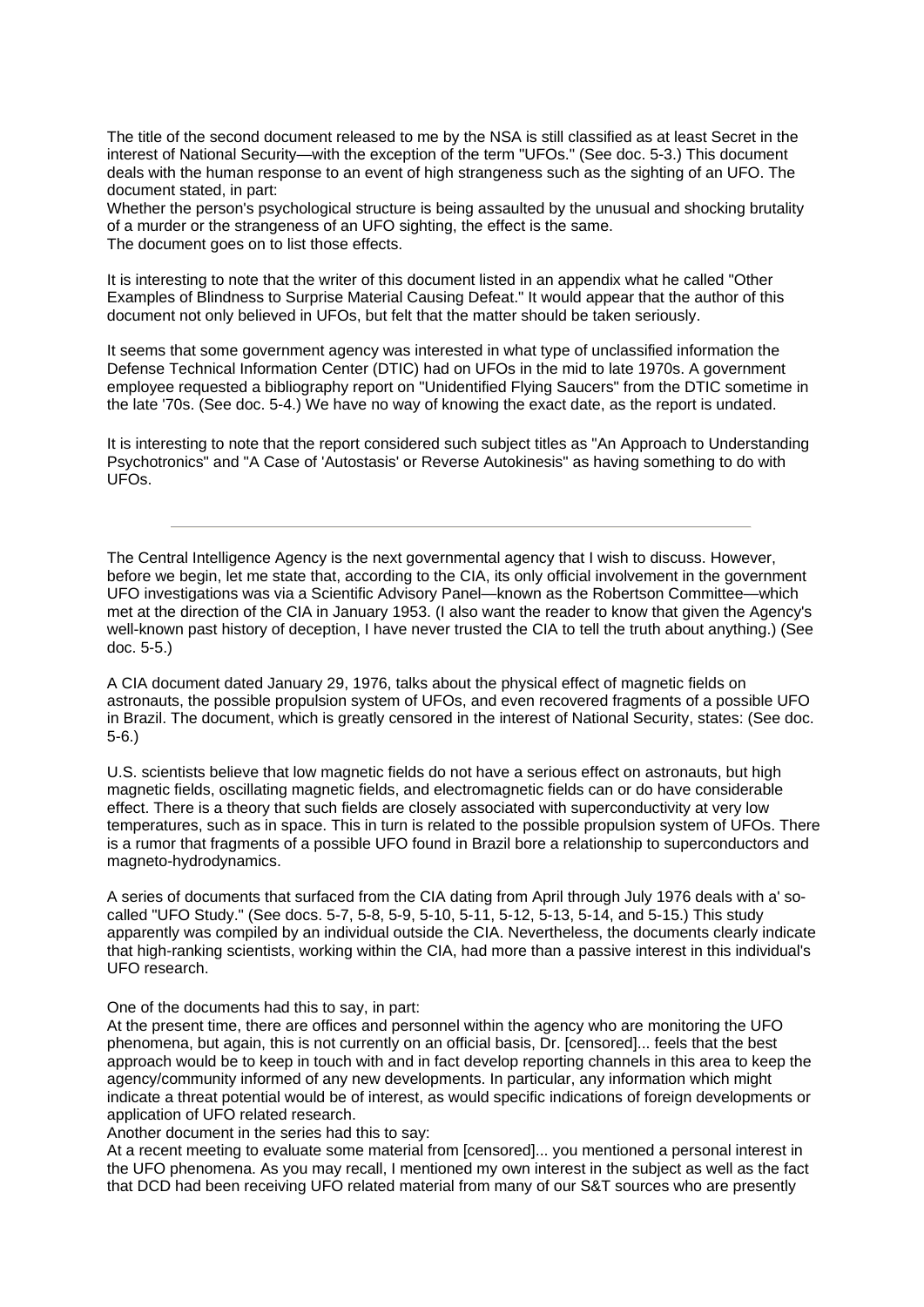conducting related research. These scientists include some who have been associated with the Agency for years and whose credentials remove them from the "nut" variety.

These documents, released by the CIA, give the impression that many of the scientific personnel employed by the CIA are very concerned about the phenomena— and about the government's apparent lack of concern. One can deduce this by the fact that these scientific personnel are doing "related research" without official sanction.

Many of the related documents dealing with this UFO study, as well as the study itself, have never been declassified and released to the public. These papers and documents remain classified in the interests of National Security.

Under a letter dated October 16, 1980, the State Department was kind enough to release five documents to me, and then two other documents a little less than a year later. (See docs. 5-16 and 5- 17.) These documents proved to be most interesting in that they discussed, for the most part, an attempt by the Grenadian Delegation to the United Nations to create a organization within the UN for the gathering and exchanging of information on UFO investigations and sightings among the member nations. The documents also showed that the United States' delegation, at the direction of the State Department, was working very hard to insure that this resolution was never passed!

One document dated November 18, 1978, had this to say, among other things: "Please provide instructions on U.S. position to be taken on this matter as well as desired level of visibility. Last year Grenada requested our support and Misoff had to scramble hard behind the scenes to water down the resolution and, in effect, delay a vote for one year. Another consideration is whether to issue a disclaimer on statements made by U.S. Nationals on the Grenadian Delegation." (See docs. 5-18, 5-19, 5-20, 5-21,5-22, and 5-23.)

The United States was able to get the matter referred to the Outerspace Committee, thereby avoiding a vote on the matter. As a document dated December 2, 1978, states:

A draft decision (data-faxed) to be taken by the *Special Political Committee* [**SPC**] has been agreed upon by the participants in the informal negotiations, subject to concurrence of their respective capitals. We think referral of the matter to the *Outer Space Committee* [**OSC**] without a preordained mandate as to what action is to be taken, provides the flexibility the OSC needs to take whatever action it deems appropriate. It will also obviate the need to vote on a resolution (and gamble on the results). I wonder what could have been the reasoning behind the United States' interest in blocking a vote? Could it be the U.S. has something to fear or hide?

To be sure, there exist many other U.S. Government agencies—as well as agencies of other countries—that maintain highly classified records on the subject of UFOs. But why?

Are we citizens just too unsophisticated to handle the true facts as to what is really going on?

Will ordinary Americans panic if they were told the truth about unexplained flying objects that have been observed by the U.S. Military?

#### **CHAPTER SIX - Recovery Operations**

On July 2, 1947, something crashed or landed on a ranch about 7,5 miles northwest of Roswell, New Mexico. At first, the Army Air Force stated to the media that they had recovered a flying disk. However, within hours the military was to change its story and announce that the object was nothing more than a weather balloon.

The testimonies of eyewitnesses, however, clearly indicate that whatever the object was, it definitely was not a weather balloon. We may never know for sure what the object truly was because the military classified the entire incident and has never permitted the files to be opened to the American public.

But this does not prove that the military established a recovery program. So, the question remained "open," for many years—because of lack of proof—as to the existence of any type of formal UFO recovery program.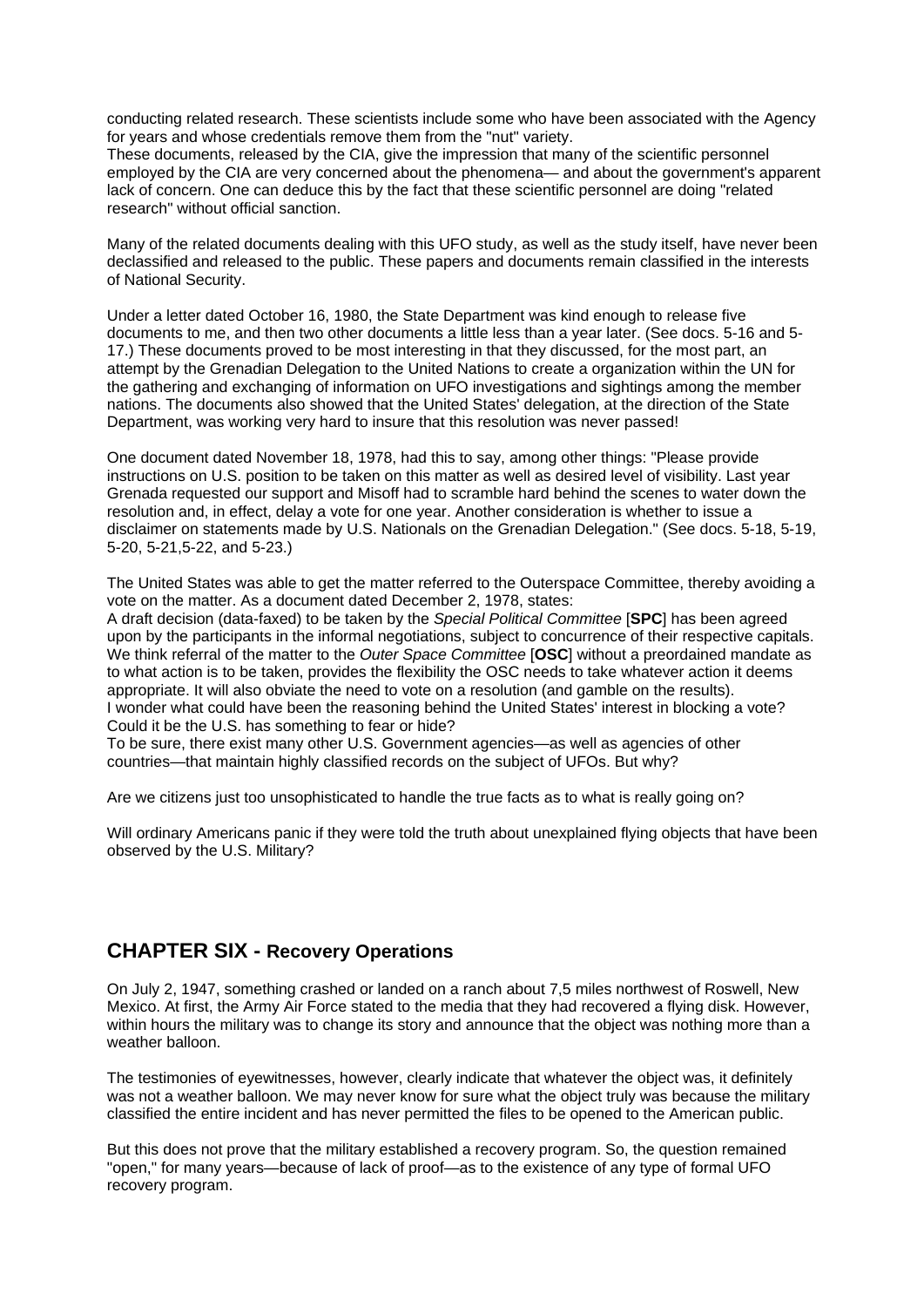In 1977 and 1978, many UFO researchers requested that the U.S. Government release whatever information it might have on a "Project Moon Dust." Most of the documents, released under the Freedom of Information Act, dealt with alleged fallen space debris—mainly fallen space debris belonging to the United States.

However, one document from the Office of Air Force Intelligence raised more questions than that agency was willing to answer. Also, this document made it clear the neither Project Moon Dust nor "Operation Blue Fly" (see below) dealt with the recovery of U.S. fallen space debris. This project and operation dealt with the recovery of only two items.

These were debris of descended foreign space vehicles and objects of unknown origin. (See doc. 6-1.)

Later, in a 1973 document, the Department of State would require their embassies to use the code word "Moon Dust" when making reports of alleged fallen space debris of unknown origin. (See doc. 6-2.) The document was released to me in April 1982. On page 3 it reads: "The designator 'MOONDUST' is used in cases involving the examination of non-U.S. space objects or objects of unknown origin." As of March 1991, the State Department apparently has reclassified this document as Secret. In the documents released to me that March by the State Department, the 1973 document was identified as a classified document and not releasable.

According to the U.S. Air Force document, Project Moon Dust is a specialized aspect of the Air Force's overall material exploitation program to locate, recover, and deliver descended foreign space vehicles. We shall see, later, that this was to include "objects of unknown origin."

This same document also made mention of "Operation Blue Fly." Operation Blue Fly was established to facilitate expeditious delivery to the Foreign Technological Division (FTD) of Moon Dust other items of great technical intelligence interest. The document makes it clear that UFOs were to be considered for Blue Fly Operations.

#### Furthermore, the document states:

"These... peacetime projects all involve a potential for employment of qualified field intelligence personnel on a quick reaction basis to recover or perform field exploitation of unidentified flying objects, or known Soviet/Bloc aerospace vehicles, weapons systems, and/or residual components of such equipment."

Wanting to know more about Operation Blue Fly, I wrote to several agencies for whatever information they might have on the subject. The responses I received were interesting, to say the least. Many of the agencies stated that they did not have any information responsive to my request—only to reverse themselves, once documents were released to me by the State Department. Other agencies stated they had information, but that it was classified in the interests of national security and not releasable.

The question remained, however: Were any objects of unknown origin ever recovered? If so, was either Project Moon Dust or Operation Blue Fly involved?

The Department of State released 280 documents to me concerning Project Moon Dust on March 12,1991. Once again, these documents dealt primarily with the recovery of U.S. space objects and several Soviet space objects. However, as a result of my request to the State Department, they uncovered 38 documents belonging to other agencies. These required the respective agencies' approval prior to their release. Some of the documents clearly showed that objects of unknown origin were recovered.

In March 1968, the Government of Nepal recovered four objects believed to have fallen from space. One of these was a nose-cone-shaped object. The American Embassy was made aware of these objects, and was requested to assist in the efforts of the Nepalese Government in identifying the launching state so that these objects could be returned to the country or countries that had originally launched them into space.

The State Department documents dealing with this case were classified at a low level. However, we find that the Defense Intelligence Agency (DIA) documents were classified at the higher level of at least Secret. (See docs. 6-3 and 6-4.)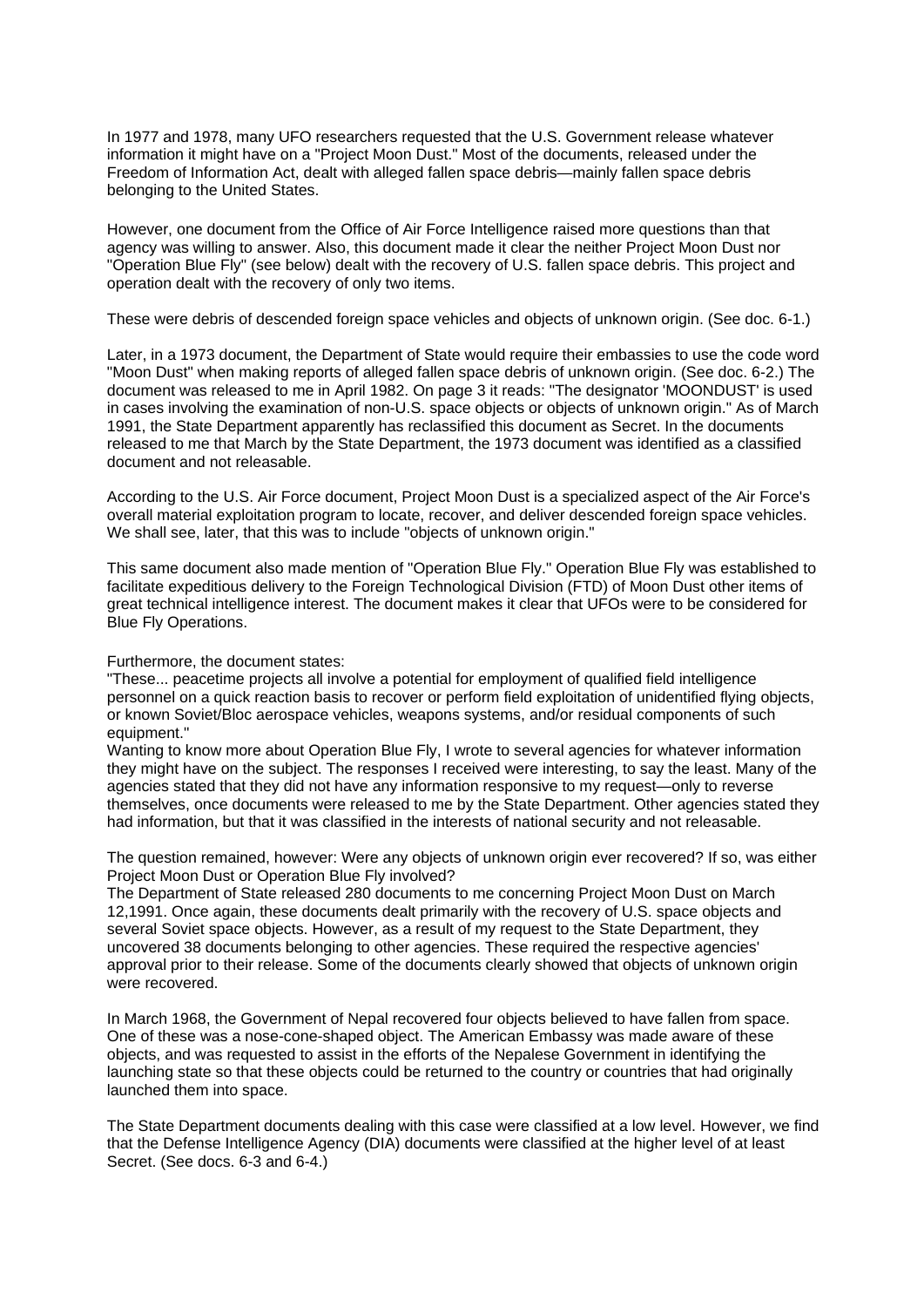Furthermore, the DIA did not wish to give out any information on this case, A memorandum for record on one of the DIA documents states:

M/R: Byref a, [censored]... advised sequence [censored]... in obtaining MOON DUST specimens, advised film of nose cone photographed by DATT on 19 July forwarded unprocessed to DIACO-2B, and requested copies of prints of film for [censored]... as well as guidance as to what DATT can tell [censored]... as to identity of object photographed. By ref b, [censored]... requested permission to retransmit ref a [censored]... . By ref c, FTD requested FTD team [censored]... see items in possession [censored]... or to courier these items back to [censored]... and further requested [censored]... to attempt to obtain results of [censored]... . By ref e, [censored]... stresses need to protect our knowledge of [censored]... this matter, and state we cannot approach [censored]... on any of the objects which [censored]... had in their possession. MSG above coordinated with DIACO-D in draft. (See docs. 6-5, 6- 6, 6-7, and 6-8.)

If these objects were of American origin, does it not stand to reason that NASA would have been more involved than the DIA or the Air Force's "FID team"?

As we can see from the above example, the documents released by the DIA are heavily censored. Neither the Department of State nor the DIA has ever informed the Government of Nepal what these objects were. In fact, that bit of information remains classified in the interests of national security to this very day, as do several other such cases.

What could be so sensitive about space junk that it must remain protected after twenty-three years of classification? What is the American Intelligence Community trying to hide in cases such as the one above?

Another item of interest among the DIA documents was one dealing with an alleged satellite recovered in Sudan on August 3, 1967. According to this document:

A satellite, cube shaped, weighing approximately three tons discovered 3 August, 50 miles from Kutum 1425N 2460E. Satellite described as made of soft metal presumably light aluminium in oblong cubes measuring two inches by one inch tightly fastened together and covered by a silky material. Nationality not identified as no inscriptions evident on outer surface. Local authorities in El Fasher have photographs and with difficulty cut samples. (See docs. 6-9 and 6-10.)

Once again, the DIA would not or could not identify the nationality of this object, for it too is classified in the interests of national security. This case is over twenty-four years old.

The documents mentioned above were documents released by the DIA after they were discovered within the Department of State files. The DIA considers the documents within their own files concerning Project Moon Dust and Operation Blue Fly—to be a matter of national security and not releasable. They remain classified, at least Secret, to this very day.

It should be noted here that since my initial request to the State Department for Moon Dust and Blue Fly information, the State Department seems to have misplaced my request and has no record of it. Therefore, other documents that required coordination between agencies are bogged down in this frustrating lengthy process and, as you have seen, are usually not released or even acknowledged.

In December 1989, I asked the U.S. Air Force for any information they might have on Project Moon Dust and Operation Blue Fly. Both the offices of the Secretary of the Air Force and the Air Force Intelligence Agency responded in January 1990 that they did not nave any information responsive to my request. (See docs. 6-11 and 6-12.) However, in a letter dated May 3,1990, the Air Force Intelligence Agency confirmed they had two such documents. They also stated that these documents were classified in the interests of national security and not releasable.

I appealed the Air Force's decision not to release these documents on May 18, 1990. (See doc. 6-13.) Then, in a letter from the Air Force's Litigation Division dated July 2, 1990,1 was informed: Because of the requirement of conducting a classification review in your case, it will necessarily take more time to complete the appeal review process. (See doc. 6-14.) Based on this letter from the Litigation Division, I felt sure it would take the Air Force at least another two months to respond to my appeal action. This, strangely enough, was not to be the case.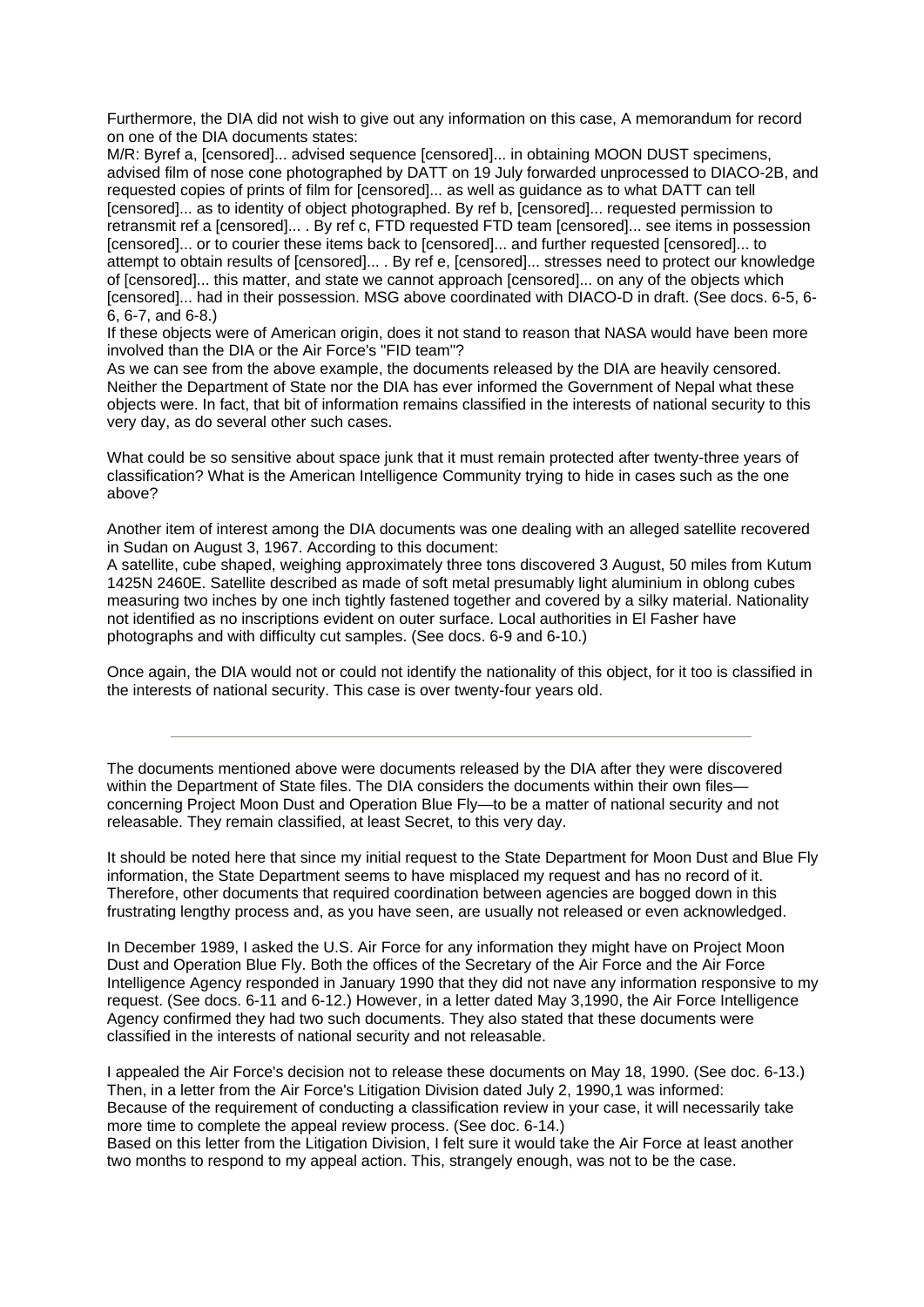The Air Force advised me, in a letter dated July 25,1990, that my appeal had been denied because, The information responsive to your request that is being withheld is properly classified pursuant to Executive Order and is exempt from disclosure under the Freedom of Information Act, 5 U.S.C. 552(b) (1), and Air Force Regulation 12-30, paragraph 10a. (See doc. 6-15.)

Although I did not know it at that time, the Air Force would later upgrade the classification of these documents, as well as others uncovered by the State Department, to insure that they would not be released. As a matter of fact, it was after the State Department had sent the documents that were in their possession to the Air Force for review that my FOIA file at the State Department came up missing.

To be sure, the U.S. Air Force Intelligence Agency does not wish the general public to even know of the existence of Project Moon Dust and Operation Blue Fly, as we shall see later on in this chapter. Perhaps this book, along with readers' indignation, will create enough pressure so they are forced to reveal whatever it is they are hiding.

On April 3, 1991, the Air Force received my letter from the State Department along with the documents that department had that belonged to the Air Force and required Air Force review prior to release. The Air Force found it necessary to extend the time on this request twice, in order to "search for, collect, and examine those records responsive to my request."

In the final analysis, the Air Force had uncovered ten documents responsive to the items I had requested. However, the Air Force was no longer calling this information classified. They had, in fact, upgraded the classification to insure that it would not become known to the general public. (See docs. 6-16 and 6-17.)

In its response, dated June 5, 1991, the Air Force was to state:

We can neither confirm nor deny the existence or nonexistence of records responsive to your request...as any other response could reveal classified information concerning military plans, weapons, or operations under section 1.3(a)(1) of Executive Order 12356 "National Security Information." (See doc. 6-18.)

In other words, the U.S. Air Force was now stating that the President of the United States had declared this information so sensitive that the existence or nonexistence of Project Moon Dust and Operation Blue Fly could be neither confirmed nor denied. These documents, regardless of their classification, were now protected under the Special Access Program.

Actually, the Air Force misquoted the wrong section of the Executive Order. They quoted section 1.3(a) (1), which states:

"Information shall be considered for classification if it concerns: (a) military plans, weapons, or operations... ."

While this section would allow for the admission that the information is classified and not releasable, it does not allow for use of the neither-confirm-nor-deny statement. The only section of Executive Order 12356 that allows the use of that statement is section 3.4 (f) (1), which states:

"An agency shall refuse to confirm or deny the existence or nonexistence of requested information whenever the fact of its existence or nonexistence is itself classifiable under this Order."

On June 10, 1991,1 appealed the Air Force's decision in their letter of June 5. The basis of my appeal was the existence of information, already in the public domain, confirming the existence of both Project Moon Dust and Operation Blue Fly. I felt this should overrule their denial because confirmation had already been made. Apparently this made sense to the Air Force, too.

After more than two months of trying to decide just how to respond to my appeal letter, the Air Force decided it did not have to respond because it had already responded to my request in its July 25, 1990, response, and told me so in a letter dated August 27, 1991:

"No further action is required and this matter is considered closed." (See doc. 6-19.) This response is so laughable and absurd that it becomes an embarrassment to the Air Force when considered with the following facts:

FACT: The Air Force Intelligence Agency did rightly consider this action separate from my FOIA Request to them on the basis of the documentation forwarded to them by the State Department, as required by Executive Order 12356, section 3.4(f)(2).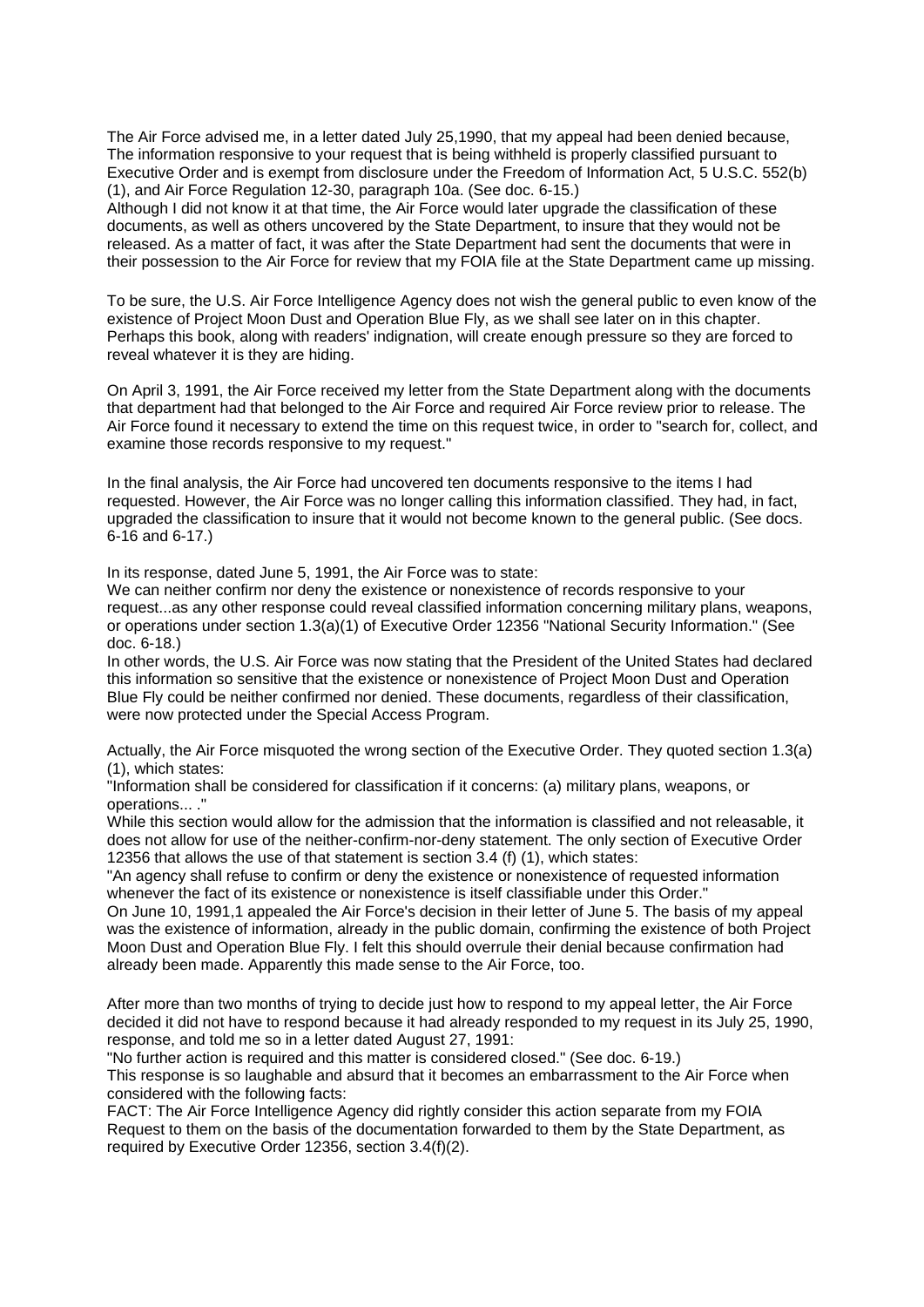FACT: The Air Force Intelligence Agency attempted to respond to the appeal action. However, the Air Force's Litigation Division would not accept any of their responses. I was told by Major Heinz at the Litigation Office that the Air Force Intelligence Agency's response to me was returned for correction after the Litigation's review of that response.

FACT: Based upon the response of the June 5, 1991, letter, the Air Force violated Executive Order 12356, section 3.4(f)(2), which states, "When an agency receives any request for documents in its custody that were classified by another agency, it shall refer copies of the request and requested documents to the originating agency for processing and may, after consultation with the originating agency, inform the requester of the referral. In cases in which the originating agency determines in writing that a response under section 3.4(f)(1) is required, the referring agency shall respond to the requester in accordance with that section."

In short, the Air Force was not to respond to me at all based on its decision to deny my request under Executive Order 12356, section 3.4(f)(1). The referring agency in this case was the State Department, and the Air Force's denial was in fact Executive Order 12356, section 3.4(f)(1). Therefore, it should have been the Department of State that responded and not the Air Force.

I have discovered through various documents uncovered in my numerous Freedom Of Information Act requests that prior to November 1961, the United States Air Force was definitely involved in both Project Moon Dust and Operation Blue Fly. Through reviewing a letter from Air Force intelligence known as the Betz memo, I had learned that the missions of Operation Blue Ply and Project Moon Dust involved a potential for employment of qualified field intelligence personnel on a quick reaction basis to recover or perform field exploitation of unidentified flying objects or known Soviet/Bloc aerospace vehicles, weapons systems, and/or residual components of such equipment.

If we have in fact, recovered space vehicles belonging to the then-Soviet Government, we are required by law to return them to the launching state. I do not believe we would violate that law. However, the fact remains that the U.S. Government has recovered what appears to be space vehicles, and even refuses to let the countries in which the recoveries have taken place know what these objects were or even the nationality of the objects.

Now, if we are to believe the Air Force letter to me of June 5, 1991 rebuffing my request for information, it would appear that Project Moon Dust and Operation Blue Fly are considered so sensitive that, by direction of the President of the United States, the U.S. Air Force may neither confirm nor deny their existence or nonexistence.

What could be so sensitive about these programs that the President of the United States wishes their cover-up? Has the U.S. Government violated international law and are some members of the government now trying to cover this up, or have we really recovered space vehicles from some other planet that exists in some other solar system?

Only the censors know for sure. And, of course, the President of the United States.

## **CHAPTER SEVEN - The U.S. Air Force's Self-inflicted Wound**

On September 8, 1994, the U.S. Air Force released a document entitled "Report of Air Force Research Regarding the 'Roswell Incident.'" The document, according to the Air Force, is meant to "serve as the final Air Force report related to the Roswell matter, for the General Accounting Office, or any other inquiries."

Actually the document is more of a whitewash than a cover-up. To be sure, the Air Force fell victim to its own officially sanctioned deception program concerning the "Roswell Incident," put in place more than fifty years ago. And, to be sure, the Air Force was willing to sacrifice its Top Secret Project Mogul Program to conceal the truth behind the events of the so-called Roswell Incident. (See docs. 7-1 and 7- 2.)

But, why issue such a report at all? The Air Force gave this following justification for doing the report: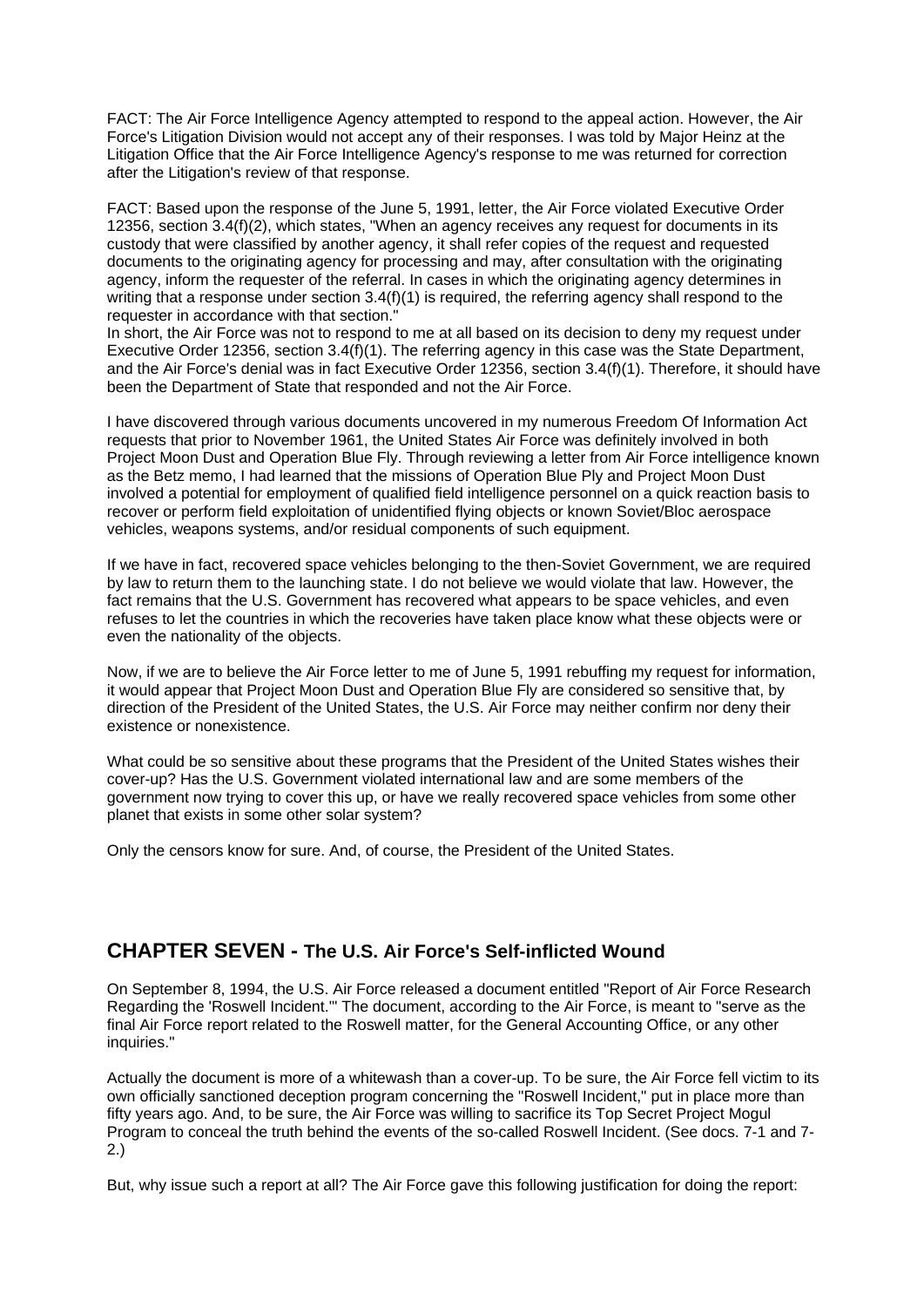During the in-briefing process with GAO, it was learned that this audit was, indeed, generated at the specific request of Congressman Steven Schiff of New Mexico. Earlier, Congressman Schiff had written to the Department of Defense Legislative Liaison Office for information on the "Roswell Incident" and had been advised that it was part of the former UFO "Project Bluebook" that had previously been turned over to NARA by the Air Force. Congressman Schiff subsequently learned from NARA that, although they did, indeed, have the "Bluebook" materials, the "Roswell Incident" was not part of that report. Congressman Schiff, apparently perceiving that he had been "stonewalled" by the DOD, then generated the request for the aforementioned audit.

I have written to many members of Congress requesting their assistance in getting the release of information on this very subject. The Air Force, along with many other agencies, was less than totally responsive to the requests the various congressional offices made in my behalf. At times, the governmental agencies would totally ignore the questions I posed.

Some examples of the foolish government responses I received are:

We have on record of receiving an FOIA request for documents. (Why do I need an FOIA request when I am asking for the release through a Congressional office?)

These missions have never existed. (In this case, the Air Force was forced to reverse that statement when confronted with the evidence of the existence of those missions.)

We cannot determine whether we were the "agency" referred to in the 15 November 1979 USAF letter. (Based on the information I had provided, they certainly could have determined if they were the agency—which, in fact, in this case they were, and they knew it.)

The Air Force, among other governmental agencies, has "stonewalled" other members of Congress whenever those members have asked about the same subject matter. In the case of Congressman Schiff, however, he was able to see through this, got angry, and demanded straight answers. Congressman Schiff continued to be "stonewalled," this time, by the DOD.

The Air Force Statement that "During the end briefing process with GAO, it was learned that this audit was indeed generated at the specific request of Congressman Schiff was an effort to punish Congressman Schiff politically for asking an embarrassing question on a subject the Air Force would like to see go away. That the Air Force identified Schiff in their report was a deliberate effort on their part to discredit and harm him politically for probing into areas the Air Force preferred to keep out of the public's eye. But I have always believed that far too many political leaders dodged hard questions out of fear of this type of retribution. For this reason, I believe Congressman Schiff should be commended for his efforts in seeking out the truth.

In addition, I feel that it should be pointed out that Schiff did not ask the Air Force for documents "proving" UFOs were something extraterrestrial. All he was asking for was documents relating to the Roswell Incident, in order to ascertain what exactly the object recovered was! To be sure, Schiff's requests to the Air Force and DOD should not have even been considered to have anything to do with the UFO phenomenon.

The Air Force report concluded that, once again, the object found was "most likely" a balloon—this time, a Project Mogul balloon train. To be precise, Flight #4 of the Project Mogul balloon trains.

Let's look closely at what is wrong with this conclusion, based on the known facts of the case. The Roswell legend begins with an official news release on July 8,1947. That release reads as follows: The many rumors regarding the flying discs became a reality yesterday when the intelligence office of the 509th Bomb Group of the Eighth Air Force, Roswell Army Air Field, was fortunate enough to gain possession of a disc through the cooperation of one of the local ranchers and the Sheriffs office of Chaves County.

The object landed on a ranch near Roswell sometime last week. Not having phone facilities, the rancher stored the disc until such time as he was able to contact the Sheriffs office, who in turn notified Major Jesse A. Marcel, of the 509th Bomb Group Intelligence office.

The Air Force report admits that they failed to "locate any documented evidence as to why that statement... was made."

The Air Force report further states: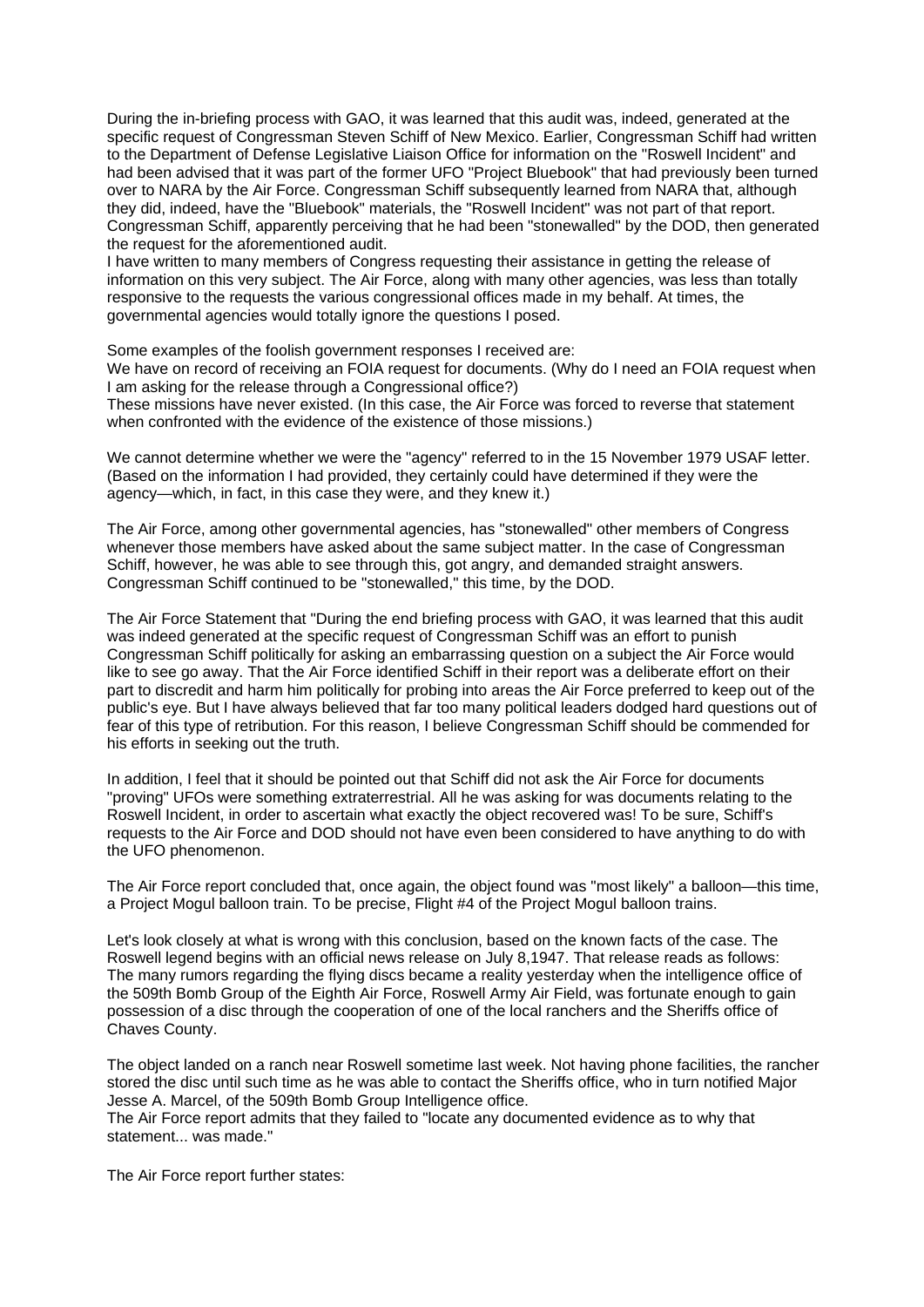"... it seems that there was over-reaction by Colonel Blanchard and Major Marcel, in originally reporting that a 'flying disc' had been recovered when, at that time, nobody for sure knew what that term meant since it had only been in use for a couple of weeks."

Also, the report makes it clear that the descriptions given by most of the witnesses, "actually described materials that sounded suspiciously like wreckage from balloons."

Furthermore, the report quoted the July 8, 1947, FBI document, which stated in the Air Force report: The disc is hexagonal in shape and was suspended from a balloon was approximately twenty feet in diameter...the object found resembles a high altitude weather balloon with a radar reflector...disc and balloon being transported.

All the above would seem to be supportive of the Air Force's report. However, if one looks at the whole picture and not just at what the Air Force wishes to reflect in its report, an entirely different conclusion emerges.

The Air Force report states:

...there was no physical difference in the radar targets and the neoprene balloons (other than the numbers and configuration) between Mogul balloons and normal weather balloons. If this is the case, why would Colonel Blanchard and Major Marcel be fooled by material that made up an everyday weather balloon? Sure, in a Mogul balloon there might be much more of this material than what goes into a normal weather balloon. However, both Blanchard and Marcel were quite familiar with weather balloon devices and surely would not have been fooled by the material found, even if it appeared that there was much more of the material than what would normally go into a normal weather balloon device. What's more, there were personnel stationed at Roswell Army Air Field who could have readily identified the recovered object as some type of balloon device, even if they were not aware of the existence of Project Mogul.

They found something that, to them, was highly unusual and could not be identified as any balloon device. They believed the material recovered did, if fact, have something to do with the flying disc phenomenon being reported at that time. For this reason, they decided not to release any details concerning the recovered material until after Air Force Intelligence had had a look at the material.

I would also suggest that the Air Force had already come up with a definition of what an Unidentified Flying Object or Flying Disc was, and that the definition went something like this: any airborne object which by performance, aerodynamic characteristics, or unusual features does not conform to any presently known aircraft or missile type, or which cannot be positively identified as a familiar object.

While it is true that the witnesses have given descriptions that seem to fit a weather or Mogul balloon device, these descriptions are not what made the witnesses believe the material was mysterious. It was the strange properties of the material: It could not be bent; you could not put dents in it; it would not tear; it could not be cut; and it would not burn. All of these characteristics are uncharacteristic of any balloon device, Project Mogul or otherwise.

The Air Force report makes the point that even the FBI teletype of July 8, 1947, stated: "The object found resembles a high altitude weather balloon with a radar reflector." However, the report omitted another key part of that teletype which states, "But that telephonic conversation between their office [Eighth Air Force Headquarters] and Wright Field HAD NOT BORNE OUT THIS BELIEF." After the object was identified as a balloon, why wasn't the FBI officially notified, so that they could close out the case in their records? Remember, according to the July 8 teletype, they too were left with the impression that the object was something more than a balloon. We can see this confusion by reviewing the language used in the teletype stating that the object "resembles" a weather balloon and not definitively indicating that it was a weather balloon.

Furthermore, the photographs that appeared in newspapers were not of materials consistent with that of a Project Mogul balloon train. The materials that appeared in the newspaper photographs were nothing more than a weather balloon and a RAWIN target. In the Air Force report, none other than Major Irving Newton (USAF, Ret.) states this being the case. Major Newton indicates in the Air Force report: "What I know to be true, that is, the material I saw in General Ramey's office was the remains of a balloon and a RAWIN target."

In short, the object in the photographs is a complete, torn-up weather balloon with a RAWIN target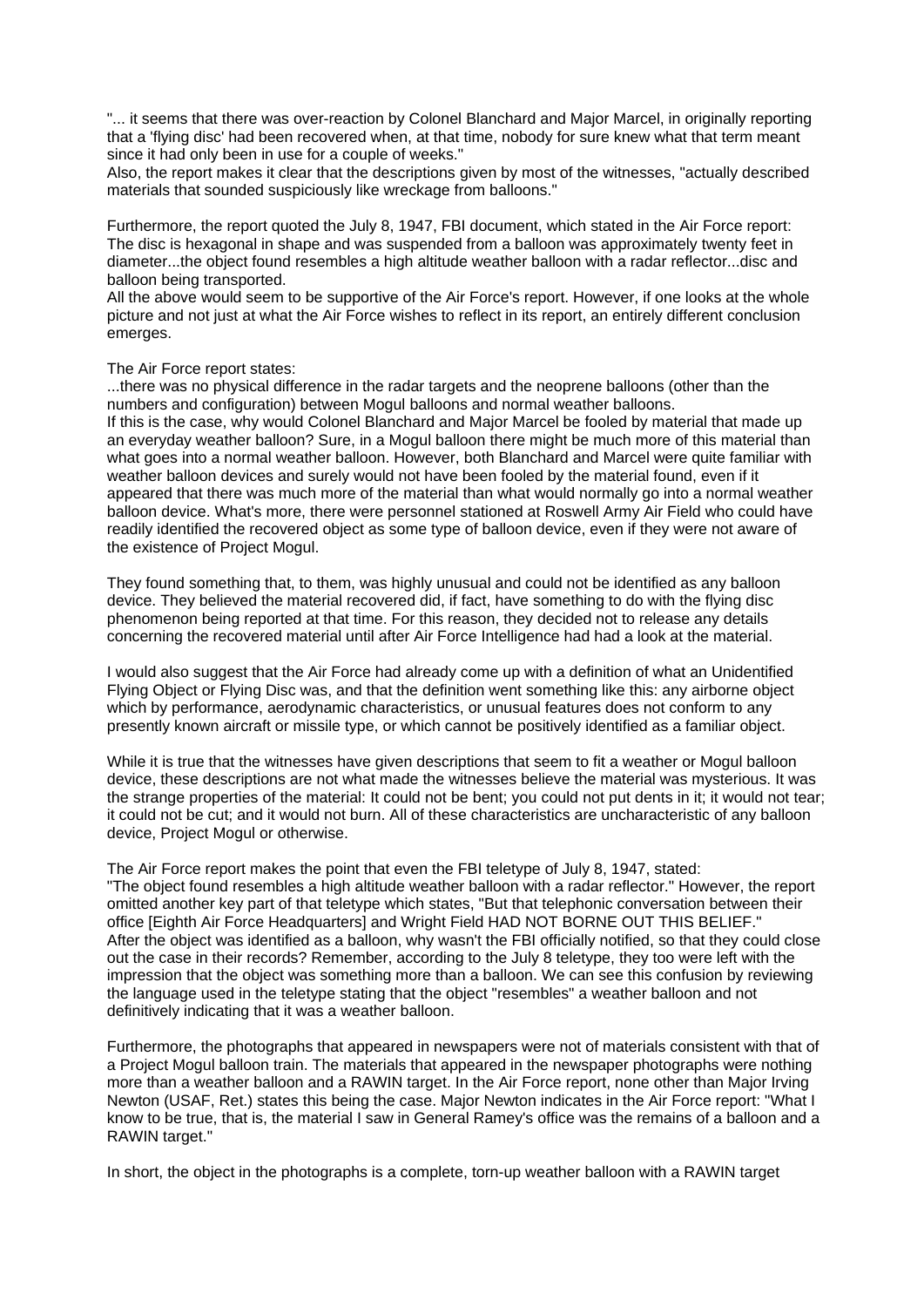device and not what one would expect to see if the material was from a downed Project Mogul balloon train or any other balloon device, being exposed to the elements of weather, that had been in a New Mexico field for several weeks, let alone several days.

Assuming that the object found was a Project Mogul balloon train, why wasn't Professor Moore's group notified of this find at the time, so that his group could have properly identified the object as Mogul Balloon Flight #4? Remember, to this very day the official records show Flight #4 as "unrecovered." With Project Mogul being, at the time, an important and Top Secret project, why wasn't this action carried out? It was important to recover as many of the Mogul balloons as possible in order to gather the data from them so as to justify both the program's existence and its high classification. Something here doesn't make sense.

The Air Force report takes into account several news stories that appeared during the time of the alleged "Roswell Incident" to support their conclusion that the object was actually a Mogul balloon. These news stories are: the July 8, 1947, Roswell Daily Record's report, "RAAF Captures Flying Saucer on Ranch in Roswell Region"; the July 9, 1947, Roswell Daily Record's stories entitled "Ramey Empties Roswell Saucer" and "Harassed Rancher Who Located 'Saucer' Sorry He Told About It"; and an article published in the Alamogordo Nexus, July 10, 1947, concerning multiple balloons and targets.

In the July 8 article it is made clear that the object "landed on a ranch near Roswell sometime last week." This would seem to indicate that the object was found by the rancher some time during the first week of July 1947. However, in the July 9 article the rancher states that he found the material on June 14 and picked some of it up on July 4 to take to town. In the same July 9 edition of the Roswell Daily Record, the story was dismissing the object as a weather balloon and radar target device.

What the Air Force report doesn't say is that the rancher was escorted by military personnel to give the story that appeared in the July 9 article. Also, the rancher stated in that article, "I am sure what I found was not any weather observation balloon." The rancher was quite familiar with weather balloons, having found two on the ranch prior to this event. Also, the description of the object changed in this article to conform with a balloon that had been exposed to the weather for some time.

The description given in this article is not indicative of the balloon photographs that appeared with the General Ramey article. Furthermore, changing the date of the find from the first week of July to June 14, 1947, would be important to support any belief that the object was a balloon—in particular, Flight #4 of the Project Mogul balloon trains. Again, something here doesn't make sense.

The Air Force report has this to say about the Alamogordo News article of July 10: However, on July 10,1947, following the Ramey press conference, the Alamogordo News published an article with photographs demonstrating multiple balloons and targets at the same location as the NYU group operated from at Alamogordo AAF. Professor Moore expressed surprise at seeing this, since his was the only balloon test group in the area. He stated, "It appears that there was some type of umbrella cover story to protect our work with Mogul."

At the time this article was released, Project Mogul was a Top Secret project.

- Who released the story and for what reason?
- Why release such a story at the very location of a Top Secret government project and run the risk of drawing attention to that project?
- Could it be that the story was released and the Army Air Force was willing to compromise the Top Secret Mogul project in order to create some type of umbrella cover story to protect another event considered far more sensitive than Project Mogul?

After the Ramey press conference, many of the daily newspapers were not "buying" the balloon story. For this reason, I believe the Army Air Force made a conscious decision to release a story on Project Mogul so that the events in Roswell could be supported as simply a balloon. I also believe that for this reason the Army Air Force convinced the rancher to change the date of the discovery of the object from the first week of July to June 14, thereby supporting the story, even more, that the object was nothing more than Project Mogul Flight #4.

By taking these actions the Army Air Force had put in place an officially sanctioned deception program to confuse and defuse any reporter who would have "gone after" the story, being convinced that the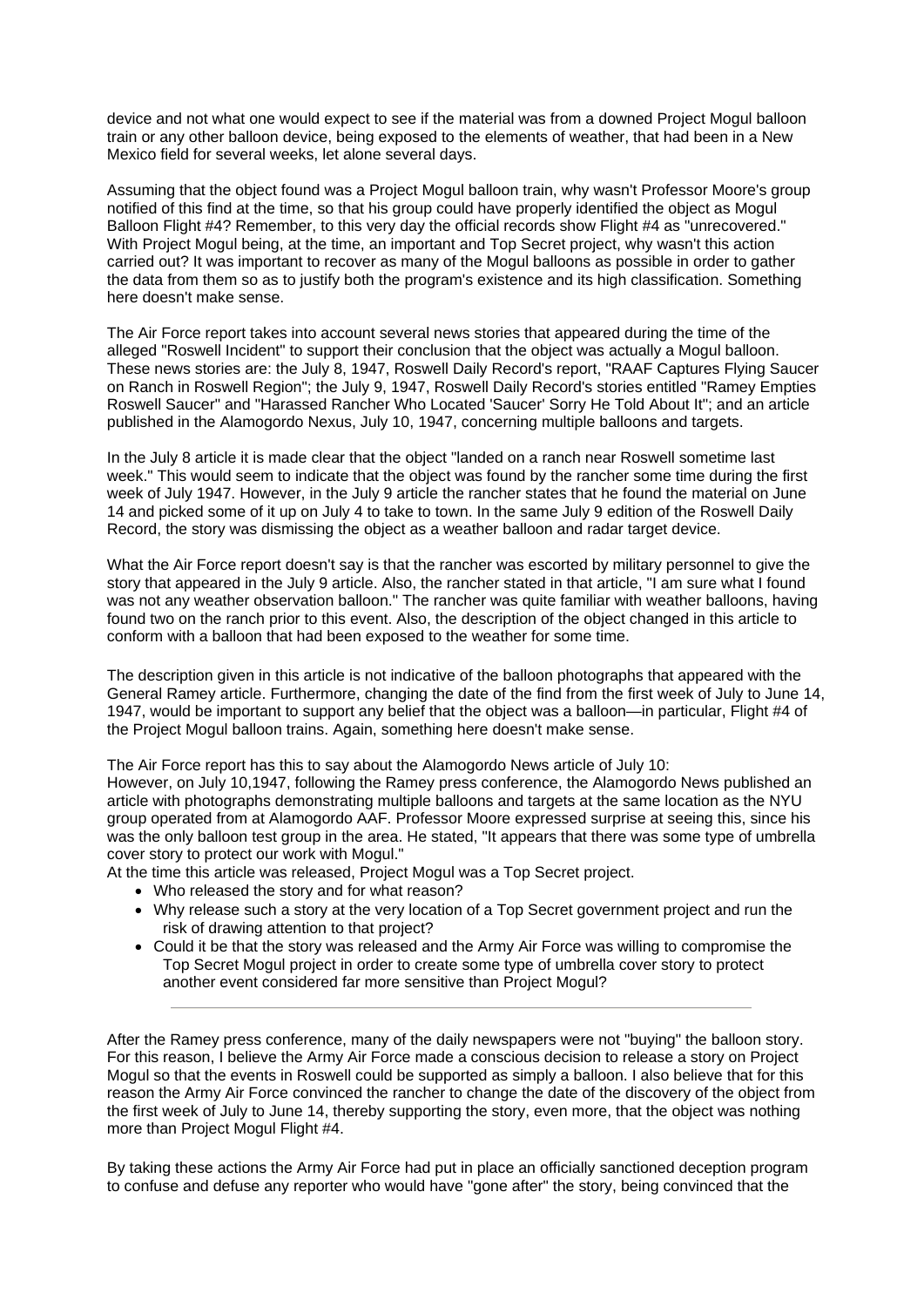object was not a balloon. Sadly, I believe the Air Force fell victim to its own deception program with the release of its report some fifty years ago.

The Air Force report could not overlook the fact that many people came forth, permitting their names to be used and telling their stories, which did not support the contention that the object was a balloon of any type. The Air Force report had this to say about these witnesses:

"Persons who have come forward and provided their names and made claims may have, in good faith but in the 'fog of time,' misinterpreted past events."

However, the Air Force did not even consider this a possibility when it came to their own witnesses (those supportive of the conclusion that the object was a balloon). To be sure, if one's testimony supported the Air Force position, one's thinking was intact. However, if the witness's testimony did not support the Air Force conclusion, then that person's thinking was clouded by the "fog of time," according to the Air Force report.

The Air Force, knowing that the testimony of several key witnesses would more than likely not support the balloon conclusion, chose not to question those individuals— individuals such as General Arthur Exon and Colonel Thomas DuBose, to name a few.

While I firmly believe that the Air Force set out to prove the "Roswell Incident" was merely a balloon, I cannot forget the self-serving words of an army colonel. (In this case too, it was important that a conclusion be drawn that supported the U.S. Government's position and not necessarily the right conclusion.) Those convenient words were:

"Witnesses sometimes make conflicting statements to different investigators. Honest men can and may reach different conclusions based on identical evidence."

As for possible classified records, the Air Force "reviewed appropriate classified records for any tie-in to this matter [the Roswell Incident]." This is what the Air Force report had to say about these records: With regards to highly classified records, it should be noted that any programs that employ enhanced security measures or controls are known as a Special Access Programs (SAPs). The authority for such programs comes from Executive Order 12356 and flows from the Department of Defense to the Services via DOD Directive 5205.7.

These programs are implemented in the Air Force by Policy Directive 16-7, and Air Force Instruction 16- 701. These directives contain detailed requirements for controlling and reporting, in very strict manner, all SAPs. This includes a report from the Secretary of the Air Force to the Secretary of Defense (and ultimately to Congress) on all SAPs submitted for approval, and a certification that there are no "SAPlike" programs being operated.

This statement is true in that this is the way SAP-like programs are supposed to work. However, I have yet to find that member of Congress who will admit full knowledge of the Iran-Contra Affair. Also, the National Security Agency (NSA), Central Intelligence Agency (CIA), and most of the other agencies that make up the intelligence network have used SAP-like programs to cover up activities they wished to conceal from Congress.

The Air Force report made no mention of the Air Force's so-called "Blue Room," "Project Moon Dust," or "Operation Blue Fly." All of these missions, in my opinion, would play an important role in any search for the truth as to what the Roswell object really was. Yet, when I asked the Air Force office responsible for the Air Force Report about these missions, the response I received was, "I never heard of those [Blue Room, Project Moon Dust, and Operation Blue Fly] operations."

Senator Barry Goldwater once asked General Curtis LeMay if he could have a look at what was in the Blue Room located at Wright-Patterson Air Force Base. General LeMay's response was, "Not only can't you get into it, but don't you ever mention it to me again." I have letters from Senator Barry Goldwater admitting that he was, in fact, denied access to this facility.

The peacetime missions of both Project Moon Dust and Operation Blue Fly deal with the recovery of, among other things, "objects of unknown origin." The Air Force's response to me, in regard to Freedom of Information requests for information on these two missions, was to neither confirm nor deny their existence. This type of response is indicative of a SAPs-like program. Yet, according to the Air Force, the records pertaining to these missions were never checked for any possible tie-in with the recovery of "objects of unknown origin." Furthermore, documents released by agencies such as the Defense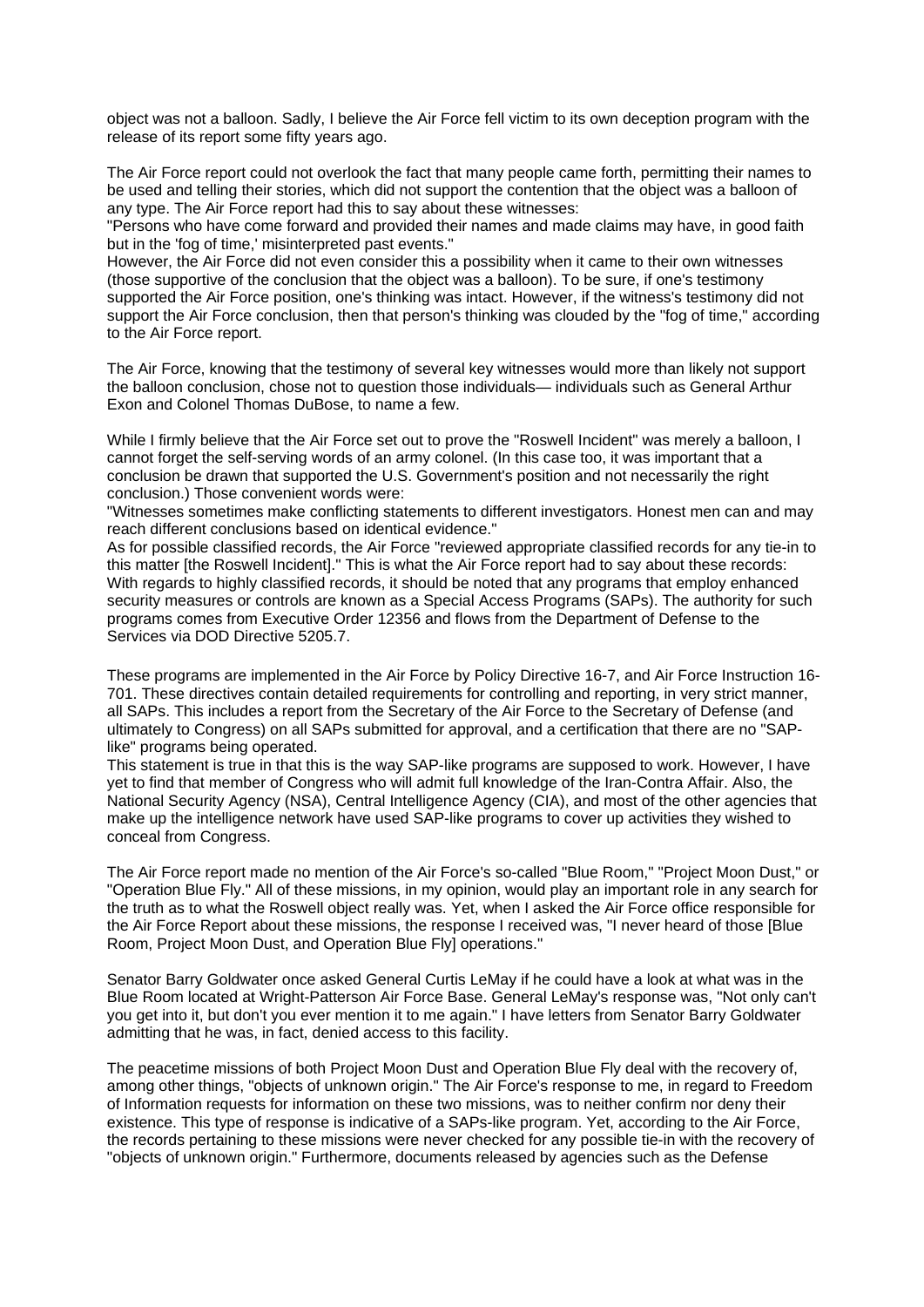Intelligence Agency and the State Department clearly indicate that UFO reports were collected from foreign countries under the codename "Moon Dust."

I asked for and received the assistance of Senator Jeff Bingaman's office in an effort to get the Air Force's records on Project Moon Dust and Operation Blue Fly released. The Air Force's first response to the Senator's office was: "... these missions have never existed." However, I provided the Senator's office with some twenty-three documents clearly showing these "missions" did, in fact, exist. The next request from the Senator's office was provided with a watered-down response in an effort to convince him that these missions were never used—although they did, at one time, exist.

Once again, the documents released by other agencies clearly indicate these missions were used and the watered-down statement provided to the Senator's office were nothing more than an effort on the part of the Air Force to conceal this fact.

Of course, the Air Force, realizing that people like myself would know that it did not check all its records, had this to say:

It is anticipated that detractors from this effort will complain that 'they did not search record group x, box y, or reel z, etc.; that's where the real records are!' Such complaints are unavoidable and there is no possible way that the millions of records under Air Force control could be searched page by page. The team endeavored to make logical searches in those places where records would most likely be found. To this charge, all I can say is this: Had the Air Force been more concerned about being as fully open as possible when "detractors" such as myself asked them questions about such things as the Blue Room, Project Moon Dust, Operation Blue Fly, etc., they would not be caught in this embarrassing dilemma.

Remember, the Air Force has always insisted that there was nothing classifiable about UFOs.

However, when questioned about UFOs, in connection with the above-mentioned missions, the Air Force response was:

"... these missions have never existed";

"... the information necessary to respond to your request is properly classified"; or

"... we mav neither deny nor confirm the existence or nonexistence of records responsive to your request."

Such "complaints" are avoidable in our form of government. It's called being open and honest with the American people they are supposed to be serving—something the Air Force, among other governmental agencies, has yet to learn.

The Air Force report had this to say about early consideration of extraterrestrial spacecraft: All the records, however, indicated that the focus of concern was not on aliens, hostile or otherwise, but on the Soviet Union. Many documents from that period speak to the possibility of developmental secret Soviet aircraft overflying U.S. airspace. This, of course, was of major concern to the fledgling USAF, whose job it was to protect these same skies.

But first, where did the Air Force get the idea that Congressman Schiff was looking for "proof of extraterrestrial spacecraft? Schiff and his staff have made it quite clear that they were looking for records (documents) as to what the Roswell object really was—nothing more, nothing less. The one thing that Congressman Schiff and his staff was not looking for was evidence of "extraterrestrial spacecraft." Secondly, the Air Force's statement can only be made out of its ignorance of its early history in dealing with the flying disc phenomenon.

In July or August 1948, the Air Technical Intelligence Center did a Top Secret study of the flying disc phenomenon. The study was in the form of an "Estimate of the Situation"—the situation being flying discs, and the assumption being that they, the flying discs, were interplanetary. However, the late, General Hoyt S. Vandenberg would not "buy" the possibility of interplanetary spacecraft, and he ordered that some highly unusual actions be taken with regard to this report.

General Vandenberg directed that the report be declassified and then destroyed.

If a report is classified, you may order its destruction without declassifying it. However, you must complete a documented record of its destruction. If a document is declassified, then there exists no reason for its ordered destruction—it would be considered not to have any national security value. So, why did Vandenberg order this document to first be declassified and then destroyed?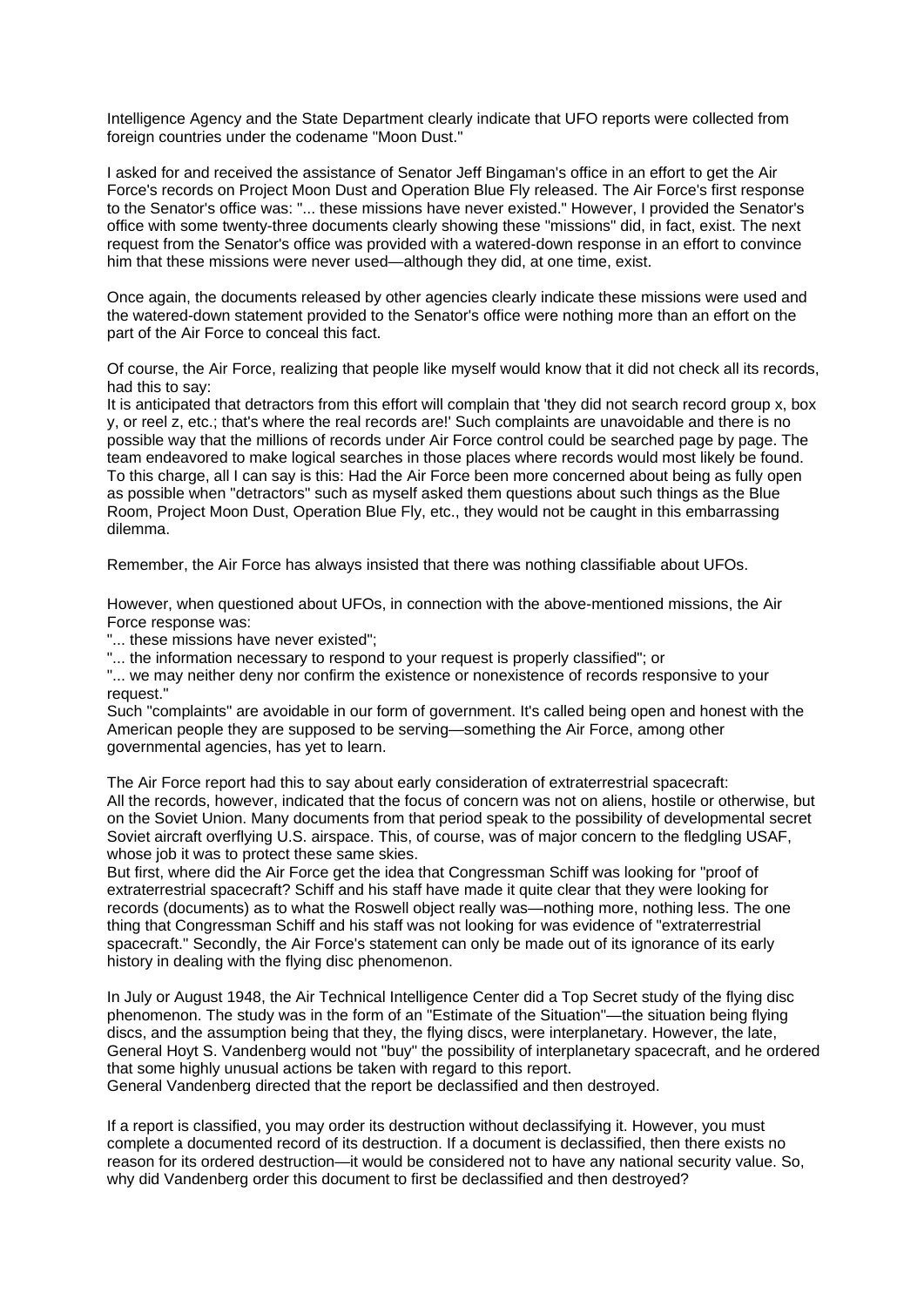Could it be that he took this action in order to insure that the American public would never see or even know of the existence of this document? If you order a classified document destroyed, there is a documented record of its existence and destruction. However, if you order a document to be declassified and then destroyed, no such record exists.

I think General Vandenberg's actions speak for themselves.

In conclusion, I believe the Air Force set out in advance to "prove" that the Roswell object was nothing more than a balloon device. During their research, the Air Force came across the "evidence" that was planted fifty years ago as part of an officially sanctioned deception and disinformation program to conceal the events that occurred at Roswell, New Mexico, in July 1947; and even then, the best the Air Force could come up with was that the object was "most likely" Flight #4 of Project Mogul.

Furthermore, I believe the Air Force at that time was willing to sacrifice Project Mogul to further conceal the events that had occurred in Roswell. Remember, after the release of the story that appeared in the Alamogordo News on July 10, 1947, the security of Project Mogul had effectively been both breached and compromised.

I believe history will record the following about the so-called "Roswell Incident": Whatever was found on that day in July 1947 will never be fully known. The object will be whatever you wish it to be. I further believe that no government on the face of this Earth will ever be honest enough to tell its people the whole truth about UFOs. Not even the United States Government, as much as I wish they would.

We now know that most world governments have highly classified records dealing with UFO sightings and that many of these sightings/incidents cannot be readily explained away, even after careful analysis. We also know that much of this information is shared among the many countries involved.

So, one might ask, if this is truly the case:

Who is the information being kept from— and why?

The Air Force will never be in a position of explaining away many of the reported UFO

sightings/incidents, even with the many advances of modern-day science.

Many incidents of Unidentified Flying Objects still continue to be reported from around the world, and science has yet to evolve to that point of perfection that might solve and answer the many questions the phenomenon invokes.

The greatest mystery of the twentieth century will, in my opinion, continue to be the greatest mystery of the twenty-first!

## **CHAPTER EIGHT - A Final Word?**

Initially, this chapter was not going to be included in this book. However, I feel that the information it contains is important and the American public have a right to know.

Had it not been for the tragic death of my son, Robert Francis Stone, on August 18, 1995,1 would have carried much of this information to the grave. Instead, I will reveal some of it here, and more in a forthcoming book about my life and involvement within the Aerial Phenomena Field.

After my retirement from the United States Army in February, 1990, I was hired as a consultant to a Roswell, NM, security firm. On Friday night, August 18, 1995, I was working as Chief of Security at the Roswell Mall. Shortly after 8:00 RM. we were notified that a motorcycle accident had occurred at the Mall entrance. I was the first officer to respond. Lying dead on the road beside his motorcycle was my son, Robert.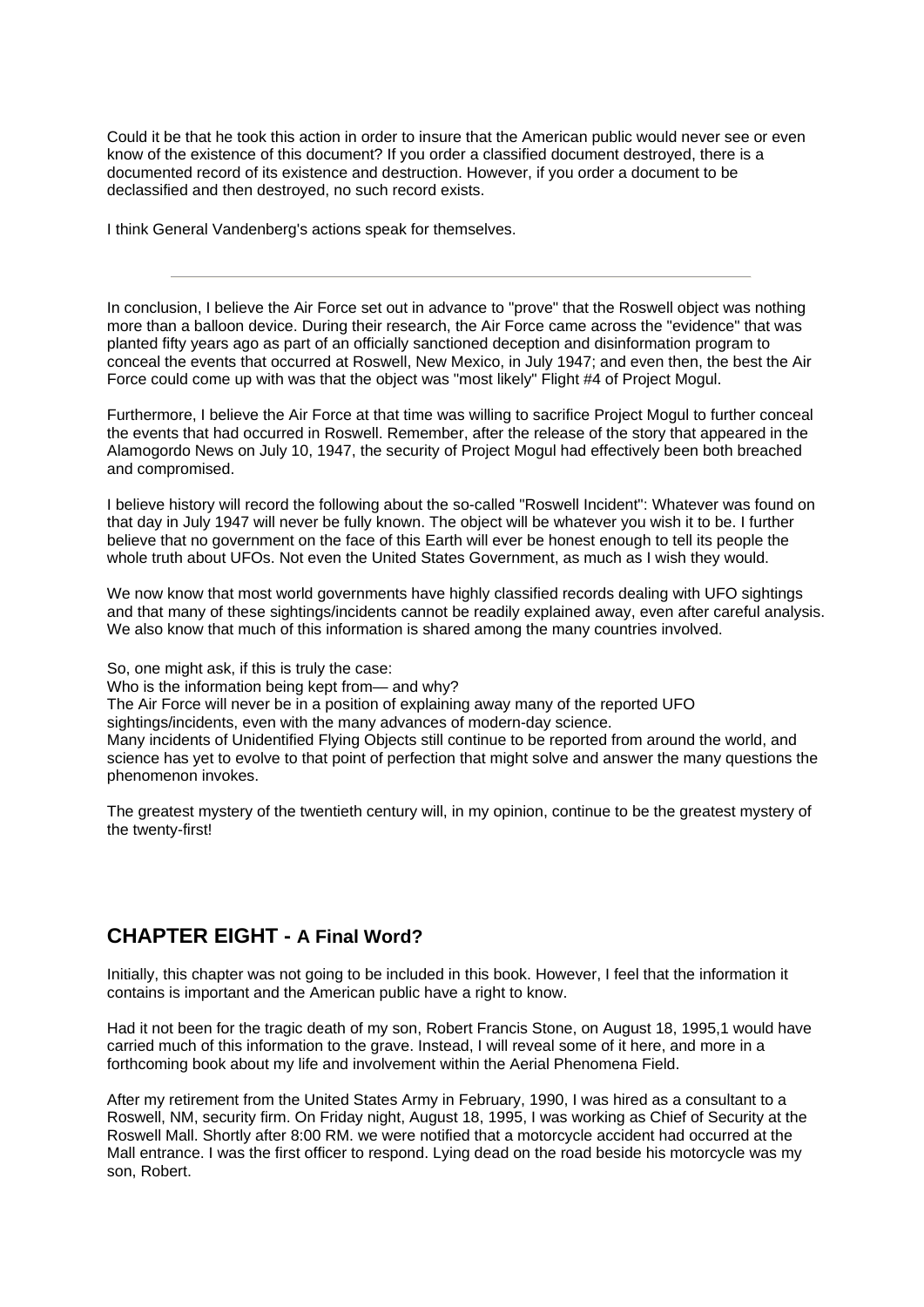As Roswell Police officer Moore drove me home to inform my wife of our son's death, I heard an All Points Bulletin going out over the police radio for a small blue pickup truck in connection with the accident involving my son. Almost immediately, rumors began circulating about the accident.

About a week later, the News Manager for the local KBIM-TV News, David Gonzalez, called me and stated that he had heard there was more to my son's deatii than what was being reported. I informed him that I did not wish to discuss my son at that time—thus ending the conversation.

There exist many questions surrounding my son's death, and many reasons why I believe the police may have covered up various mechanical and medical facts about the incident. The police seem to have been acting on orders from higher up, and the whole cycle of denials and contradictions sounded all too familiar from my lifetime of chasing down evasive government sources. However, I will continue to search for the answers to those painful questions without the harsh glare of the media, until I am satisfied that I have the full truth.

I continue to ask myself each day if my involvement in this field had anything to do with the circumstances of my son's death. If foul play was involved, the two missions I have uncovered in my research that are revealed in this chapter might well be the reason why I was punished so severely. That said, I will continue to risk whatever repercussions may lie ahead by telling you what the U.S. Air Force does not wish you to know. This information has taken me more than thirty-five years to uncover.

Most, if not all, of the documents appearing in this chapter are being offered to the public for the first time. Many of these documents have not appeared in print in any other publication. And many of the governmental agencies involved were not even aware that I gained possession of the documents.

But, I can assure you, they were all legally obtained.

To this very day the United States Air Force maintains that was the only agency of the federal government that had anything to do with UFOs. Furthermore, the Air Force maintains that its investigations of UFOs were carried out through Project Sign and Project Grudge, and ended with Project Blue Book. This is a blatant lie and the Air Force knows it. (See doc. 8-1.)

The facts that I have uncovered are that the United States Army started its investigation of UFOs back during the Second World War. The Army's Counter Intelligence Corps (CIC) was charged with the responsibility of finding out what the "foo-fighters" being reported by the Allied aircrews were. After the war, this mission continued.

The CIC was very quietly investigating reports of unusual things being reported in the skies over America before the start of Project Sign (January 22, 1948). With the Kenneth Arnold sighting of June 24, 1947, in Roswell, NM, and the press picking up on it, more and more people started to report sightings of strange objects in our skies. With the outcry from the American public for answers, and in order to protect the secrecy of the real military investigations, Project Sign was established. However, the CIC quietly continued its own secret investigation—whose Findings were not to be released to ordinary citizens.

The United States Air Force became a separate branch of the Armed Services in September 1947, as a result of the passing of the National Security Act by Congress. Those CIC individuals who remained in the Air Force after it separated from the U.S. Army became members of the Air Force's Office of Special Investigations (OSI), but were still working counterintelligence for the Air Force. Furthermore, they cooperated with the Army's CIC.

Further evidence of OSI involvement with UFO Investigations is provided in an FBI document dated October 9, 1950. This document states:

Bureau liaison determined on the morning of October 9, 1950, from OSI Headquarters that the investigation of these aerial phenomena are being handled by OSI, Wright Field, Ohio. Their investigation of these phenomena fails to indicate that the sightings involved space ships or missiles from any other planet or country.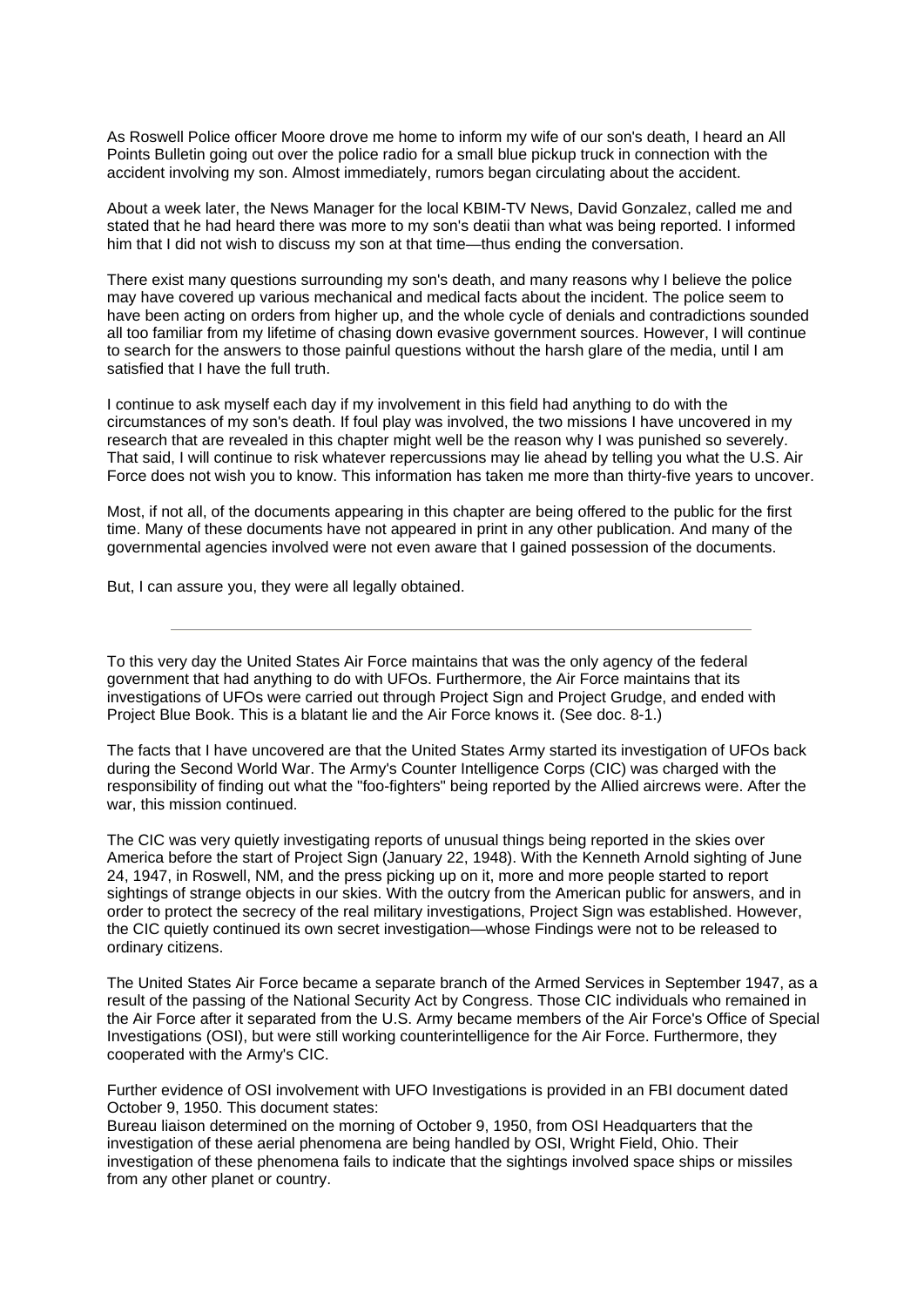The reason given for the OSI failure to determine the origin of the phenomena was that the complaints received by them have failed to indicate any definite pattern of activity. (See doc. 8-3.) But if these objects are interplanetary, would we have any idea as to what type of "pattern of activity" to really look for?

On January 22, 1948, Project Sign was established as a result of Air Force Letter (AFL) 200-5. Project Sign was assigned an A-2 priority at a Secret level, meaning that the project would not be totally inaccessible, as were Top Secret or security-sensitive information. However, we shall see that other directives placed other agencies with the responsibility for any information classified higher than Secret. Obviously, the Directorate of Air Intelligence was maintaining those files. Furthermore, as we have seen in Chapter One, those cases that could affect national security were not to become part of Project Sign, Project Grudge, or even the Project Blue Book system.

A letter from Headquarters, Air Defense Command, dated February 4, 1948, states: CIC personnel attached to the numbered air forces of this command may be utilized to prosecute the investigation of subject incidents (UFOs).

Here we have both the Air Defense Command and CIC being involved. (See doc. 8-2.) The Directorate of Intelligence of the United States Air Force issued "Air Intelligence Requirements Memorandum Number 4," dated February 19, 1949. (See doc. 8-4.) The purpose of this memorandum was twofold:

To enunciate continuing Air Force requirements for information pertaining to sightings of unconventional aircraft and unidentified flying objects, including the so-called "flying discs." To establish procedures for reporting such information.

The investigation of UFOs, according to this document, was to include those reports from overseas commands and Air Attaches, as well as those reported in the United States. This is strange when one considers that, according to the Air Force at that time, the phenomenon was only being reported in the U.S. Also, officially we were not to investigate reports from overseas areas unless they were reported by military personnel.

This, according to AFL 200-5.

On September 8, 1950, the Director of Air Force Intelligence issued a letter entitled "Reporting of Information on Unconventional Aircraft." (See doc. 8-5.) This letter stated:

The United States Air Force has a continuing requirement for the reporting and technical analysis of observations of unconventional aircraft which might indicate an advance in progress of a foreign power. An unconventional aircraft, within the meaning of this directive, is defined as any aircraft or airborne object which by performance, aerodynamic characteristics, or unusual features, does not conform to any presently known aircraft type.

Please note the definition for unconventional aircraft given in this directive. Is it just coincidence that this is the same definition given for UFOs?

By mid-1953, the Air Defense Command (ADC) had taken over all field investigations of UFOs. The reasons for this are simple. First, if UFOs proved hostile, it would be the Air Defense Command that would have to deal with the situation.

Second, in January 1953 the Air Defense Command activated the unit best suited to carry out investigations of Unidentified Flying Objects: the 4602d Air Intelligence Service Squadron (AISS).

A CIA document, dated December 17, 1953, states:

Of particular interest is the fact that ATIC [Air Technical Intelligence Center] is in the progress of transferring Project Bluebook to Hq., Air Defense Command. According to Lt. Col. Harry Johnston, Chief, Electronic Branch, the reason for the transfer was that ADC had been doing most of the investigative work of the project and "if it turns out that those things (UFOs) are space ships or long range aircraft from another country, ADC is the [Air Force] Command that would have to take action." (See doc. 8-6.)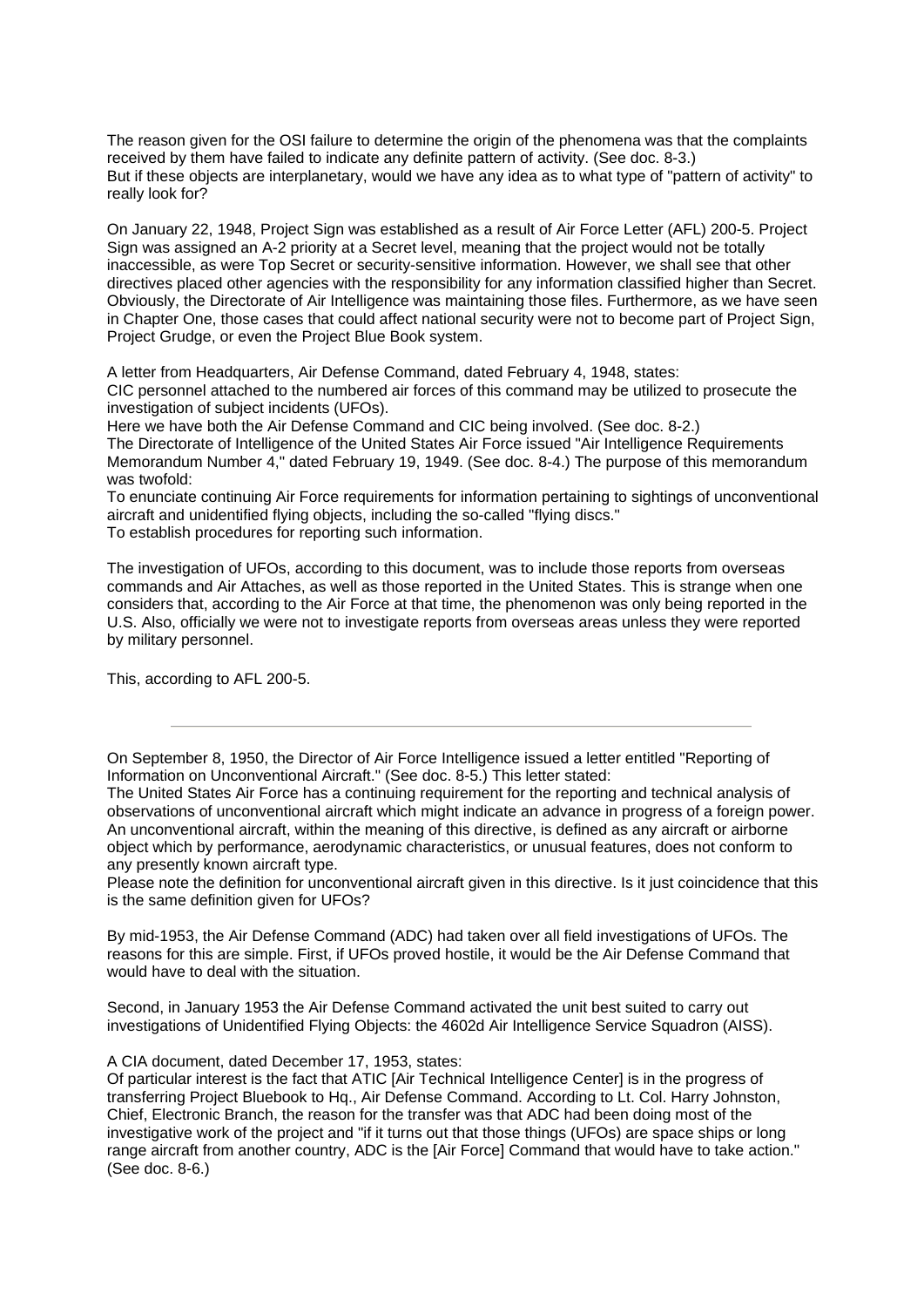On January 3, 1953, Air Defense Command Regulation 24-4 created the 4602d Air Intelligence Service Squadron. This special unit was given a wartime mission of exploiting downed enemy people, papers, and hardware. Outside of participating in simulated training problems, this unit had no peacetime mission. By March 1953, the decision was made to use the 4602d AISS in UFO investigations, and by the end of December 1953, a working agreement existed between the Air Technical Intelligence Center and the 4602d AISS. (See docs. 8-7 and 8-8.)

The members of the 4602d AISS who were to be involved in UFO investigations were given twenty hours of specialized training to better accomplish their assigned task. (See doc. 8-9.)

Since all UFO reports were to be forwarded to ATIC at Wright-Patterson Air Force Base, thus giving the impression that everything was going to Project Blue Book, it was extremely important to have in place at ATIC the means by which the truly good cases could be pulled and kept from the Project Blue Book Files. This would enable quick-response recovery teams to be dispatched. This was accomplished by the use of another secret military group organized under the name Operation Blue Fly, which is explained below.

Operation Blue Fly was established for the quick recovery of downed foreign equipment, papers, and personnel. Please keep in mind that this was a peacetime mission. Since there existed a belief that the flying discs might be some new device of the Soviet Union, they were included as an item of interest to Operation Blue Fly, the 4602d AISS being the operation's arms, legs, ears, and eyes.

Reports of UFOs were to be given to the 4602d AISS Detachment closest to the reported sighting. Then the detachment would determine if the case warranted follow-up investigation. The 4602d AISS was required to file a report to the Air Technical Intelligence Center within three days of receiving a report.

The reports did not go directly to the Project Blue Book office. First, a report was to go through the Operation Blue Fly Project Monitor Officer. A summary of the history of the Air Technical Intelligence Center for the period of July 1, 1954, through December 31, 1954, shows that problems with this quickreaction program had been worked out and In order to insure constant availability of qualified personnel for "Blue Fly," four ATIC officers were assigned duty as assistant project monitors. This assignment takes priority over other Operations Section projects when "Blue Fly" is alerted for travel. (See doc. 8- 10.)

Those cases that were easily solved would be passed to the Project Blue Book office for proper filing. However, if the case was an unknown or difficult in solving, a different course of action came into play.

If the case was truly a compelling unknown and the media had not become aware of it, it would be analyzed by Technical Intelligence (T-2) and the Electronics Division (T-3) of ATIC], while at the same time keeping it out of the Project Blue Book Files. These were the cases that could have some bearing on national security and "were never meant to be part of the Project Blue Book system."

In order to aid the 4602d AISS in their investigations of UFOS, ATIC provided them with a document, dated January 14, 1955, entitled "UFOB Guide." (See doc. 8-11.) The intent of this document was to aid in the identification of known objects and phenomena, thus ruling out any confusion of experimental airborne materials with truely unidentified flying objects. The 4602d AISS was so impressed with this document, they created their own guide for use by the Ground Observer Corps: "Guide to UFO Identification." (See doc. 8-12.)

In 1957, the 4602d AISS was renamed the 1006th AISS and placed under Headquarters, U.S. Air Force, Directorate of Air Intelligence. With fewer personnel being assigned to the 1006th AISS than its older counterpart, the 1006th was granted the authority to investigate only those UFO cases appearing to have some intelligence value. (See doc. 8-13.)

Under Headquarters, U.S. Air Force Message #54322, dated December 23,1957, a new Project was created called Project Moon Dust. The mission of Project Moon Dust was "to collect and analyze raw intelligence reports from the field on fallen space debris and objects of unknown origin." This Project also gave the Air Force the means to monitor the UFO investigation efforts of other nations. Some examples of how this activity was carried out are given in the history of the 39th Air Division, dated July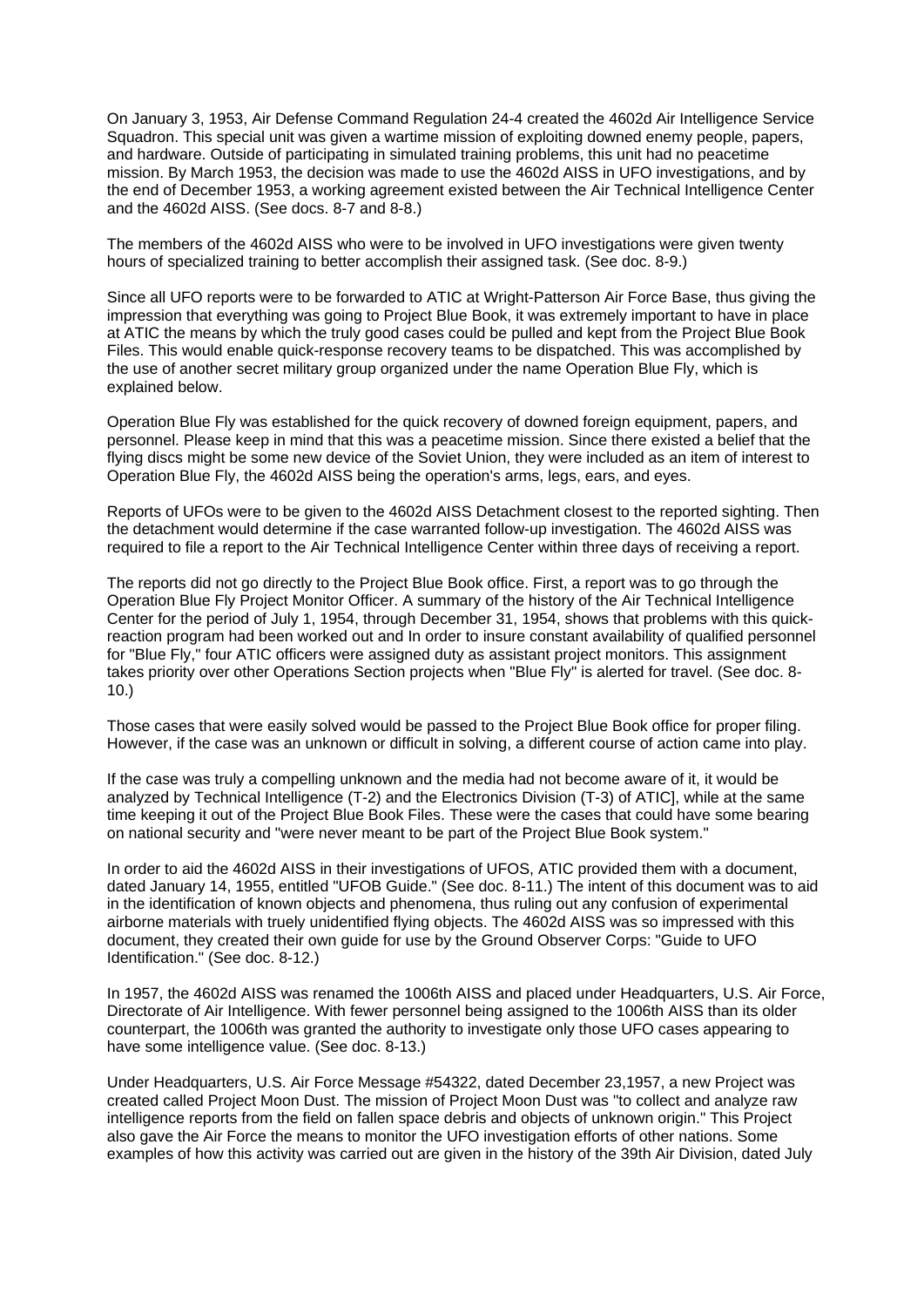1, 1960, through December 31, 1960, and an OSI document dated August 16, 1962. (See docs. 8-14 and 8-15.)

In the early 1970s this project came under the control of the Department of State with monitor-ship responsibilities given to the Defense Intelligence Agency. However, well into the late 1980s the U.S. Air Force maintained its own Project Moon Dust.

Some excellent examples of how the Defense Intelligence Agency (DIA) carried out its responsibilities under Project Moon Dust are given in a DIA Message dated July 16, 1965, entitled "Unidentified Flying Objects Sighted in Antarctica"; a DIA Message dated August 26, 1966, entitled "Unidentified Flying Objects Over Taiwan"; a DIA Message dated April 3, 1967, entitled "Reported Sightings of Flying Saucers in Brazil"; a DIA Message dated January 19,1968, entitled "Unidentified Flying Objects" and dealing with a Russian commission to study UFOs; a DIA Message dated August 9,1968, entitled "UFO Newspaper Clippings" and dealing with reported UFO sightings in Argentina; and a DIA Message dated August 24,1974, entitled "Spanish' UFO Sightings."

Please note that the Defense Intelligence Agency considers all its records dealing with Project Moon Dust to still be classified in the interests of national security to this very day. The only records they have released to date are those that had already been released by the Department of State. (See docs. 8-16, 8-17, 848, 8-19, 8-20, and 8-21.)

According to the U.S. Air Force, none of the documents mentioned in this chapter exist. The Air Force states they were destroyed long ago. (See docs. 8-22 and 8-23.) To be sure, when a U.S. Senator asked the U.S. Air Force about these missions, the response was: "These missions never existed." (See Report to Congress in Appendix.)

Unfortunately for those seeking to cover up the truth, the documents attached to this chapter were all obtained legally from the U.S. Air Force, Defense Intelligence Agency, the FBI, and the Department of State—to name but a few. These missions, identified in this chapter, continue to this day. However, with the U.S. Air Force having no knowledge of what other government agencies had released to me, it was impossible for them to maintain any consistency in their evasive, untruthful responses to my inquiries.

In a letter from the Air Force dated May 3, 1990, concerning a request from me on Moon Dust and Blue Fly, I was told:

We have two records responsive to your request. However, they are exempt from disclosure because the information contained in them is currently and properly classified.

Upon my appeal of this decision, the Air Force responded under a letter dated July 25, 1990: The information responsive to your request that is being withheld is currently properly classified pursuant to Executive Order and is exempt from disclosure.... Release of the information could cause identifiable damage to the national security. Thus, a significant and legitimate governmental purpose is served by its withholding, and discretionary release is not appropriate. (See Report to Congress in Appendix.)

In March 1991, the Department of State surfaced eleven documents pertaining to Project Moon Dust and Operation Blue Fly belonging to the U.S. Air Force. The Air Force responded, concerning these documents, with a letter dated June 5,1991, stating:

We can neither confirm nor deny the existence or nonexistence of records responsive to your request regarding "Projects or Operations known as BLUE FLY, MOON DUST, AFCIN SOP, and ICGL#4," as any other response could reveal operations under section 1.3(a)(1) of Executive Order 12356, "National Security Information".

Once I started asking for congressional assistance, these documents known to exist disappeared. The Air Force could no longer locate them.

On September 29, 1994,1 asked for the assistance of Senator Domenici's Office in getting the release of the above-mentioned documents. The Air Force responded with a letter dated December 7, 1994, stating:

The projects as such no longer exist, nor do their files. Classified reports that existed, if any, presumably were destroyed.

Considering the Air Force's responses of May 3, 1990 July 25,1990, and June 5,1991, the above comment can only be considered as a statement made in a further attempt to cover up these missions.

On September 27, 1994,1 requested that the Air Force do a "Mandatory Declassification Review" (MDR)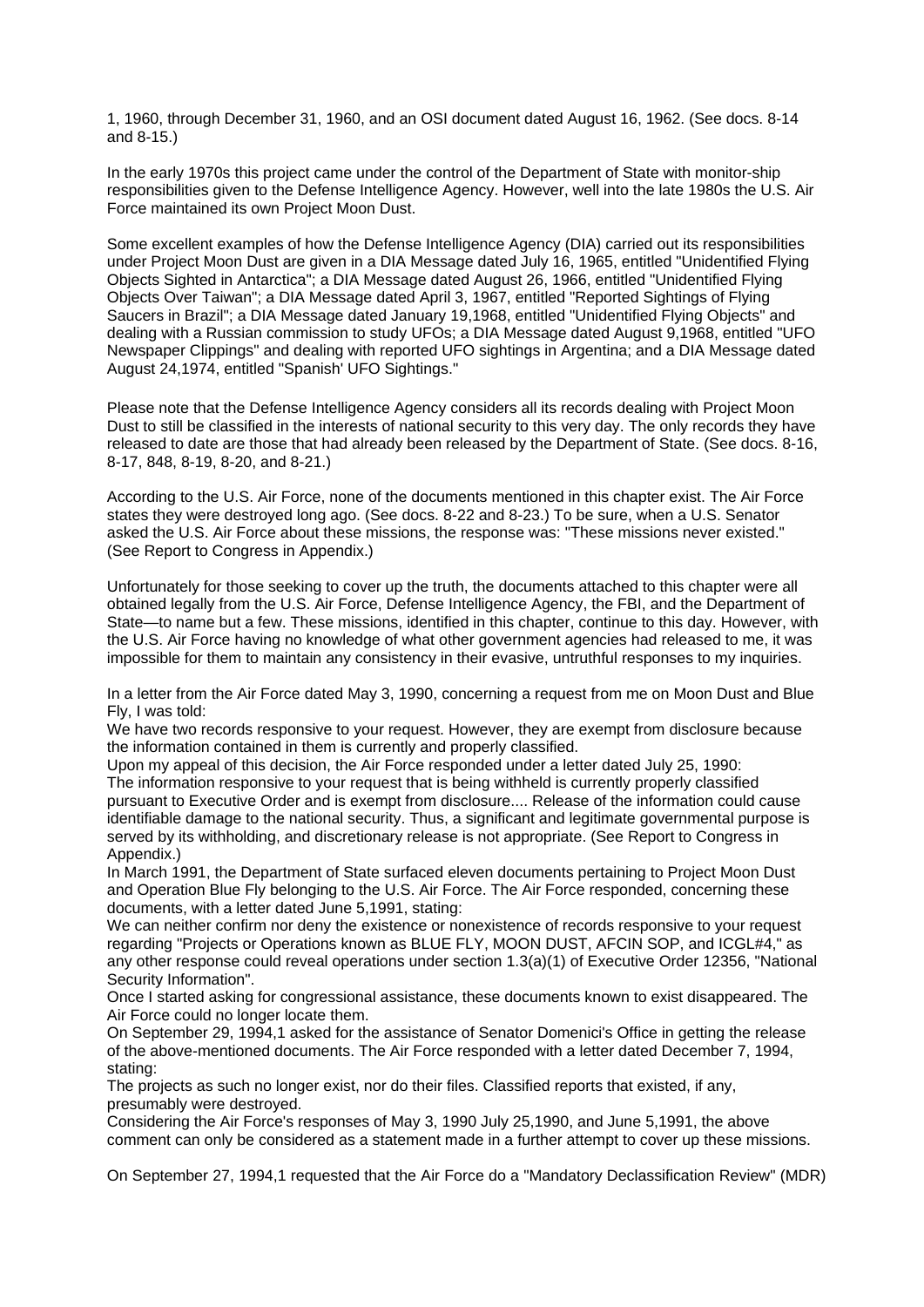of the Moon Dust and Blue Fly records. Once again, with a letter dated February 23,1995, the Air Force denied the existence of any records. However, this time they sent me several records stating that they [were] previously provided to the Air Force by individuals seeking information on records relating to Projects MOONDUST and BLUEFLY.

An interesting point to this is that the records they sent me were taken directly from my previous book, IFCS: Let the Record 3E£k fer Usalf.

Finally, under a letter dated April 4, 1997, the Air Force admitted that Operation Blue Fly was, in fact, involved with the investigation of UFOs by stating:

Its mission had been enlarged to include space objects and UFOs if any were reported available for recovery. No Soviet Bloc planes or personnel were ever downed in the United States, and no UFOs were ever reported downed or recovered in the United States or anywhere else. Operation Blue Fly was terminated because of the lack of activity. (See doc. 8-24.)

Once again, documents were attached to this letter—all taken from my previous book, along with its special reports. It was clear that the U.S. Air Force was one of my biggest fans, having purchased and repeatedly quoted from my book.

The Air Force statement "No Soviet Bloc planes or personnel were ever downed in the United States, and no UFOs were ever reported downed or recovered in the United States or anywhere else" is totally false.

On March 20, 1964, a Soviet-built Cuban HOUND Helicopter landed in Key West, Florida. The Air Force's Operation Blue Fly was assigned the primary responsibility for the intelligence exploitation of that helicopter. This case is taken directly from the official Air Force Intelligence files. (See doc. 8-25.)

On December 9, 1965, an object fell to earth in Acme, Pennsylvania. There exists in the official Project Blue Book file on this case, a hand-written note stating: A three man team has been dispatched to Acme, Pa. to investigate and pick up an object that started a fire.

This case is known within UFO circles as the Kecksburg Case. The "three man team" was not further identified and the object was never brought to Project Blue Book. This three-man team was, in fact, an Operation Blue Fly Team. (See doc. 8-26.)

The above examples present only two cases. To be sure, there exist many more. The Air Force insists these events never happened—even though they are taken from the Air Force's own official files. One can only guess how much more is being kept from the American people and their duly elected representatives.

If a nation of angry readers can help me launch a Congressional investigation of Air Force impropriety (we could call it *UFOgate*), a primary question to pose to the Air Force would be: How do known and classified documents allegedly "disappear?"

I am of the opinion that we are not encountering bureaucratic incompetence, but purposeful deceit, cover up and obstruction.

## **Conclusion**

Like a crooked accountant preparing two sets of books, the United States Air Force maintained two separate UFO investigation programs. Operation Blue Book was the only program publicly known to exist, and is was conceived and prepared solely to mislead the public. The other program was given a higher classification, and its existence was kept

secret from not only the general public but even from the congressional leaders of this country, who have a vital need to know.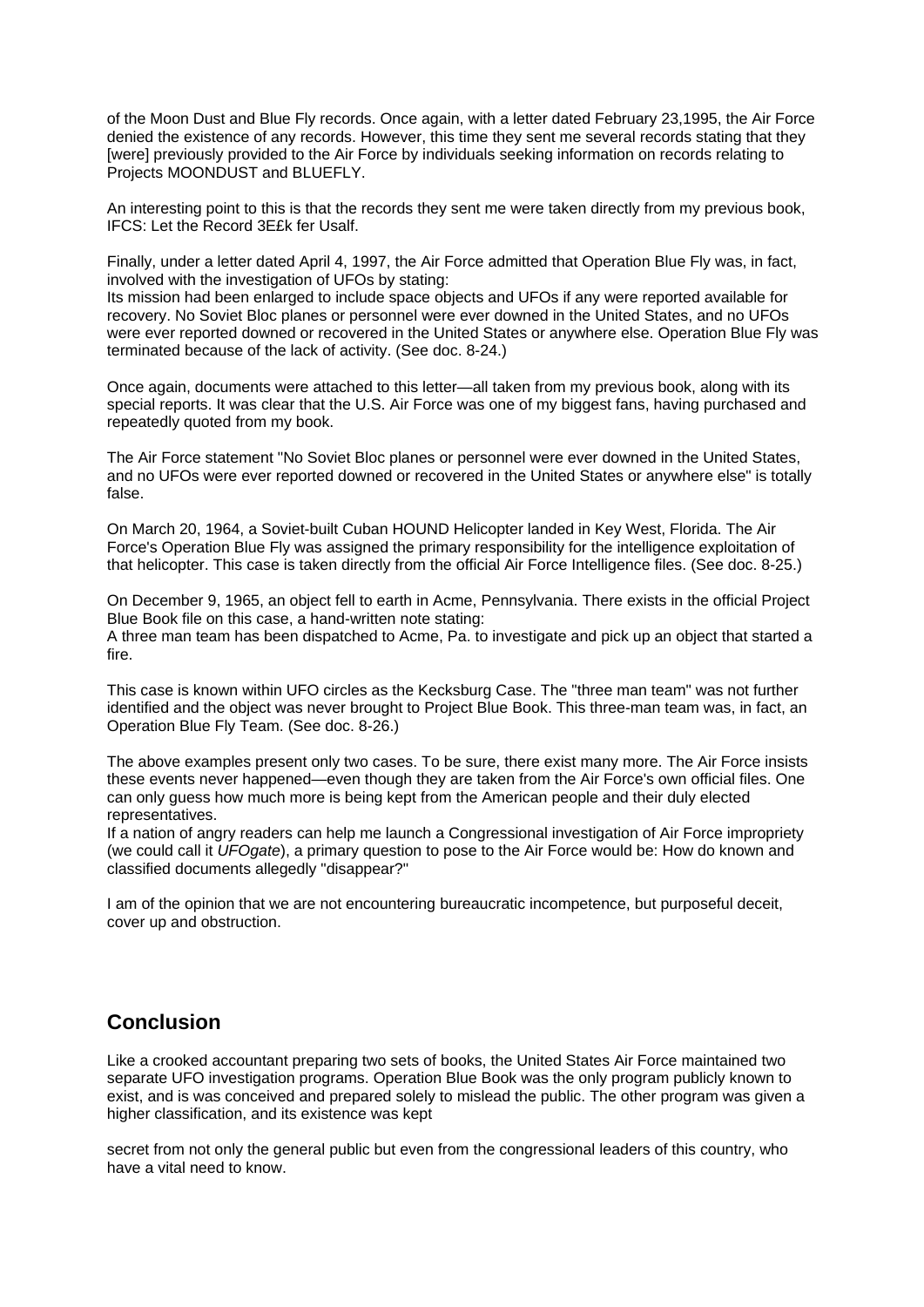Operation Blue Book's purpose was all public relations. It was a clearinghouse for UFO reports, and provided answers to questions from the general public. The highest classification ever given to Operation Blue Book (known in 1948 as Project Sign) was Secret, with an A-2 Priority. Operation Blue Book was never meant to be involved in the investigation of UFO reports that could have any possible effect on national security. Operation Blue Book was an officially sanctioned deception program to cover up the existence of the more highly classified UFO program that did investigate UFO cases with some bearing on national security.

The more highly classified program was the one with substance, concentrating on evidence of encounters with beings of vastly superior technical capabilities.

The unit assigned to these "hot" UFO cases was a particular Air Intelligence Service Squadron that seemed to enjoy an unfair monopoly on UFO data, especially that which came in from Air Force pilots and NASA astronauts. This book, by the way, does not pretend to cover the NASA side of the UFO story, but one can find several books with compelling testimony from our astronauts. Relevant books coming out during this 50th anniversary of the 1947 Roswell Incident include William J. Birnes and Philip J. Corso's The Day After Roswe11, Jim Marrs' Alien Agenda, and Bill Fawcett's Making Contact.

Even though I have described it as a prop, Operation Blue Book itself was terminated on December 17, 1969. This gave the public the impression that the U.S. Government was out of the business of investigating UFOs and no longer had any interest in the subject. However, the more highly classified program continued to investigate those cases considered to have vital technical intelligence data, and continues to do so to this day.

Do I have any flying saucers to show you at the UFO Enigma Museum in Roswell? No, but I'd be pleased to show you a good deal more than the best collection of government documents on the topic that you now hold in your hands. Without a doubt, much debris from and some intact specimens of unidentified aerial objects are being stored and examined at restricted government facilities.

The Air Force, among other agencies, is actively gathering information on these objects from around the world. Even if the intelligence on these objects is relevant to industry, science, and medicine, the data still remain closed to the nation and the world "in the interests of national security."

The more highly classified UFO investigation program had been able to conceal its activities by hiding behind the Cold War. It used to be claimed that the program was looking for technical intelligence data on new types of Soviet aircraft and, later, on the Soviet space program. Many UFOs of the 1940s and 1950s were thus referred to as possible "unconventional aircraft" of the Soviet Union. Military budgets and secrecy were the fruits of this easy lie. A negligible amount of the material gathered in these investigations has yet to be explained as space junk from the USSR.

It is instructive here, in the conclusion, to review the U.S. Air Force's three officially held conclusions about UFOs: (1) UFOs are not a threat to national security; (2) UFOs do not represent technological developments or principles beyond the range of present-day scientific knowledge; and (3) there has been no evidence indicating that UFOs are of extraterrestrial origin.

My book is a direct counterattack on this fusillade of falsehood. Documentation released under the Freedom of Information Act by the Air Force and other government agencies clearly indicates that the first two of these conclusions are false by definition alone. While these documents from the Air Force and other agencies do not, by themselves, disprove the third conclusion, the existing evidence strongly suggests the existence of objects of unknown origin. The most logical conclusion is that these UFOs are not of our known world.

The purpose and origin of UFOs is yet to be ascertained, but it is evident that our government continues to stand ready to go anywhere in the world to recover possible objects of "unknown origin." My overriding concern is that the United States Congress has NEVER BEEN BRIEFED on the existence of a classified UFO investigation program or the existence of an UFO recovery program.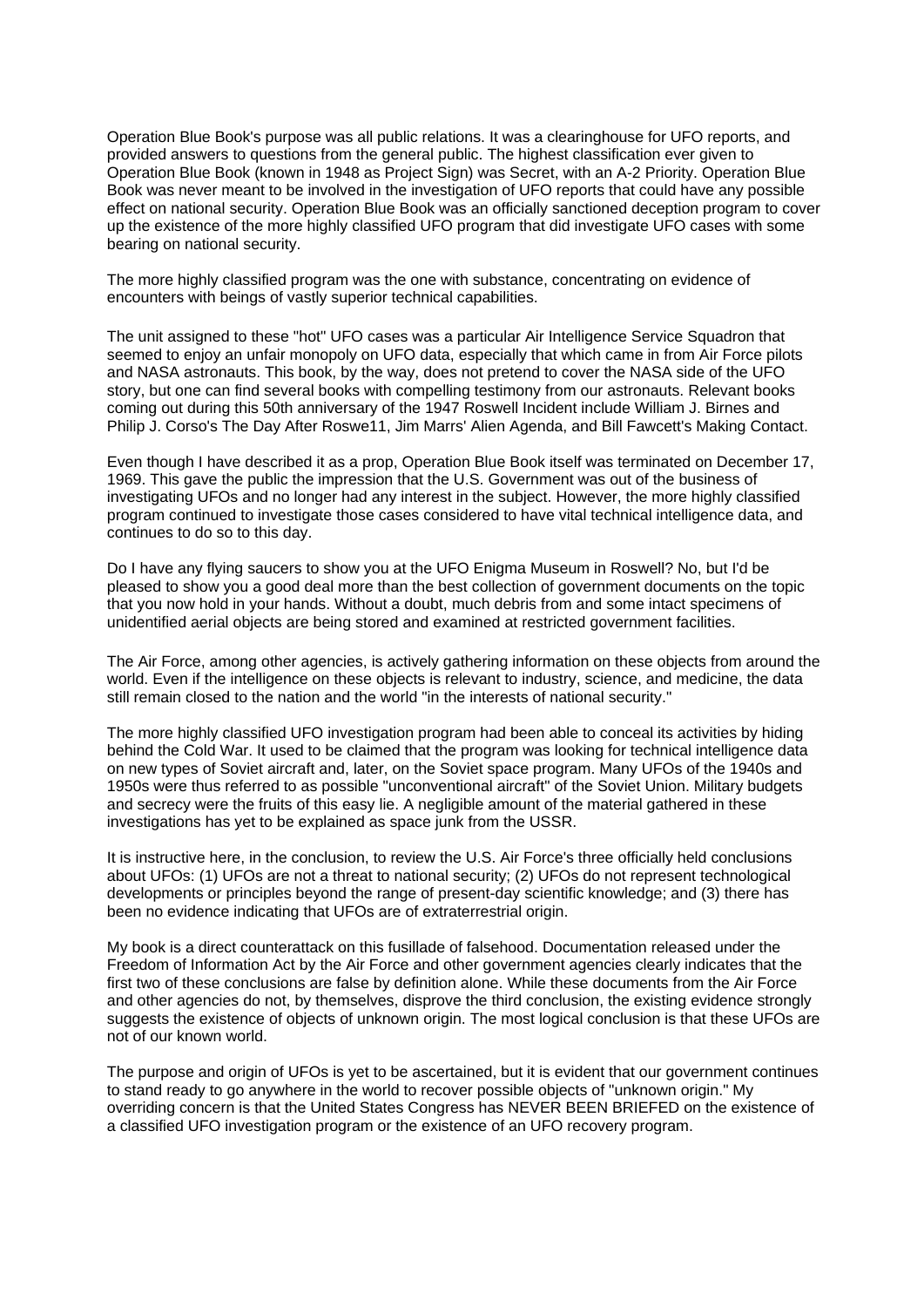It is my fervent hope that this book convinces even the biggest skeptics that our government has the real UFO problem! Whatever the UFOs really are, it is our democratic system that has been invaded by alien, tyrannical behavior on the part of Air Force intelligence and other government agencies.

I have found the UFO enemy, and it is us. Join me in writing to Congress, in insisting that there are governmental checks and balances missing on this issue. Whatever this awesome phenomenon is that has changed our lives forever, this career soldier insists that it is far too important to be left in the hands of the military.

## **APPENDIX**

#### **Author's Updated Report on "Operation Blue Fly" (Original Version Was Sent to the United States Congress in November 1993) © 1993, 1997 by Clifford E. Stone**

In early 1993, New Mexico Congressman Steven Schiff requested information on UFOs from the Department of Defense and the Air Force and received an unsatisfactory response. He then pounded the paper trail by publicly requesting any information on government documents that might exist concerning the Roswell Incident.

I responded to Congressman Schiff s appeal by sending him many of the documents I had amassed over 20 years of using the Freedom of Information Act to secure UFO information from various government agencies.

Congressman Schiff s Albuquerque office reviewed my files and contacted me, inquiring if I had any additional information. It was this request that encouraged me to prepare this report on the Air Force's Top Secret "Operation Blue Fly."

Besides sending this report to Congressman Schiff, I sent it to an additional twenty-seven congressmen and senators, as well as to the General Accounting Office, in November 1993.

The point of the report is to demonstrate to Congress that there were, and still are, active operations within the U.S. Intelligence Community to secretly gather information on "objects of unknown origin" and to recover any debris from such objects.

These operations are still ongoing, despite the denials of the Intelligence Community. I can only urge you to write your senators, congressmen, and members of the media, requesting the truth about what the military and intelligence agencies are doing with relevant information they possess on the subject of Unidentified Flying Objects.

The following is taken directly from an official U.S. Air Force document dated October 20, 1969, recommending the termination of Operation Blue Book:

...reports of unidentified flying objects which could affect national security are made in accordance with JANAP 146 or Air Force Manual 55-11, and are NOT part of the Blue Book system. The Air Force experience therefore confirms the IMPRESSION of the University of Colorado researchers "that the defense function could be performed within the framework established for intelligence and surveillance operations without the continuance of a special unit such as Operation Blue Book."

This quote clearly points out several items of interest concerning Operation Blue Book. First, Blue Book was established to receive UFO reports from the public at large and act as a public relations unit. Blue Book was not to be involved with those cases considered to be of vital intelligence interest. For those cases, involving vital intelligence concerns, another entity or reporting channel had already been established outside the Blue Book reporting system.

Second, the Air Force, unknown to the public, had in place another reporting channel for UFO reports which they wished to keep away from the public's view. (The University of Colorado UFO researchers made just such a recommendation, not being aware of the existence of this other entity outside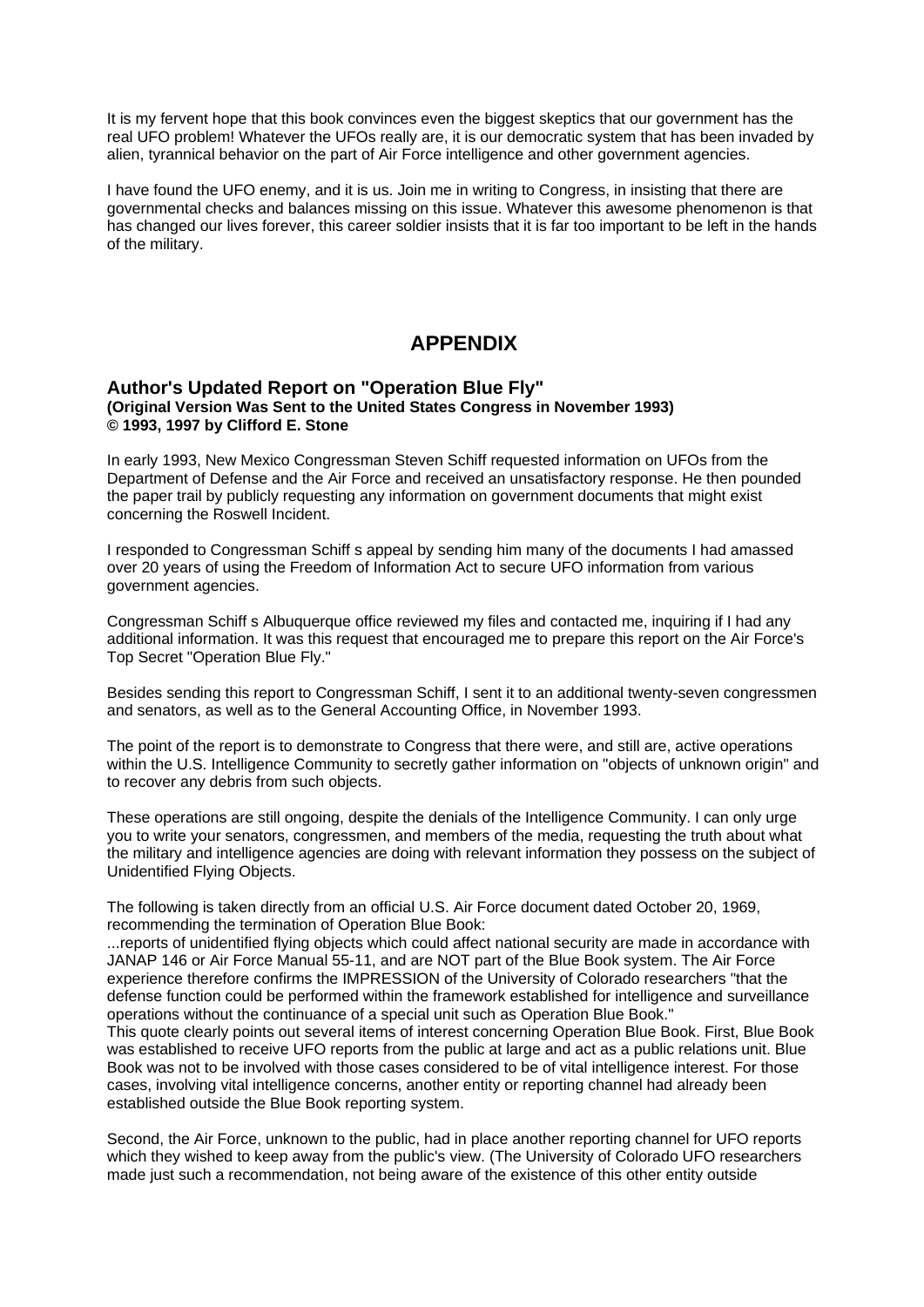Operation Blue Book. Later, in this report, I identify this other entity and trace some of its history. However, for now, I would like to reflect upon some other interesting points made in this government document.)

The termination of Operation Blue Book would leave no official federal office to receive reports of UFOs. However, as already stated, reports of UFOs which could affect national security would continue to be handled through the standard Air Force procedures designed for this purpose.

Read the above quote again, which is from the Air Force document in question, very closely. Here it is made very clear that while the termination of Operation Blue Book would give the impression that the U.S. Air Force was out of the UFO business by not having a clearinghouse, so to speak, for submission of UFO reports from the public, it would carry on its investigation of those UFO cases it deemed to have vital intelligence interest, without fear of any questions from the media or public at large.

All the Air Force had to do, should anyone ask questions, was simply to state that the U.S. Air Force ceased its investigation of UFOs on December 17, 1969, as a result of the University of Colorado Study recommendation. Since the existence of this other reporting system was unknown to the media and public it was not required, nor did the Air Force wish, to make its existence known.

To this very day the U.S. Air Force does not want the American public to be made aware of any such UFO program currently in existence within its intelligence branch. Yet, I assure you that such a unit docs, in fact, exist and one of its many duties is the gathering of information on UFO cases that it deems to have vital intelligence interest. This same unit is charged with the responsibility of forwarding the information it gathers on UFOs to other interested agencies.

There have been many explanations, both pro and con, given for this document, known as the "Bolender Memo." The pros have been that it "proves" the U.S. Air Force had, and still has, a highly classified UFO investigation program. The cons arc that Brigadier General (B.G.) Bolender was pressed for time and had to say something. Not wanting to make "the powers that be" worry, that should a situation arise concerning UFOs and national security, we would be ill equipped to deal with such a contingency, he chose to declare that we already had that base covered—not really knowing what he was talking about.

Actually **B.G. Bolender** knew quite well what he was talking about. Bolender knew that Operation Blue Book did not investigate the really good UFO cases reported to the U.S Air Force. Bolender knew of that "special unit" located at Fort Bclvoir, Virginia.

Under Air Defense Command Regulation 24-4, dated January 3, 1953, the 4602d Air Intelligence Service Squadron (AISS) was created. On August 26, 1953, this "special unit" was charged with the official investigation of UFOs under Air Force Regulation 200-2. All UFO reports were to go through the 4602d AISS prior to any transmission to Operation Blue Book at Wright-Patterson Air Force Base, Ohio.

#### AFR 200-2, dated August 12, 1954, stated:

The Air Defense Command has a direct interest in the facts pertaining to UFOBs [UFO reports] reported within the ZI [Zone of the Interior] and has, in the 4602d Air Intelligence Service Squadron [AISS] the capability to investigate these reports. The 4602d AISS is composed of specialists trained for field collection and investigation of matters of air intelligence interest which occur within the ZI. This squadron is highly mobile and deployed throughout the ZI.

Here we have an Air Force regulation making it clear that the Air Defense Command had a direct interest in UFOs, as well as the unit best suited to do the investigations: the 4602d AISS. It also indicated that another agency, outside of Operation Blue Book, was involved with UFO investigations.

We are aware that every Air Force Base was required to appoint an Operation Blue Book Officer, mostly as an additional duty, to handle UFO reports that came to the attention of the base. However, these officers were not permitted to report cases directly to Operation Blue Book at Wright-Patterson Air Force Base. They first had to bring the cases to the attention of—you guessed it—the 4602d AISS. Nor were they to conduct any investigation beyond a preliminary one, without a direct request to do so from the 4602d AISS.

AFR 200-2 stated: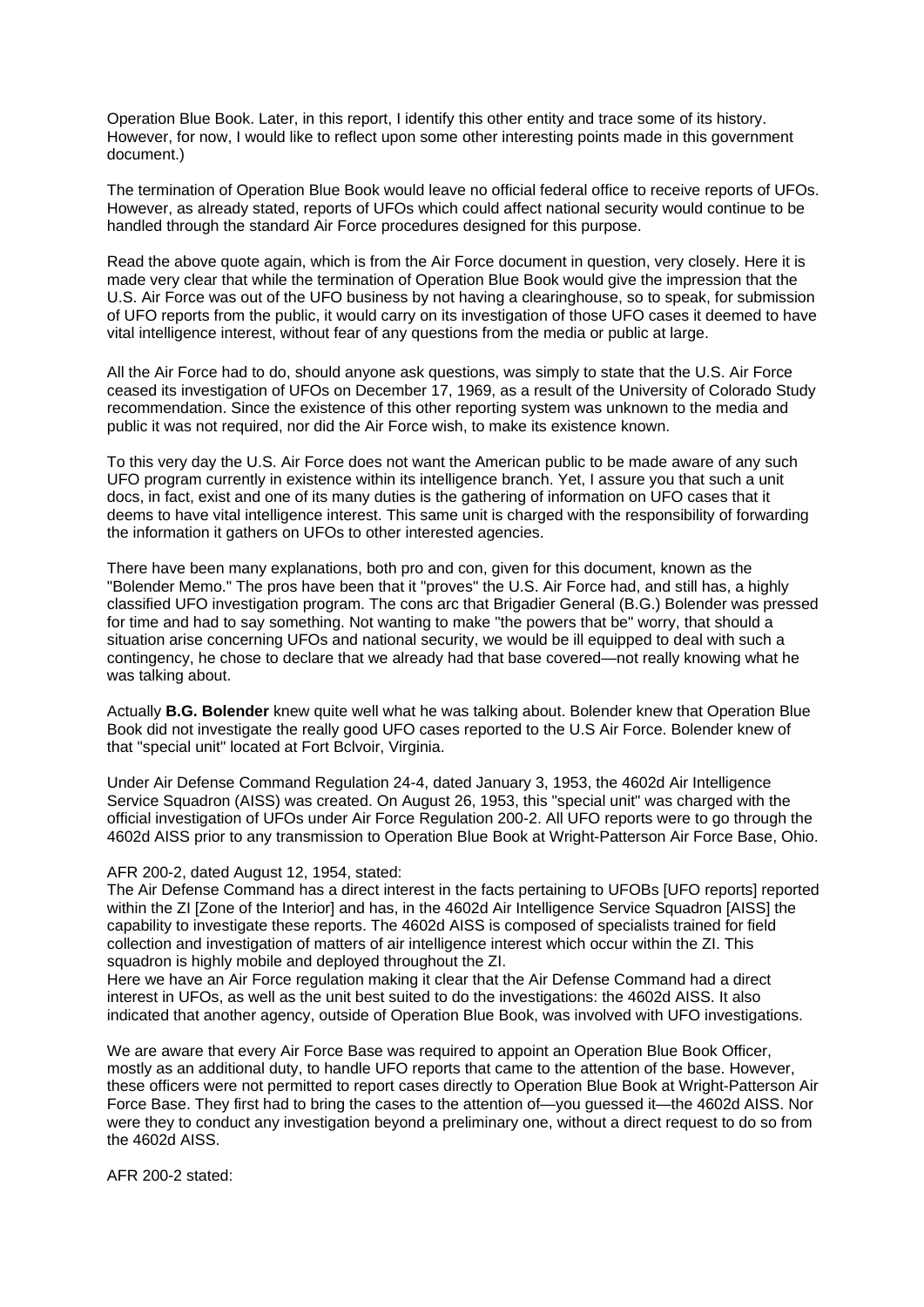All Air Force activities are authorized to conduct such preliminary investigation as may be required for reporting purposes; however, investigations should not be carried beyond this point, unless such action is requested by the 4602d AISS.

According to AFR 200-2:

The Air Technical Intelligence Center (ATIC) will analyze and evaluate: All information and evidence within the ZI after the Air Defense Command has exhausted all efforts to identify the UFOB; and all information and evidence collected in overseas areas.

I have several problems with the above quote from AFR 200-2. First, we now know, thanks to the Freedom of Information Act (FOIA), that many of the cases that should have been in the Operation Blue Book files were not there. However, they did show up in the Director of Air Intelligence's files with a clear indication that they had, in fact, gone through the 4602d AISS.

Second, many of the overseas cases, which should have been in the Operation Blue Book files, were also missing. However, many of these have also turned up in the Director of Air Intelligence's files, once again indicating they, too, had gone through the 4602d AISS.

Third, none of these missing files, which were located in the Office of the Director of Air Intelligence, gave any indication that they had been explained away by the 4602d AISS. Even if they had been explained, there should have been a paper trail of files and documents on these cases in the Operation Blue Book files.

In October 1989, the Office of the Director of Air Intelligence released several files to me. These files should have been in the Blue Book files also, but they were not.

What I found interesting about this batch of files was that all technical information gathered by the aircraft that were involved was forwarded to the National Security Agency (NSA) by the 4602d AISS and not to Operation Blue Book. Of course, most of the aircraft involved in these cases were RB-47's and the National Security Agency would be the agency best suited to evaluate the electronic data gathered. However, the NSA will not, as of the publication date of this book, release any information on these cases, even though they occurred in the mid-1950s.

Over the years, as a result of Air Force reorganization, the 4602d AISS has been known by many names. In July 1957, the 4602d AISS became the 1006th AISS. In April 1960, it became known as the 1127th USAF Field Activities Group. Later, it would become known by such names as the 7602d Field Activities Group, the U.S. Air Force Special Activities Center, and today it exists as the 696th Air Intelligence Group, located at Fort Belvoir, Virginia.

Also, over the years, this unit maintained three of its peacetime functions.

These were:

- 1. Unidentified Flying Objects (UFOs): to investigate reliably reported UFOs within the United States. From documents released under the Freedom of Information Act, it would, also, appear they collected information on UFOs from overseas and forwarded this information to "interested agencies."
- 2. Project Moon Dust: to recover non-U.S. objects or objects of unknown origin and debris of such objects that had survived re-entry from space to earth. Of course, some very earthly space objects are initially reported as UFOs or objects of unknown origin until closer examination is made.
- 3. Operation Blue Fly: to expeditiously retrieve MOONDUST and other items of vital intelligence interest. This included reports of allegedly downed UFOs, both within the United States and abroad.

These three peacetime missions all involve a potential for employment of qualified field intelligence personnel on a quick reaction basis to recover or perform field exploitation of unidentified flying objects, or known Soviet/Bloc aerospace vehicles, weapons systems, and/or residual components of such equipment.

These missions were carried out by three-man intelligence teams. However, they could draw upon the resources of the closest military installation (s) in the area of operations both overseas and here in the United States.

We can ascertain from newspaper accounts and documents that have been released under FOIA requests that our government did, in fact, recover objects of unknown origin both overseas and in the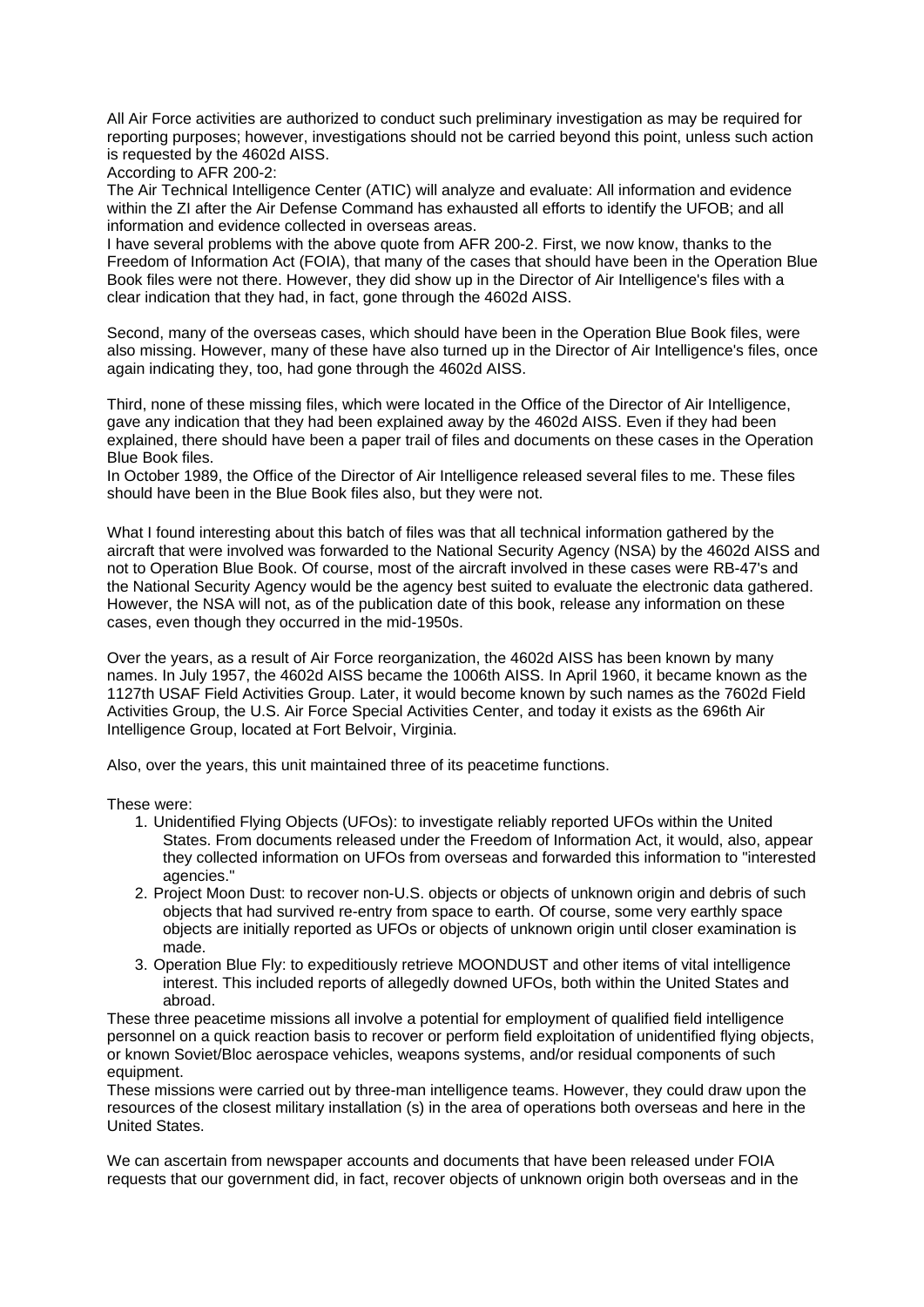United States. We can also ascertain that the military was involved in some aspects with these recoveries.

In December 1965, the military recovered an object of unknown origin in Kecksburg, Pennsylvania. In August 1967, we recovered an object of unknown origin, described as a satellite, in Sudan. In July 1968, we recovered an object of unknown origin in Nepal. This object was described as being in four pieces with one of the pieces said to be of a nose-cone shape.

What do all these cases have in common? Our government will not answer any questions concerning these cases. Neither will they identify the origin of the objects nor what these objects were. Surely, at this time in our world's history, there can be no useful purpose in keeping all of this information classified.

Debunkers will state that if these objects are anything, they are Soviet spacecraft which we recovered and do not want the Soviets to know came into our possession. If this were truly the case, why have the Soviets not filed an official protest with the United Nations for return of their property? The Soviets are just as capable to track down their fallen space objects as we are. They would surely be aware of where their space objects impacted on earth, should they survive re-entry.

In addition, we are a party to various space treaties and UN resolutions dealing with space objects which have returned to earth. Should we recover any object belonging to another country, and not return it, we would be in violation of international law. We should look very closely at any object or objects we might recover for technical intelligence purposes. However, in the end, we are compelled to return them to their launch authority or country of origin. In these cases mentioned above this has still not happened.

In December 1989,1 decided to begin the process of gathering as much information as possible on the unit at Fort Belvoir, Virginia, Project Moon Dust, and Operation Blue Fly.

The responses I received from the Air Force proved to be quite interesting in that they considered the release of any information to be so sensitive that in their response to me of June 5, 1991, they wrote: We can neither confirm nor deny the existence or nonexistence of records responsive to your request regarding "Projects or Operations known as BLUE FLY, MOON DUST, AFCIN SOP, and ICGL#4," as any other response could reveal classified information concerning military plans, weapons, or operations under section 1.3 (a) (1) of Executive Order 12356, "National Security Information." Therefore, pursuant to Title 5, United States Code (USC), Section 552(b) (1), and Air Force Regulation 12-30, paragraph 10a, your request is denied.

This statement indicated that these programs and regulations were current and still active.

Of course, I appealed this decision. All efforts, on my own, to gather information on the UFO History of the 4602d AISS, Project Moon Dust, and Operation Blue Fly have met with the Air Force ending all their replies with:

Therefore, no further action is required and this matter is considered closed. Considered closed by whom? I assure you, this matter was not, by any means, considered closed by me.

With the Air Force unwilling to release any information, I asked for the help of the office of Senator Bingaman. At first the Senator's Office was hesitant to become involved in such a nutty subject such as UFO cover-ups. However, after reviewing my documentation and listening to me explain that I was looking for the truth concerning these mystery missions and the 4602d AISS's involvement with them, and not necessarily UFOs or spacecraft from other planets, the Senator's Office made inquiries on my behalf.

In November 1992, the Air Force responded to Senator Bingaman's first inquiry. The Air Force stated: There is no agency nor has there ever been, at Fort Belvoir, Virginia, which would deal with UFOs or have any information about the incident at Roswell. In addition, there is no Project Moon Dust or Operation Blue Fly. These missions have never existed.

Armed with this response and believing that the Air Force had chosen to lie to a United States Senator in order to cover up the existence of these secret government agencies—Project Moon Dust and Operation Blue Fly—I challenged their reply.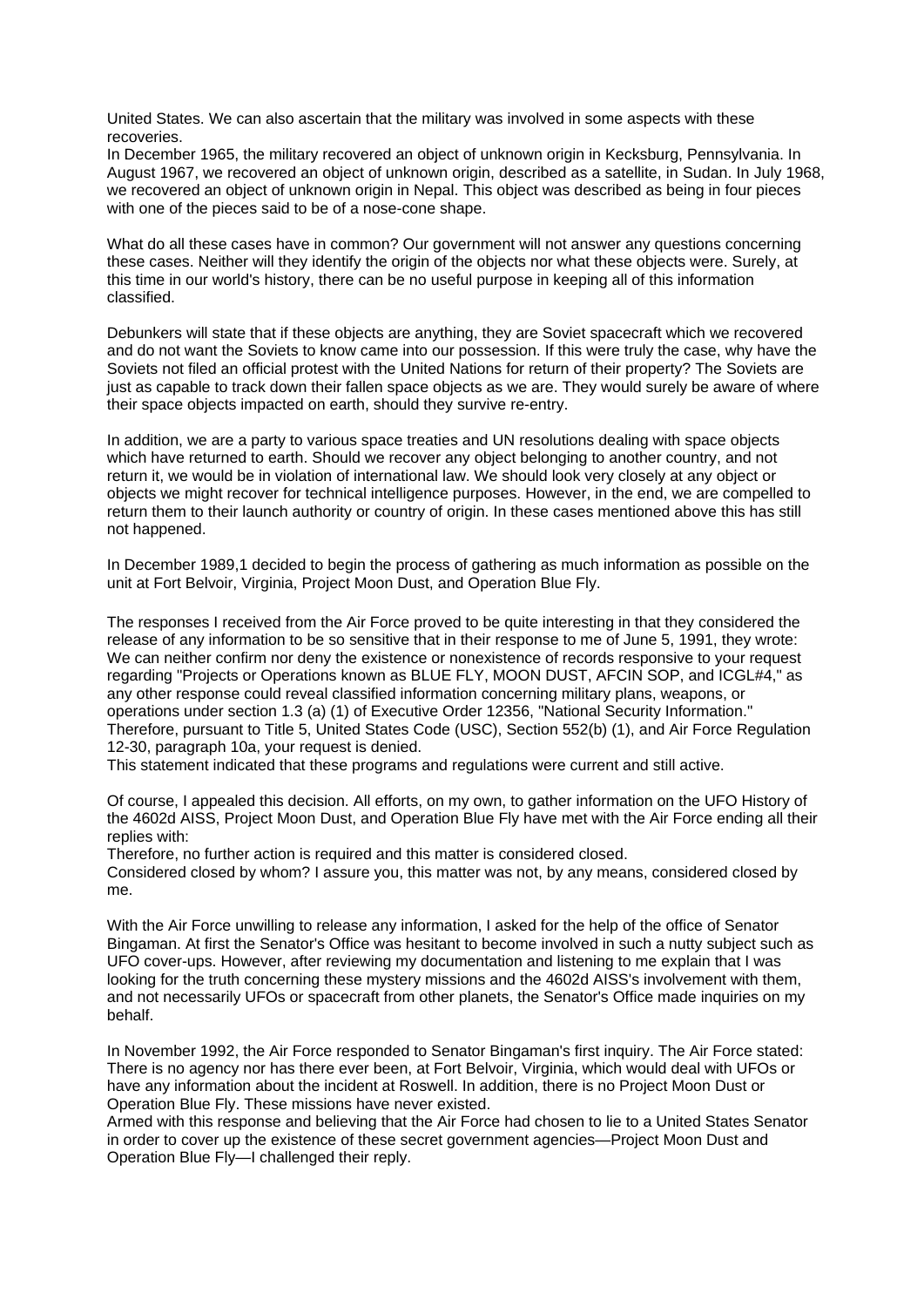In a letter dated April 14, 1993, the Air Force responded to my challenge to their earlier reply, stating: Upon further review of the case (which was aided by the several attachments to Mr. Stone's letter), we wish to amend the statements contained in the previous response to your inquiry.

Also, the Air Force attempted to down play the 4602d AISS's involvement with UFOs by not naming the unit and by stating:

As the occasion never arose to use these air defense teams, the mission was assigned to Headquarters, United States Air Force, inl957...

Furthermore, the Air Force wanted to suggest, in this letter, that it was the Headquarters of the United States Air Force, in 1957, that was expanded to include the investigations of UFOs through Project Moon Dust and Operation Blue Fly. However, the recorded history clearly shows this not have been the case.

Among the documents I sent to the Air Force to "educate" them were two documents dealing with UFO sightings in the Soviet Union. These documents were dated in the late 1980s.

This is what the Air Force had to say about these two documents:

Since the Air Force discontinued its investigative interest in UFOs in 1969, reports of UFO sightings are now recorded and forwarded only if there is a prior interest in the source of the UFO sighting. For example, Enclosures 3 and 4 of Mr. Stone's letter pertain to debriefings of two Soviet sources who were being interviewed for possible military information of interest. Their recounts of UFO sightings, even though they had occurred many years earlier, were included in the report for historical interest and were incidental to the main purpose of the report.

I would like to elaborate further on these two documents: Enclosure 3, dated November 25, 1987, and entitled "UFO Siting [Sighting] in Shadrinsk," deals with UFO sightings which took place in 1974. Enclosure 4, dated December 7, 1989, and entitled "Soviet Aircrew Sightings of Unexplained Phenomena," deals with UFO sightings which took place in 1984 and later.

These two reports seem to deal directly with UFO sightings in the U.S.S.R. They make no mention of anything controversial or secret, such as missile testing, technical information on a possible new Soviet MIG, or any type of military information (outside of the UFO sightings themselves) that I am aware of. My question is: What was the main purpose of these two reports if, as the Air Force claims, UFOs were allegedly "incidental"?

There exist many reasons for the Air Force to have a continued interest in UFOs. Among these are: to avoid technological surprise; searching out solutions to certain unanswered questions of atmospheric physics and radar propagation through the atmosphere which are involved with UFO reports; and the possible military exploitation of reported UFOs. All of these are of obvious intelligence interest and concern.

It does not require a believer in interplanetary visitors to understand why the Air Force would have an interest in UFOs. The reasons given above explain why much of the information might still be highly classified. However, this does not explain why the Air Force would deny any interest in UFOs, while, at the same time, the Air Force is continuing to collect information from around the world on UFO reports in the 1990s.

The United States Air Force has conducted, and continues to conduct, a highly classified UFO investigations program. Under this program, the Air Force has actively taken part in the recovery of objects of "unknown origin" and has chosen to remain silent about these recoveries. The special unit for these investigations and recoveries is located at Fort Belvoir.

The answers as to what our government really knows about UFOs, and whether they are of interplanetary origin, can only be learned through full disclosure of the records concerning these investigations by this special unit located at Fort Belvoir. This appears to be something the United States Air Force is not yet ready or willing to do.

During the existence of Operation Blue Book, Congress has held several hearings concerning UFOs. However, these hearings were always limited to just the records within the Blue Book files. No member of Congress has ever requested to hear testimony from other agencies or individuals within these other agencies which have knowledge of the existence of the more involved investigations into the subject of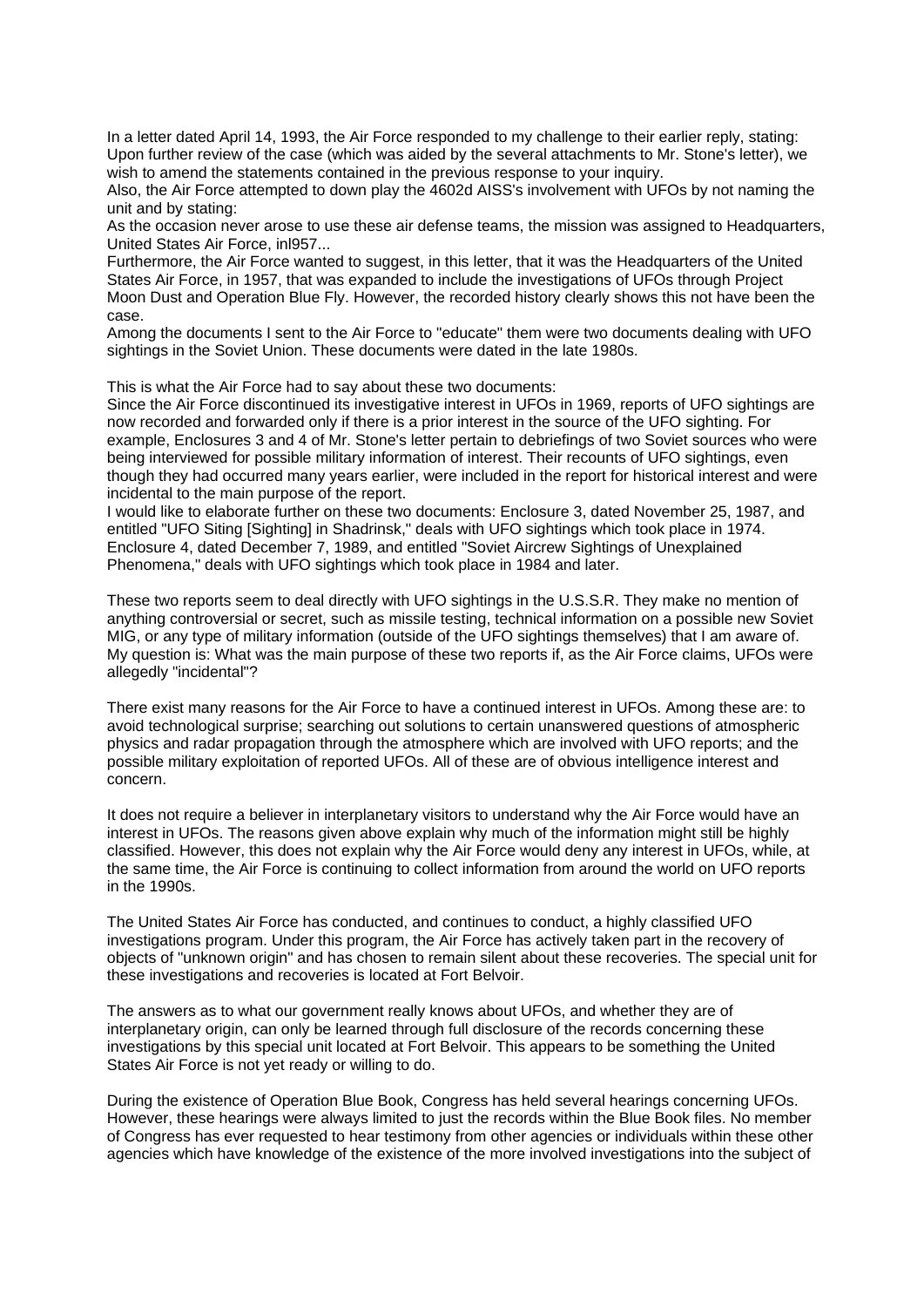UFOs. The reason for this is very simple. Congress was not made aware of any agency, outside of the U.S. Air Force, that had any interest or involvement in UFO phenomena.

The release of classified information or material to Congress by any Department of Defense (DOD) agency is made in accordance with DOD Directive 5400.4. However, Congress must identify the information it is seeking—in writing. In addition, any DOD employee testifying before a congressional committee in executive session, in relation to a classified matter, must obtain the assurance of the committee that individuals present during the testimony have a security clearance commensurate with the highest classification of the information that may be discussed.

This seems to work well for information up to the Top Secret level. However, it gets much more involved for information protected under Special Access Programs, such as SCI or ESI material.

Department of Defense employees are briefed that members of Congress, by virtue of their elected positions, are not investigated or cleared by the DOD. They are further cautioned that while members of Congress might be cleared for information up to the Top Secret level, they may not be cleared for information protected under certain Special Access Programs; information considered as SCI or ESI material; or other information protected by executive directives. This is particularly true of congressional aids. Therefore, one can easily see the hesitation on the part of some who have testified before Congress; they have been less than candid and at times even less than truthful.

Once again the reason for this is simple. While Congress has passed laws to protect so-called whistleblowers, the congressional track record on protecting whistleblowers who have come forward and told what they knew on controversial matters has been poor. Therefore, a person testifying before a congressional committee is much more hesitant to volunteer any helpful information that is not specifically asked for. The rule of thumb is: If not asked, don't volunteer information.

To get to the truth, Congress should hold a congressional hearing in executive session to hear testimony concerning the classified aspects of the information that has and is being gathered by the various government agencies on reported UFOs, as alluded to by the documentation released under FOIA. A Congressional Committee should also inquire into the classified aspects of the recovery of "objects of unknown origin" under Project Moondust and Operation Blue Fly. This action would be of great benefit if for no other reason than to insure that Congress is made aware of such activities and their intended purpose. While some of the information gathered by this committee could not be made available to the public, as much as is possible should be considered for public disclosure.

In order to insure that a congressional hearing accomplishes its goals and to insure that all documentation is made available to Congress for review, the following guidelines should be required: 1. The best government documents gathered under FOIA by private researchers should be made available to the Congressional Committee.

2. The Congressional Committee should then meet in open session to explain the reasons for the hearing and to promote an open review of the documentation that was already released under FOIA. This should be done to remove any thought by the public of possible cover-up and to assure the public that this is not a search for "little green men" or "flying saucers" hidden away by the military. It should be made clear from the start that the committee is simply looking for the truth behind the alleged cover-up and is attempting to determine if various agencies were, in fact, withholding information from Congress and the American public concerning UFO phenomena, in violation of the law.

3. The Congressional Committee should follow up the open session with a closed executive session to hear testimony from witnesses within the various agencies involved. This, of course, should be done to protect legitimate national security concerns. It must be understood that while some information of interest to intelligence agencies might initially have been reported as UFOs or flying saucers, and documented in some released FOIA documents as such, there may be some legitimate national security concerns having nothing to do with UFO phenomena which justifies keeping those incidents classified.

4. Congress must demand that those government employees testifying before the committee behind closed doors be open and candid in their testimony. This would have to include both active and retired employees. These government employees are well aware of the poor record of Congress in protecting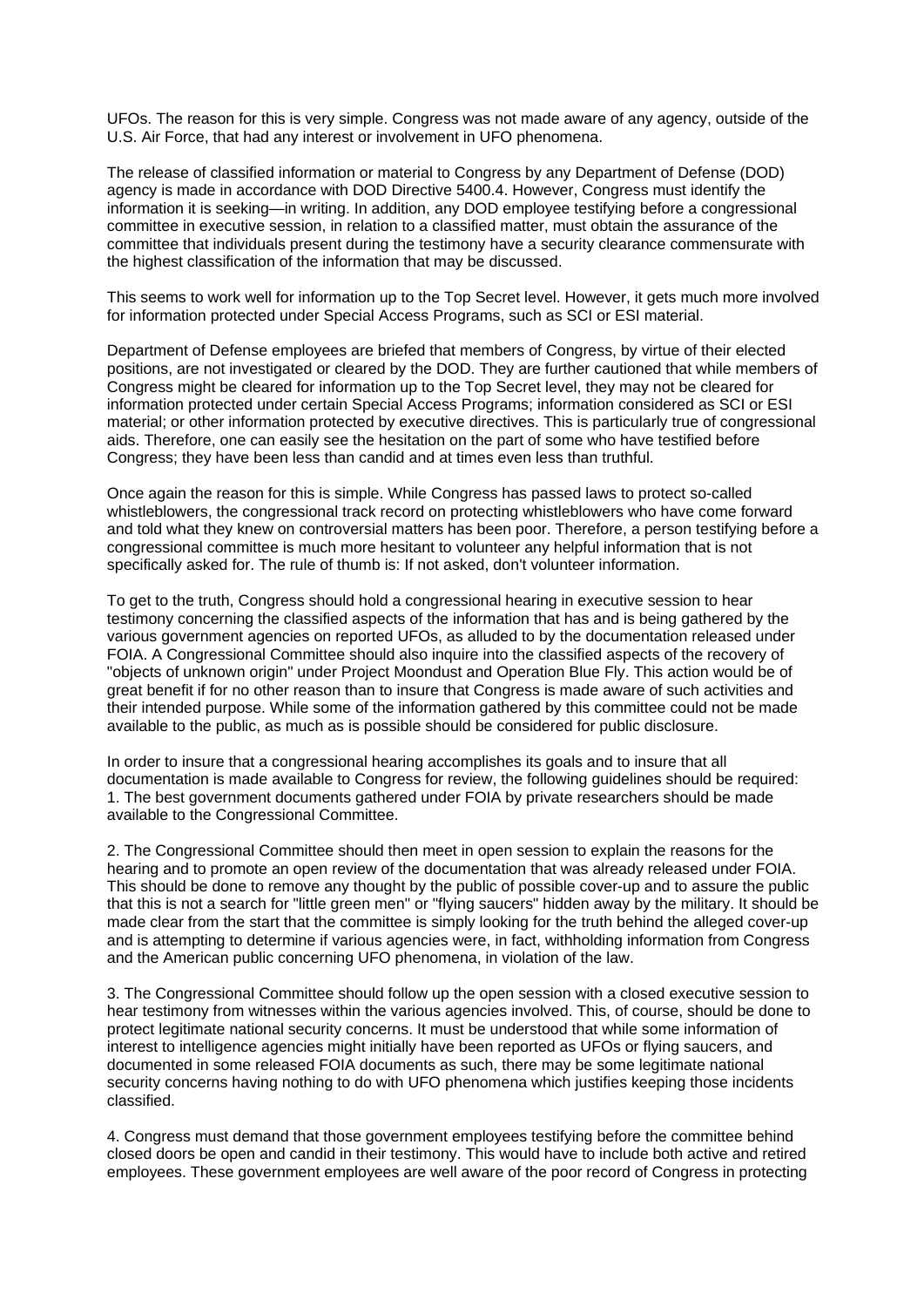former whistleblowers. Unless there is full assurance that these people will not find themselves losing their jobs and retirement benefits as a result of trumped-up charges in the future, they will not be as open or candid as they should be.

5. Because of the various agencies involved, every effort should be made to insure that the members making up the Congressional Committee have security clearance commensurate with the highest classification of the information that might be discussed. Some of this information will be compartmented and may be considered extremely sensitive. Having a Top Secret clearance will not be enough to permit the revelation of the more interesting and sensitive discoveries.

6. A final written report should be made by Congress after the hearings, with as much public disclosure as possible. Again, the intent of this committee is not the proving or disproving of the existence of UFOs, but, rather, determining if these various government agencies have been completely candid and honest with members of Congress.

7. The intent of the Congressional Committee should simply be to establish the truth as to the alleged cover-up of UFO information by any governmental agency and the legality of any cover-up, should it be established that any such efforts were ongoing.